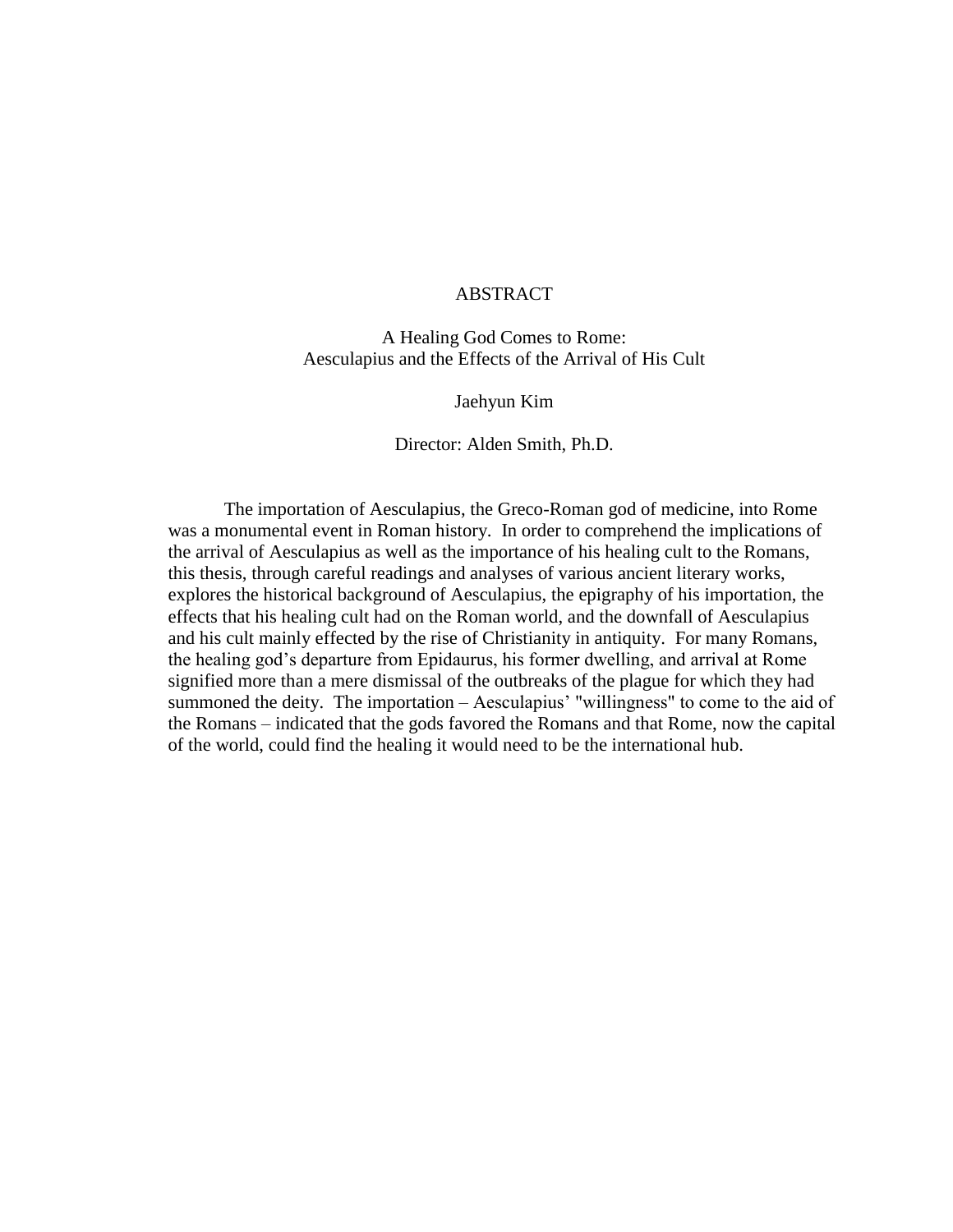APPROVED BY DIRECTOR OF HONORS THESIS:

Dr. Alden Smith, Department of Classics

\_\_\_\_\_\_\_\_\_\_\_\_\_\_\_\_\_\_\_\_\_\_\_\_\_\_\_\_\_\_\_\_\_\_\_\_\_\_\_\_\_\_\_\_\_\_\_\_\_\_

APROVED BY THE HONORS PROGRAM:

Dr. Andrew Wisely, Director

DATE: \_\_\_\_\_\_\_\_\_\_\_\_\_\_\_\_\_\_\_\_\_\_\_\_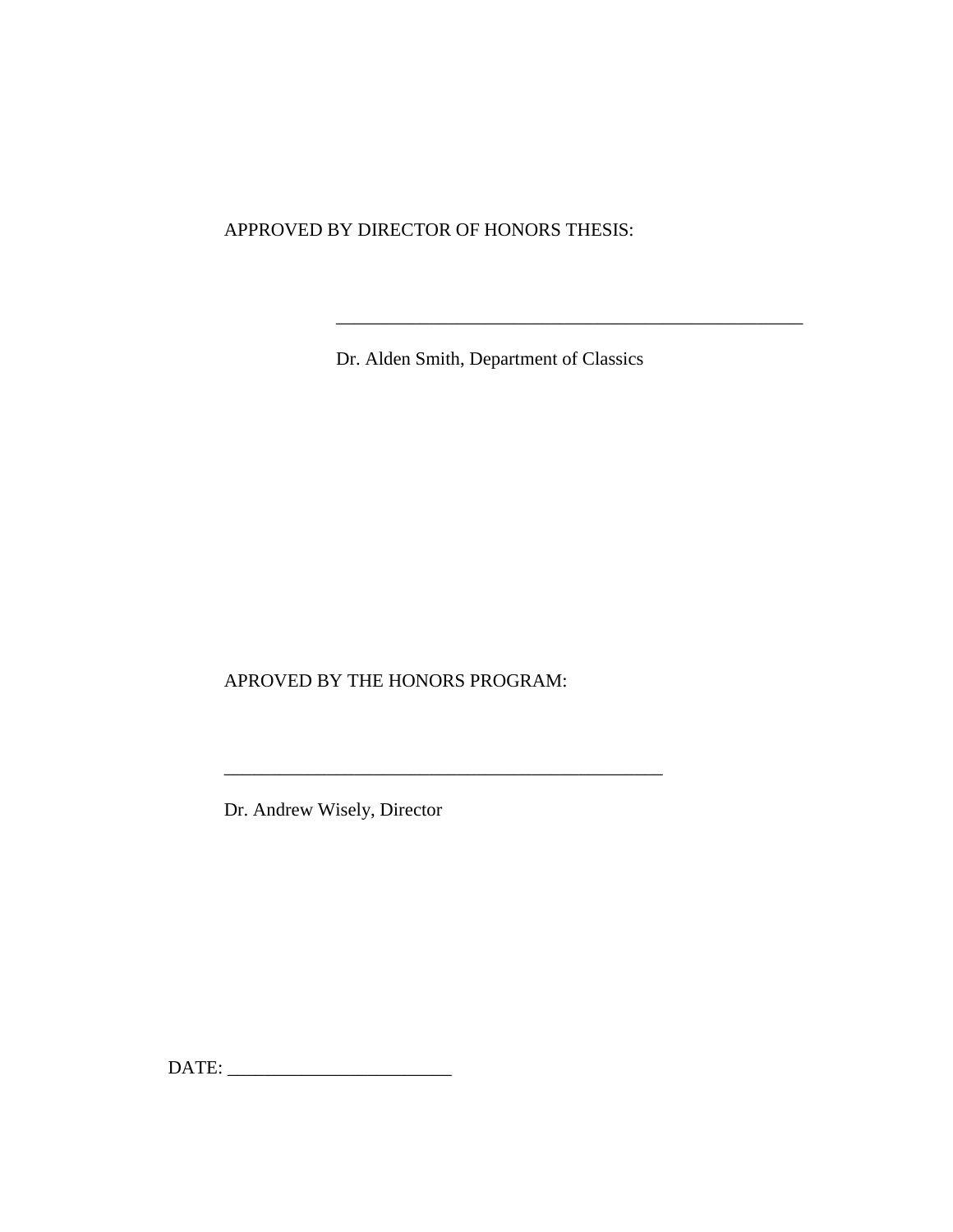## A HEALING GOD COMES TO ROME:

## AESCULAPIUS AND THE EFFECTS OF THE ARRIVAL OF HIS CULT

A Thesis Submitted to the Faculty of

Baylor University

In Partial Fulfillment of the Requirements for the

Honors Program

By

Jaehyun Kim

Waco, Texas

May 2013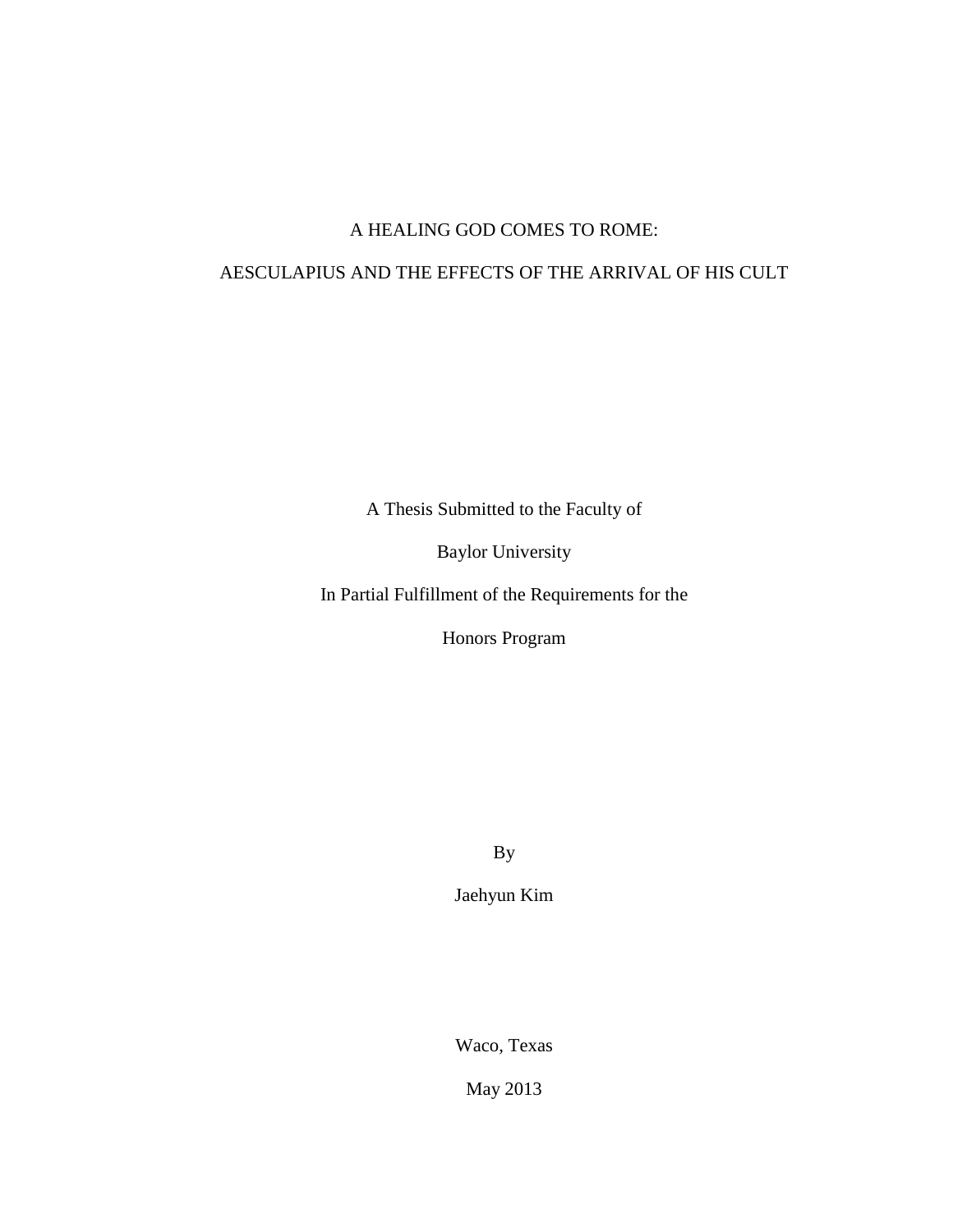# TABLE OF CONTENTS

| The Saga and the Historical Background of the Healing God                                  |
|--------------------------------------------------------------------------------------------|
| Epigraphy of Aesculapius' Importation                                                      |
| The Cult of Aesculapius and the Worship of the Healing God                                 |
| The Decline of the Cult of Aesculapius: Its Struggle Against the Followers of Christianity |
|                                                                                            |
|                                                                                            |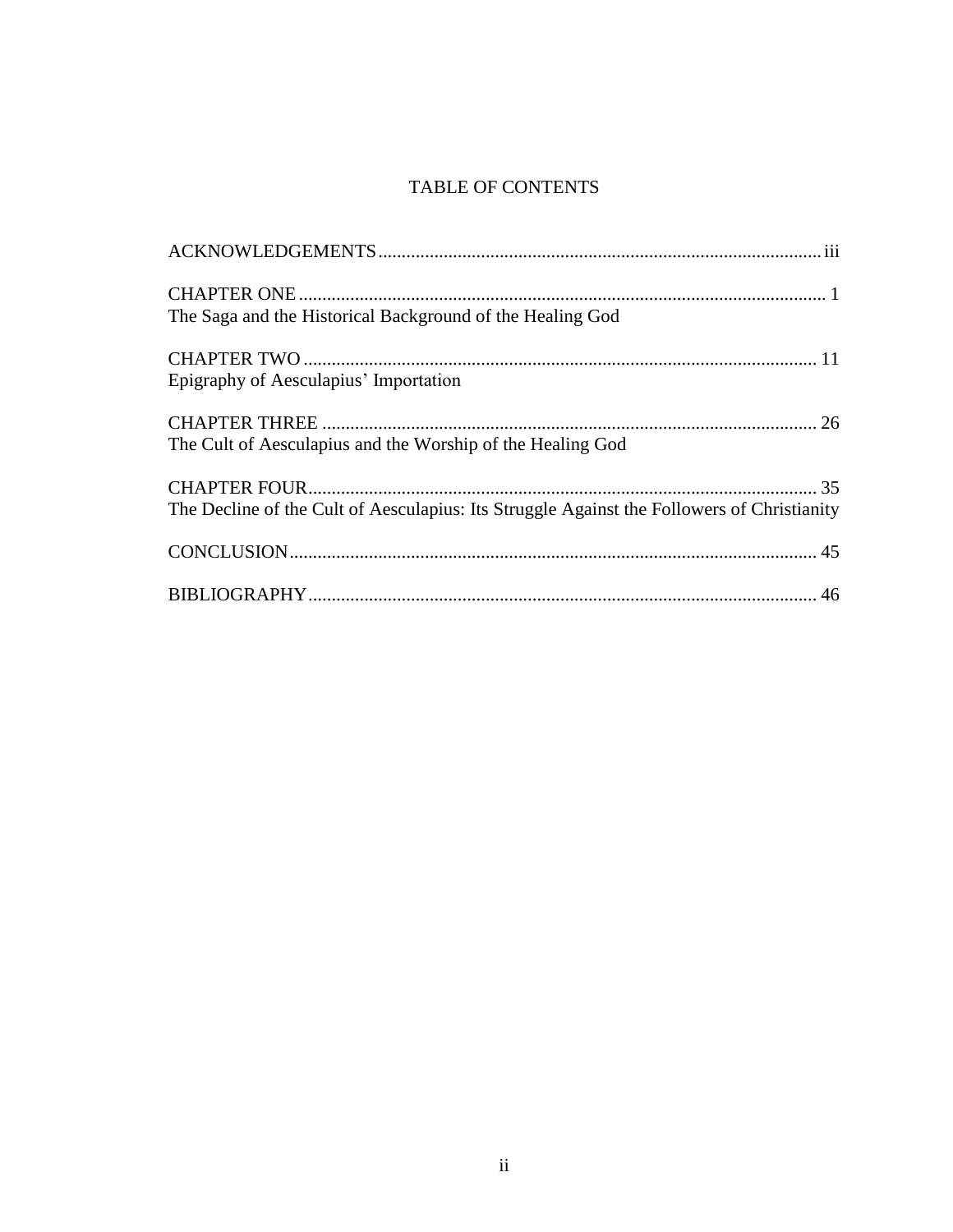#### ACKNOWLEDGEMENTS

I would like to extend my deepest gratitude to Dr. Alden Smith, my mentor and the director of this thesis, who has helped me cultivate my passion for learning and has facilitated my growth, not only as a scholar, but also as a person. The development and the completion of this thesis have been contingent largely upon his guidance and patience, and I can only hope to have a fraction of his virtues as I continue my life's journey. I would like to thank Dr. Brent Froberg and Dr. Bill Neilson, two readers on my defense committee, for their time and insightful comments. Without their contributions, this thesis would have been quite an unpolished work. Finally, I would also like to thank the Department of Classics at Baylor University, particularly Dr. Julia Hejduk, Dr. Dan Hanchey, and Dr. Daniel Nodes. Along with Dr. Smith, they have deepened my appreciation for the field of Classics and the Roman language, and they have bestowed upon me the gift of communicating with the ancients through the reading of Latin texts.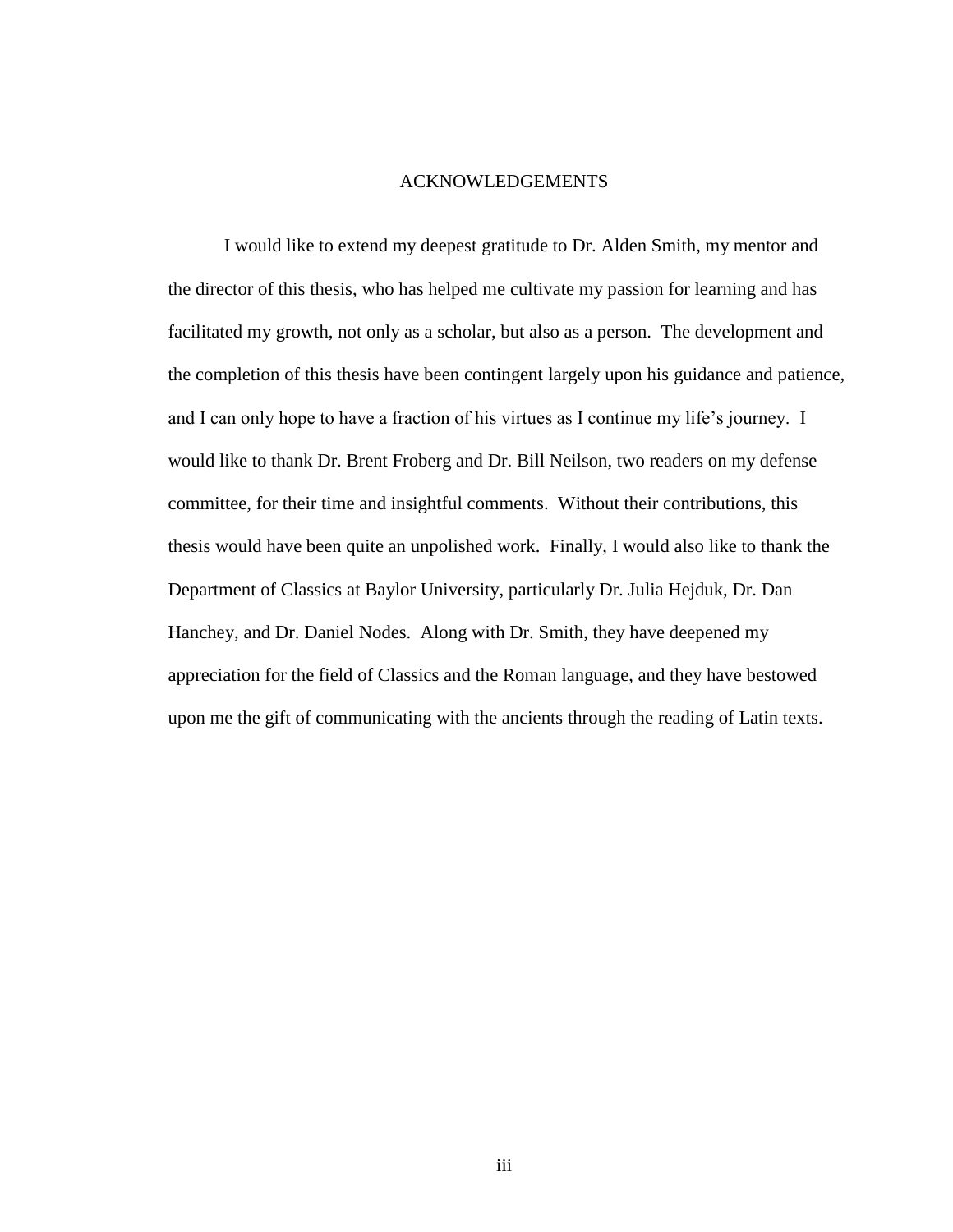#### CHAPTER ONE

The Saga and the Historical Background of the Healing God

Ancient Greeks and Romans exalted Asklepius (Aesculapius in Latin) as their god of healing and medicine. For the pagans, the art of medicine and healing was not separable from religion – "the Greeks and the Romans believed that the gods could not only cause, but also cure disease."<sup>1</sup> The cult of Asklepius thrived much throughout ancient history until the healing cult, one of the last pagan cults to fall, began to deteriorate and disperse after the arrival of Christianity. During this time, Asklepius and his cult had a tremendous impact on the Greco-Roman world; the ancients found comfort and reverence in the god, a compassionate deity who genuinely cared for mortal beings and rendered aid in their needs. The healing god was often imported into various cities and states during times of plague and pestilence. $2$  The most notable importation of Asklepius and his cult took place in Rome during its outbreaks of the plague in 295 B.C. The Romans dedicated a temple to Asklepius, a Hellenistic god of medicine, in the Tiber Island. After the importation of Asklepius, the plague dissipated and the Romans gladly revered the healing god and his cult. Although most physicians in the Roman Empire were Greeks, $3$  the importation of Asklepius facilitated the practice of Greek physicians in

<sup>&</sup>lt;sup>1</sup> Helen King, *Greek and Roman Medicine* (London: Bristol Classical Press, 2001), 3.

 $2<sup>2</sup>$  The cult of Asklepius was also imported into Athens from his sanctuary in Epidaurus in 420 B.C. due to an outbreak of plague that destroyed Attica during the Peloponnesian War.

 $3$  Ibid, 34.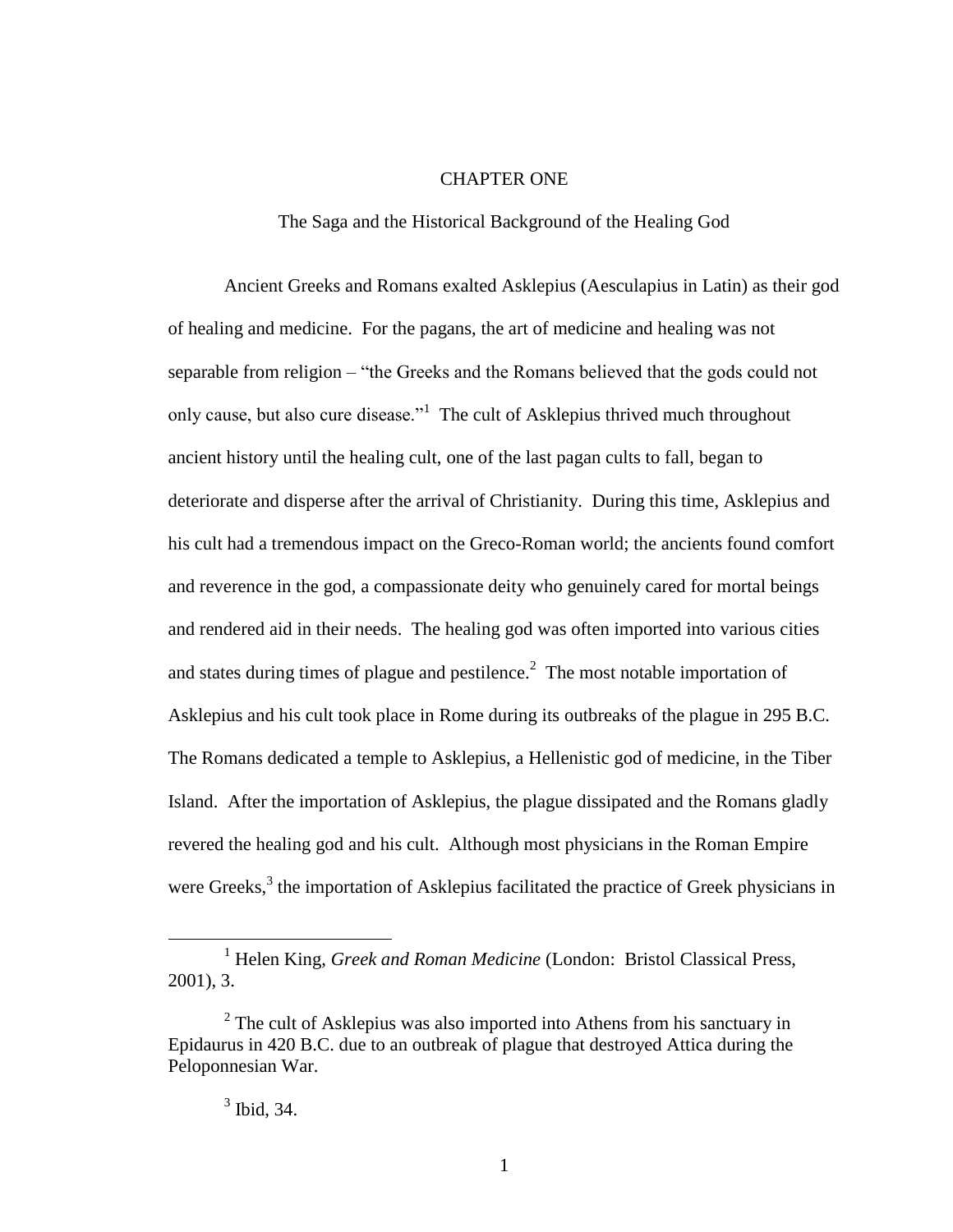the Roman world – the introduction of the healing deity is "the first event of "medical history' at Rome."<sup>4</sup> In order to comprehend the importation of Asklepius and its impacts on Rome, one must first understand the saga of Asklepius – his origin and deification – and the development of his healing cult in the Greco-Roman world.

Various ancient authors and poets tell the story of the healing god. Asklepius, first mentioned in the *Iliad*, is depicted as the father of Podalirius and Machaon, heroes partaking in the Trojan War.<sup>5</sup> Some sources debate about whether Homeric Asklepius is indeed a physician, <sup>6</sup> but most ancient authors (e.g., Pindar, Hesiod, and Apollodorus) portray Asklepius as a physician found blameless in his art of healing. Although some variations occur regarding the origin of Asklepius, many of its elements are quite consistent – namely that Asklepius was begotten from Coronis of Thessaly, who "pleased… the Delphic god" (*placuit tibi, Delphice, Metamorphoses* 2. 543) and that when Apollo, Asklepius" father, learned of her betrothal to Ischys, Apollo condemned Coronis to death:

> icta dedit gemitum tractoque a corpore ferro candida puniceo perfudit membra cruore et dixit: "Potui poenas tibi, Phoebe, dedisse,

 $\overline{a}$ 

4 John Scarborough, *Roman Medicine* (Ithaca, NY: Cornell University Press, 1969), 25.

 $5$  Cruse 2004: 16 mentions that "although Homer refers to Asklepius only once by name (*Iliad* II.731), his presence in the poem is important, for medicine as taught and practiced by him in a later period was certainly not a creation out of nothing." One should note that Asklepius is merely mentioned in the *Iliad* and does not become deified until later in Classical times.

 $6$  Edelstein 1945: 9 notes that "the assumption that Asklepius was a physician," despite the implication that his children are depicted as royal princes and aristocratic heroes, is valid because "Machaon and Podalirius are physicians rather than warriors, craftsmen rather than kings" and "it is only for the purposes of the Epic that the heroic mask is superimposed upon the physicians Machaon and Podalirius."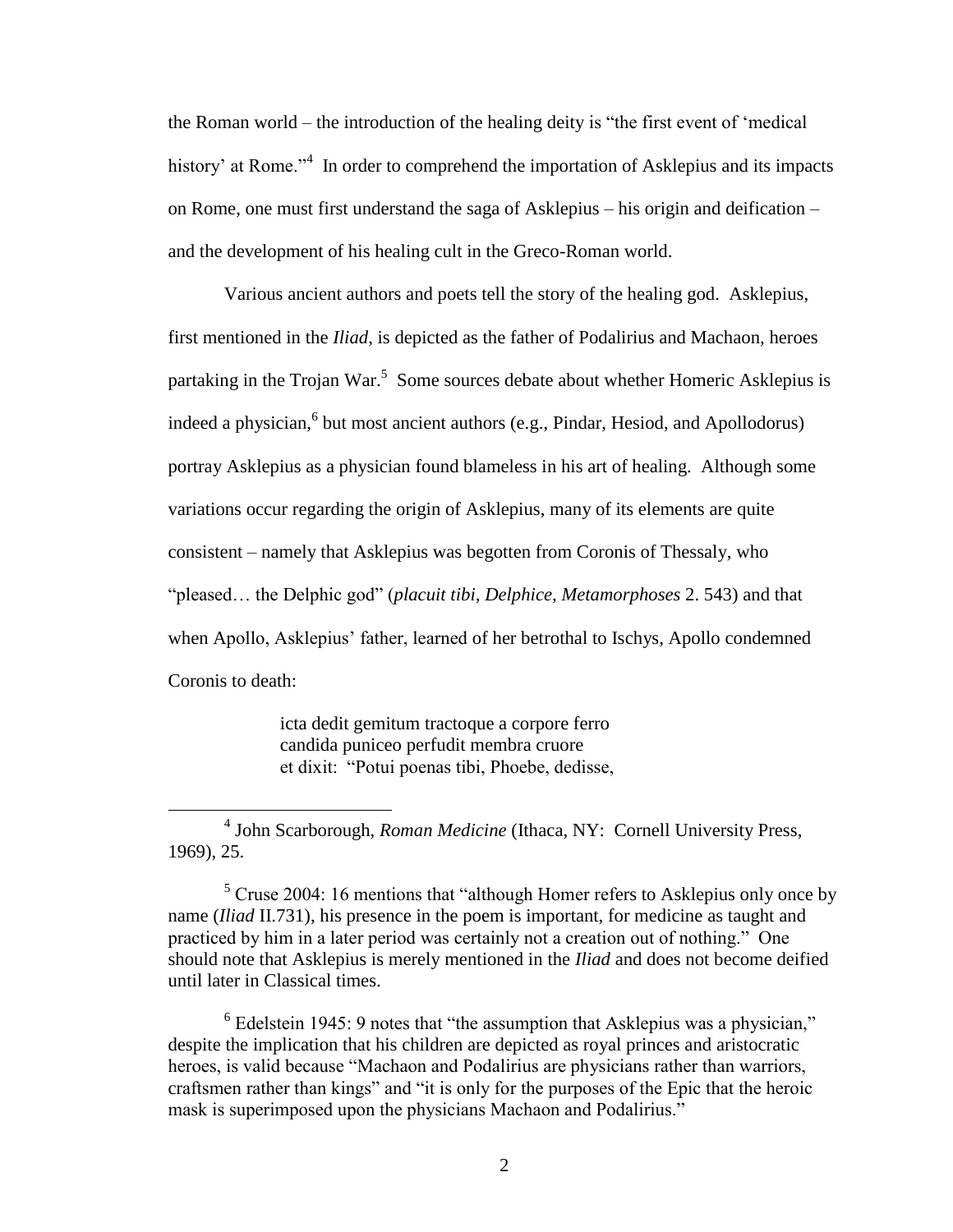sed peperisse prius; duo nunc moriemur in una." hactenus, et pariter vitam cum sanguine fudit; corpus inane animae frigus letale secutum est. (Ovid, *Metamorphoses*, 2.606 – 611)

Struck [by Phoebus], she gave a groan and, with the Punic iron pulled from her body, she drenched her white limbs in blood and said: "It was right for you, Phoebus, to have punished [me], but to have allowed me to give birth first; now two shall die in one." [She spoke] thus far, and she poured out her life equally with blood; Her body, empty of spirit, followed the deathly  $\text{cold.}^7$ 

Realizing that Coronis was carrying his child, the Delphic god rescued his son from

Coronis' womb and entrusted him to Chiron, who "was considered the first physician...

[and] enjoyed great and lasting fame on account of his medical accomplishments."<sup>8</sup> The

story of Asklepius goes on to claim that Chiron trained the son of the Delphic god as a

physician and his art of healing eventually became so great that he not only healed all

kinds of diseases and ailments, but he could also resurrect the dead:

ergo ubi vaticinos concepit mente furores incaluitque deo, quem clausum pectore habebat, adspicit infantem "toto" que "salutifer orbi cresce, puer!" dixit; "tibi se mortalia saepe corpora debebunt, animas tibi reddere ademptas fas erit, idque semel dis indignantibus ausus posse dare hoc iterum flamma prohibebere avita, eque deo corpus fies exsangue deusque, qui modo corpus eras, et bis tua fata novabis." (Ovid, *Metamorphoses*, 2.640-8)

Therefore when [Ocyrhoe] conceived the prophetical madness in her mind and burned with god, with whom she was living enclosed in her heart, she saw the child and said "Grow, boy, the healer for the whole world! Often the mortal bodies will be indebted to you, it will be your right to return the dead souls, and having dared it once with the gods offended

<sup>7</sup> All translations are my own unless otherwise noted.

<sup>8</sup> Emma Edelstein and Ludwig Edelstein, *Asclepius: Collection and Interpretation of the Testimonies* (Baltimore, MD: The Johns Hopkins University Press, 1945, 1988), 5.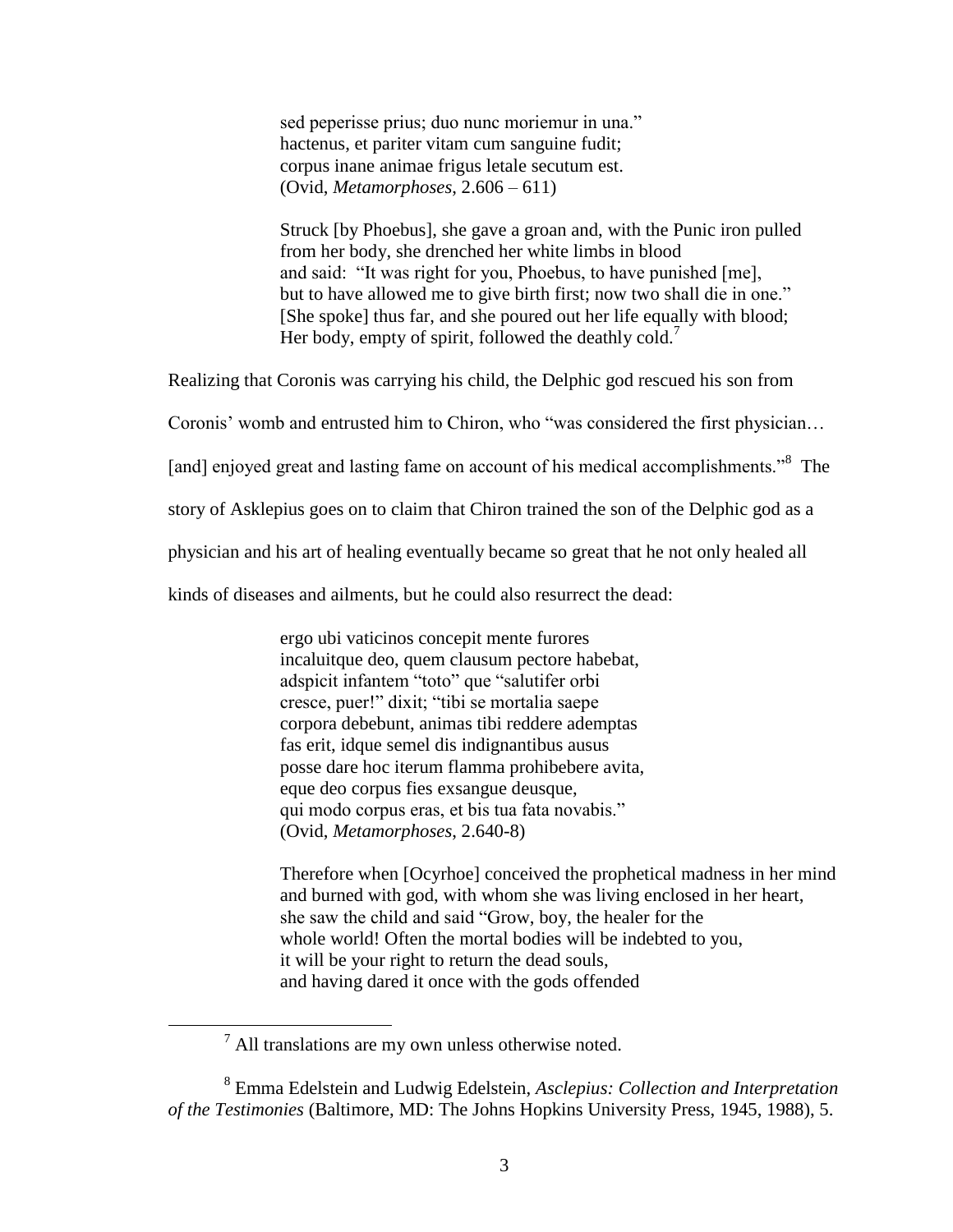you will be prohibited to be able to give this again by your grandfather"s fire, and on account of a god you will be made a bloodless body and [then] you, who were just a body, will be made a god, and you will renew twice your fates."

Many ancient sources offer differing reasons as to exactly why Asklepius was killed. Asklepius' death is sometimes seen as a divine retribution for "[infringing] upon the rights which death has over mortals,"<sup>9</sup> Zeus' response to Hades' complaints about his diminishing reign, or Zeus' attempt to halt the mortals' progression into realm of divinity.<sup>10</sup> But the general assertion is that Zeus killed Asklepius because he gained the capacity "to return the dead souls" (*animas… reddere ademptas*, *Metamorphoses* 2.644).<sup>11</sup> Despite the different reasons for his death in various sources, Asklepius nevertheless underwent deification after his death, and thus a healing god was born.<sup>12</sup>

Asklepius was not the only pagan god who could utilize the art of healing. Other deities, at times, were also able to mend mortals or punish them with afflictions and diseases. Indeed, although more than a hundred healing shrines exist in Italy, not all of

 $\overline{a}$ 

<sup>11</sup> Stephens 1958: 181 asserts that "as was natural for a healing god, Aesculapius himself was regarded as a savior from death" and, specifically in Ovid"s *Metamorphoses*, "the crime for which Aesculapius is to be killed is defiance of the gods, restoring to life those whom the gods had punished by death."

<sup>12</sup> There are debates among scholars regarding the origin of Asklepius and his posthumous deification. As Cruse 2004: 22 asserts, "because of his mixed parentage, controversy has always existed as to whether Asklepius was god or a hero." Edelstein 1988: 39 notes that "Thraemer, *Pauly-Wissowa*, II, p. 1653, 4 ff., reasons that Asklepius must have been a god" from the very beginning and adopted mortal-like qualities during his stay on earth, while "Farnell, *Hero Cults*, p. 244, advocates that [Asklepius] was a human being," who was immortalized and became a god after his death.

<sup>&</sup>lt;sup>9</sup> Edelstein, 46.

 $10$  King 2001: 4 notes that, in some ancient literary works, "Asklepius' crime was not so much raising the dead, but doing it because he was offered a substantial amount of gold as a bribe."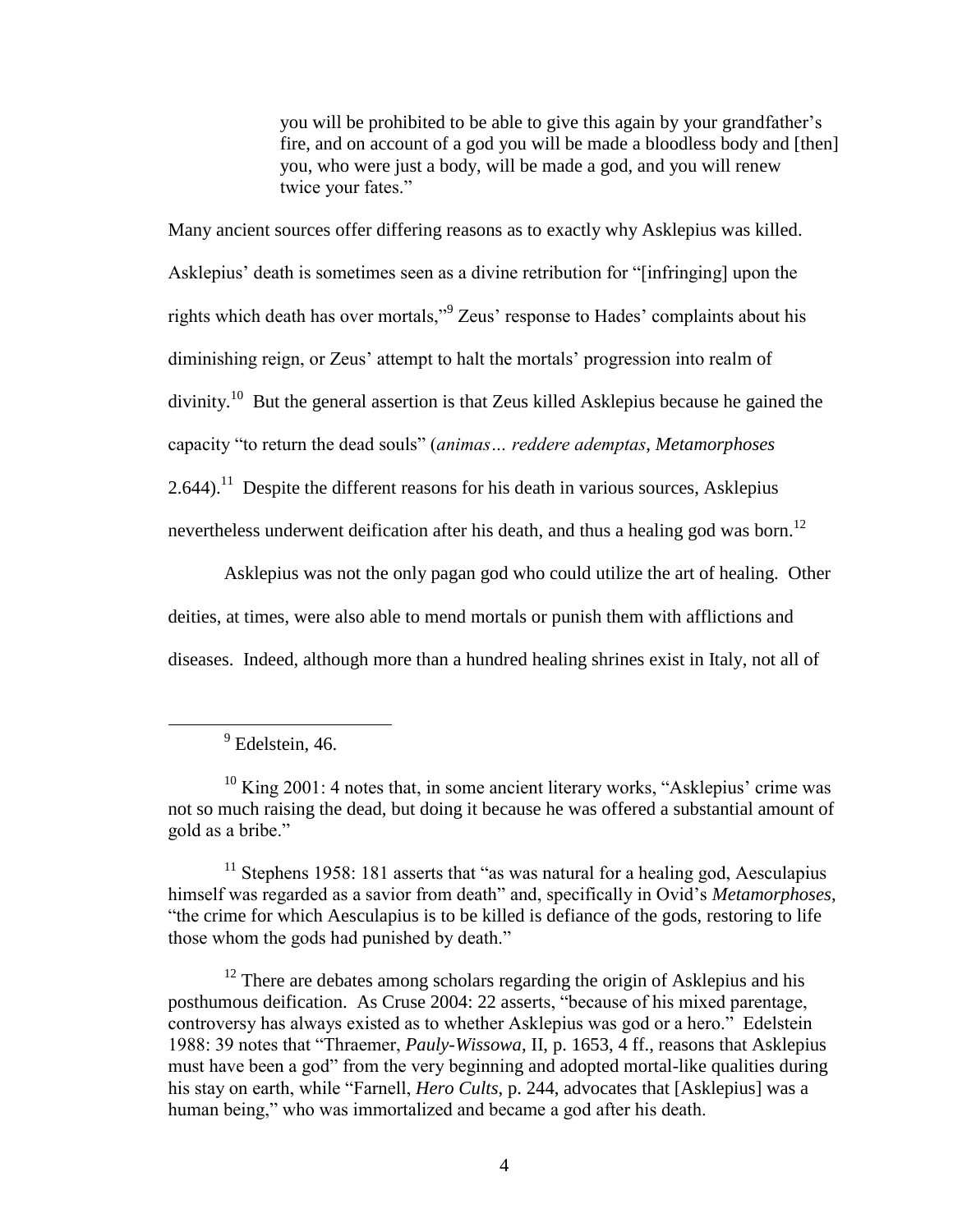them were dedicated to and presided over by Asklepius because other godheads assumed healing powers.<sup>13</sup> Then why did the ancients seek Asklepius more than any other pagan gods for healing? Asklepius significantly differs from other gods who displayed healing power. For instance, Asklepius" father, Apollo, was also considered a god of medicine, but the Delphic god's domain extended far beyond that of art of healing. Asklepius' domain, on the other hand, was solely that of a physician; he was an exceptionally gifted physician in life, and he was a healing specialist as a god. Another important difference to note between Asklepius and the other gods, who could heal if they so desired, is that the latter genuinely cared for the well-being of mortals. In various ancient works, such as Ovid"s *Metamorphoses*, the preeminent gods often do not act solely for the good of mortal beings and instead cause immense collateral damage without a concern for those whom they deem inferior.<sup>14</sup> Asklepius did not act thus – for the most part, the healing god was good and moral.<sup>15</sup> He "was different from other gods in the Greek pantheon... [and] unlike his father, Apollo, his nature is not dualistic; he was benign and kindly and

<sup>13</sup> Audrey Cruse, *Roman* Medicine (Stroud, Gloucestershire: Tempus, 2004), 110.

<sup>14</sup> Even when Jupiter seems to be acting as a just god in the *Metamorphoses*, punishing the wicked and blessing the pious, there are certain subtle elements within such instances that imply the god"s sly wickedness. For example, in the case of Baucis and Philemon, Green 2003: 46 contrasts the past trip of Jupiter and Mercury to earth, a journey that resulted in the rape of Europa, with their visit to the village of Baucis and Philemon, questioning the benignity of the gods" journey. Fabre-Serris 2009: 242 also questions the gods" motive in massacring the people of the village by asserting that Baucis and Philemon are sorrowful when they learn the fate of their people.

<sup>&</sup>lt;sup>15</sup> Cruse 2004: 28 notes, "Asklepius charged no entrance fee and made few requests of his patients; he merely required that the suppliant should purify his body by washing and having good thoughts, [and] he only refused to help those who came to him in dishonesty, or who had a high regard for personal wealth."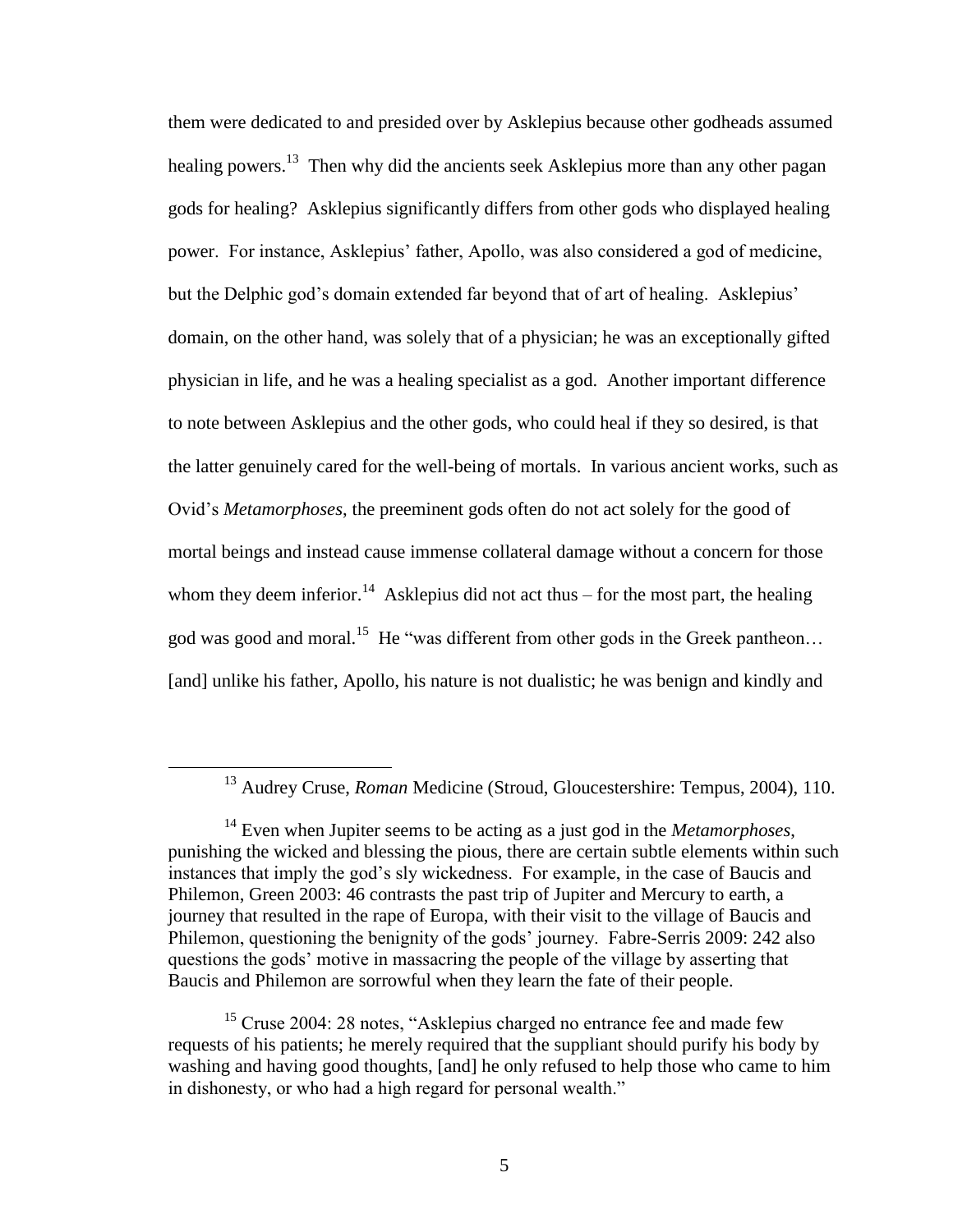his concern was only with healing."<sup>16</sup> Also, the healing ritual of Asklepius was neither onerous nor painful. Those who sought healing from Asklepius needed only to sleep in the *abaton* – a process known as 'incubation'<sup>17</sup> – and receive Asklepius' instructions in the healing dream.<sup>18</sup> The priests would then interpret the patient's healing dream and often recommend a ritual and a simple change in the patient's diet or activities.<sup>19</sup>

Although both the ancient Greeks and Romans venerated enthusiastically Asklepius, they did not share identical views on medicine. In the ancient Greek society, the art of medicine was fairly well established. There were many medical schools, and physicians were not an uncommon sight in the Greek world.<sup>20</sup> Hippocrates, hailed as 'the Father of Medicine,' originated from ancient Greece, and a brief reading of the Hippocratic Oath reveals the importance of Asklepius in ancient Greek medicine:

> I swear by Apollo the healer, by Asklepius, by Hygea and all the powers of healing, and call to witness all the gods and goddesses that I may keep this Oath and Promise to the best of my ability and judgment… (Cruse 2004: 37)

 $16$  Ibid, 32.

 $\overline{a}$ 

 $17$  Berry 1998: 263 points out that "[Asklepius] was the god of healing, that is, the personification of the mysterious healing powers of nature" and that "a sufferer would sleep through the night in a temple of [Asklepius], hoping to wake up cured."

 $18$  Compton 1998: 303 argues that the receiving of Asklepius' instructions in the healing dream occurred in later centuries, while in the earlier era of Asklepius' worship, "the divinity would appear… during the suppliants" sleep… healing them directly by touch, surgery, or medicine."

<sup>19</sup> Although some shrines of Asklepius possessed surgical instruments, surgery was not common.

 $20$  Cruse 2004: 36 claims that these medical 'schools' were "simply groups of thinkers of similar intellectual persuasions, who… possessed their own individual doctrines and theories."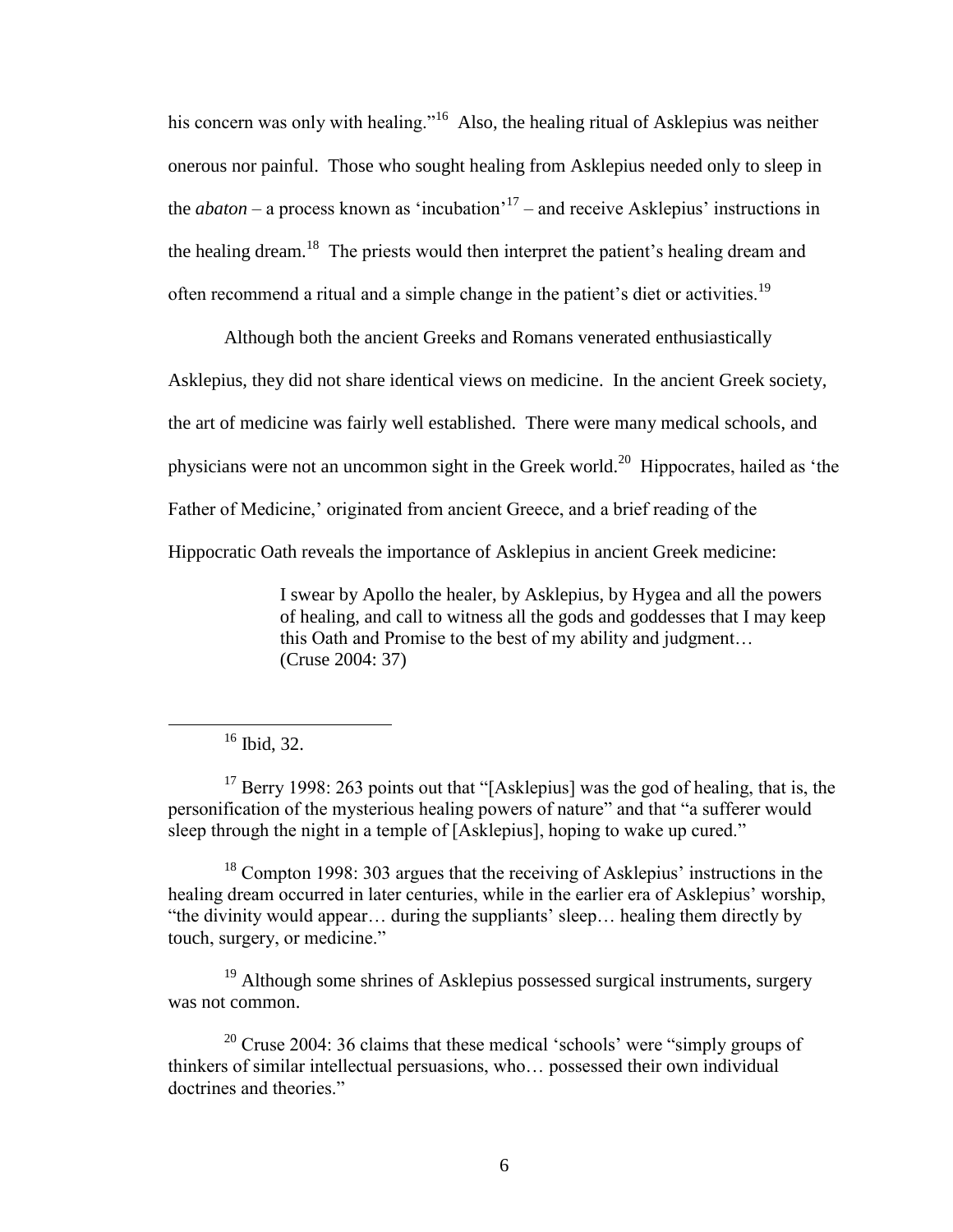The Romans, however, approached medicine differently. Pliny the Elder, the Roman encyclopedist, writes that, prior to the arrival of Archagathus, a Greek physician, in 219 B.C. (*Natural History*, 29.12), there were no physicians in Rome. There may have not been a particularly high interest in becoming a physician in the antiquity, and "with the exception of an elite doctor like Galen, the socioeconomic status of doctors in the Roman world was never high; like other craftsmen, they could belong to trade guilds."<sup>21</sup> If we assume that the attitude of Pliny the Elder towards the art of medicine reflects not only his own contemporaries, but also the ancient Romans, then we can see that the art of medicine itself was not regarded too favorably. Pliny the Elder considered physicians unnecessary because the earth produced all the natural cures for ailments, and "he considered that doctors were bad because they take away the responsibility for looking after your own health": $^{22}$ 

> at haec benigna, mitis, indulgens ususque mortalium semper ancilla, quae coacta generat, quae sponte fundit, quos odores saporesque, quos sucos, quos tactus, quos colores!... illa medicas fundit herbas et semper homini parturit. (Pliny, *Natural History*, 2.115)

Yet the earth is benign, gentle, and bountiful, ever a handmaiden in the service of mortals, producing by our forcing her, or pouring out spontaneously, what scents and flavors, what juices, what tactile surfaces, what colors!... [The land] produces medicinal herbs, and is always productive for mankind.

Whether the Romans really shared the distrust of physicians with Pliny the Elder is

debatable. But it seems that, according to Pliny"s assertion, there was a general lack of

 $^{21}$  King, 34.

 $22$  Ibid.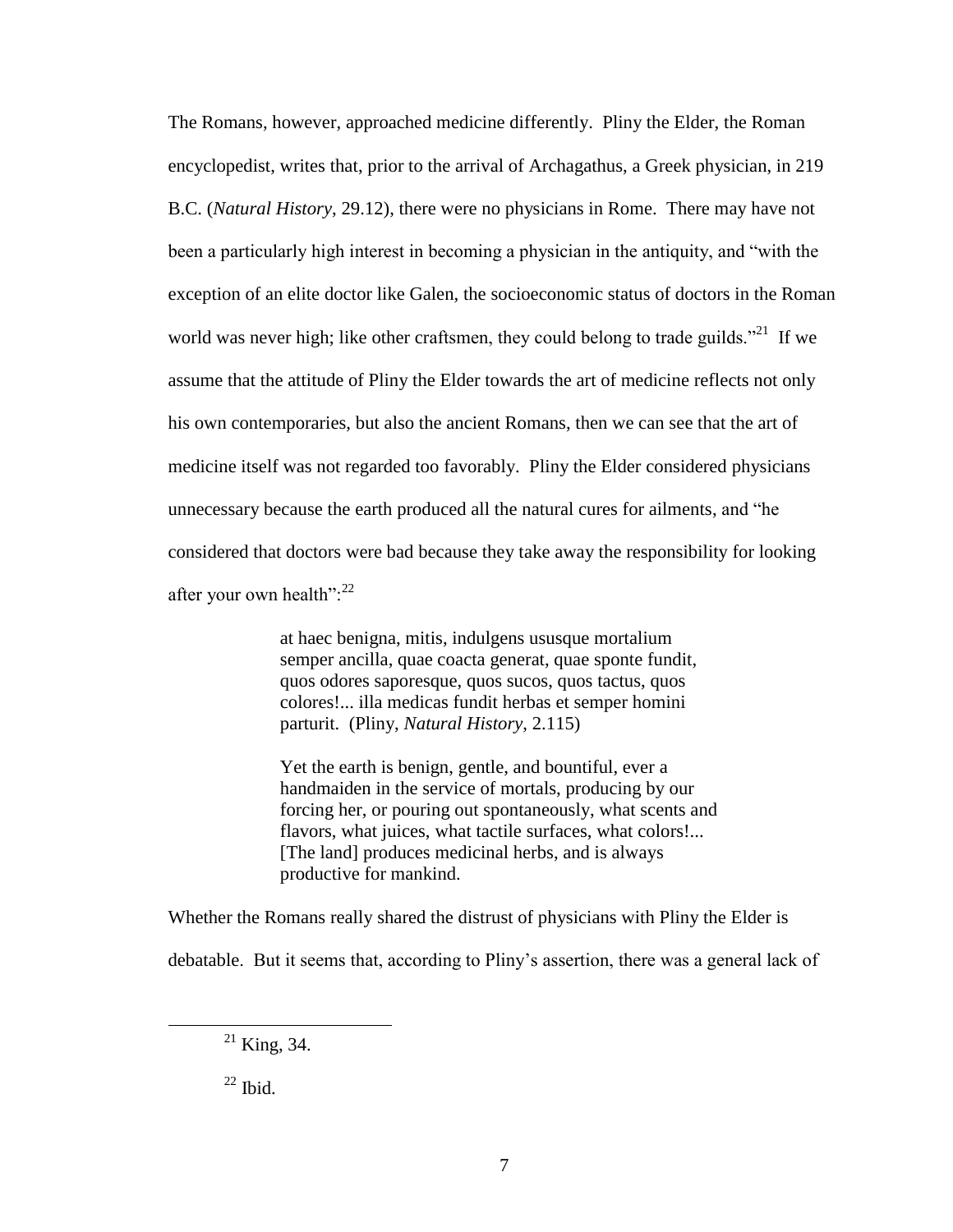physicians and the healing arts, apart from the medicinal herbs found in their garden. $^{23}$ This lack of professional physicians paved the way for one of the most monumental event in Roman history – the importation of Asklepius into Rome.

When an outbreak of plague occurred in 293 B.C. at Rome, the Roman Senate consulted the Sibylline Books, and the prophetic writings advised the senate to send for Asklepius in Epidaurus. Thus, in 291 B.C., the god of Hellenistic medicine arrived at Rome. This arrival was a significant event for the Roman society – "[the importation of Asklepius] is the first example of a foreign cult being imported directly into the Roman Pantheon; other foreign deities had been introduced via the cults of the Latin and Greek cities of Italy."<sup>24</sup> Most of the Roman gods had Greek counterparts; to the Romans, Zeus was now known as Jupiter, Athena as Minerva, Hera as Juno, and so forth. When the Romans made contact with the other cultures and encountered their gods, they were quick to point out that those gods were already their own and, at times before battles, enticed the gods to join the side of the Romans with promises of reverence and sacrifice. In the Book III of *Aeneid*, as Virgil recounts the prayer of Iarbas, king of Numinia, angered by the *fama* of Dido"s love of and her possible betrothal to Aeneas, the poet does not hesitate to identify Amun (to the Greeks and Romans, Ammon), supposedly Iarbas' father, as Jupiter:

> protinus ad regem cursus detorquet Iarban incenditque animum dictis atque aggerat iras.

 $23$  King 2001: 34 notes that "in keeping with their idealized sense of selfsufficiency, the Romans thought that the best medicine was very simple, based on a small number of ingredients readily available on the family farm."

 $24$  Cruse, 126.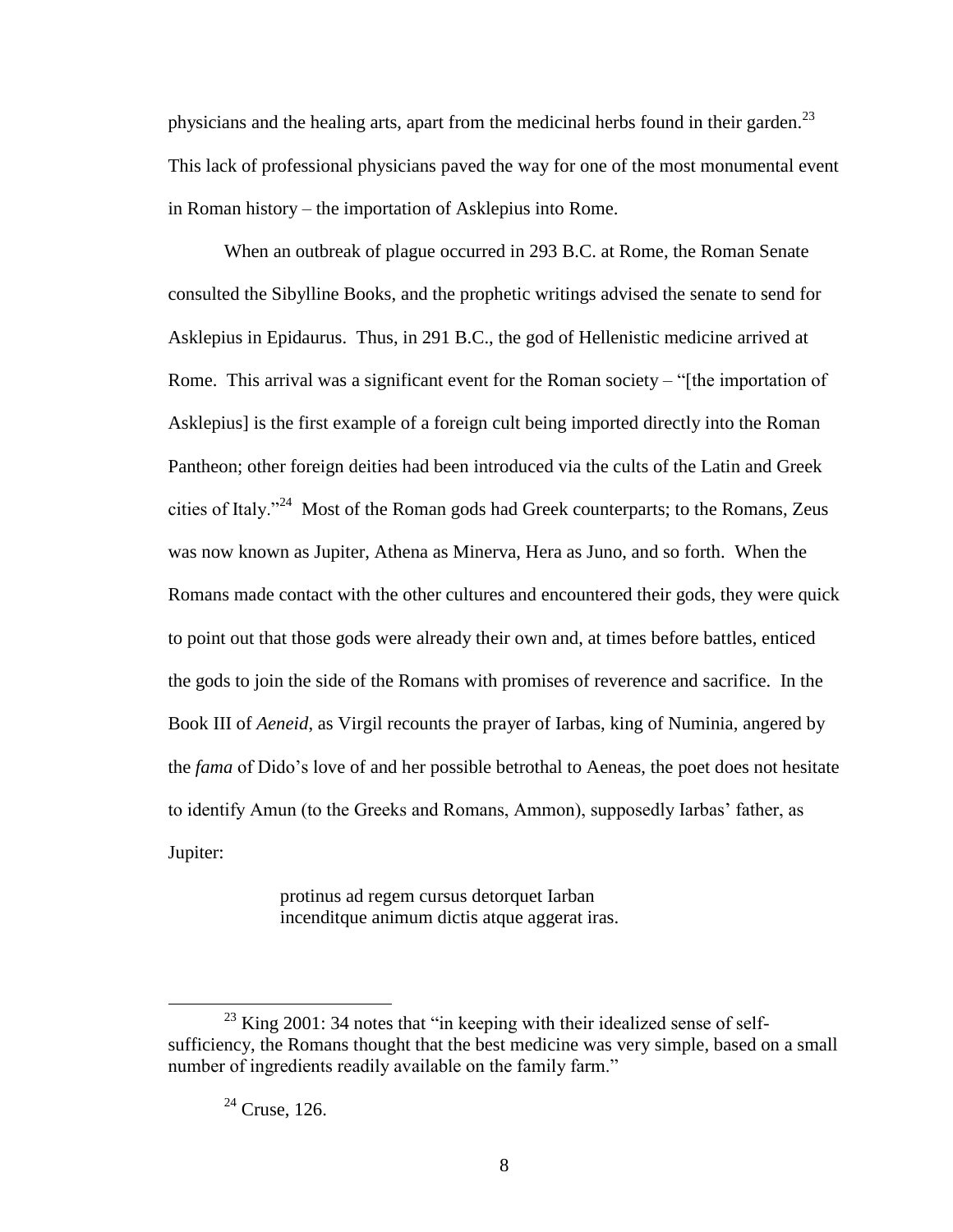Hic Hammone satus rapta Garamantide nympha templa Iovi centum latis immania regnis, centum aras posuit vigilemque sacraverat ignem, excubias diuum aeternas, pecudumque cruore pingue solum et variis florentia limina sertis…

"Iuppiter omnipotens, cui nunc Maurusia pictis gens epulata toris Lenaeum libat honorem, aspicis haec? an te, genitor, cum fulmina torques nequiquam horremus, caecique in nubibus ignes terrificant animos et inania murmura miscent?

(Vergil, *Aeneid*, 3.196-202, 206-10)

[Rumor] immediately turned her course to King Iarbas and she inflamed his mind with her words and piled up his anger. This one, begotten from Hammon with the ravishing of a Garamantian nymph, built a hundred immense altars in his vast kingdoms and had consecrated a vigilant fire, eternal guards of the gods, and the soil was drenched with the blood of sacrifices and the entrances were blossoming with various garlands... [Iarbas prayed:] 'Omnipotent Jupiter, to whom now the Maurusian race, having feasted on painted beds, offers the honor of Bacchus, do you see these things? Or, my father, do we shiver in vain when you whirl the thunderbolts, and do the blind fires in the clouds terrify our minds and mix the empty murmurs?"

As Iarbas beseeches his divine father, one can see that Ammon is merely another name and aspect for Jupiter. The king of Numinia is "begotten from Ammon" (*Hammone satus*, *Aeneid* 3.198) and yet Jupiter is his *genitor*. Thus, Virgil, as well as the other Romans, identified Ammon as Jupiter (Jupiter Ammon), even though other cultures did not do so.<sup>25</sup> Clearly the ancient Romans were not afraid to identify other gods as their own, insisting that such Roman god had already existed and the other societies knew them by

 $25$  The ancient Egyptians considered Amun as a supreme god and identified him with their sun god Ra. See Wallis, *An Introduction to Ancient Egyptian Literature* (London: J. M. Dent & Sons Limited, 1914).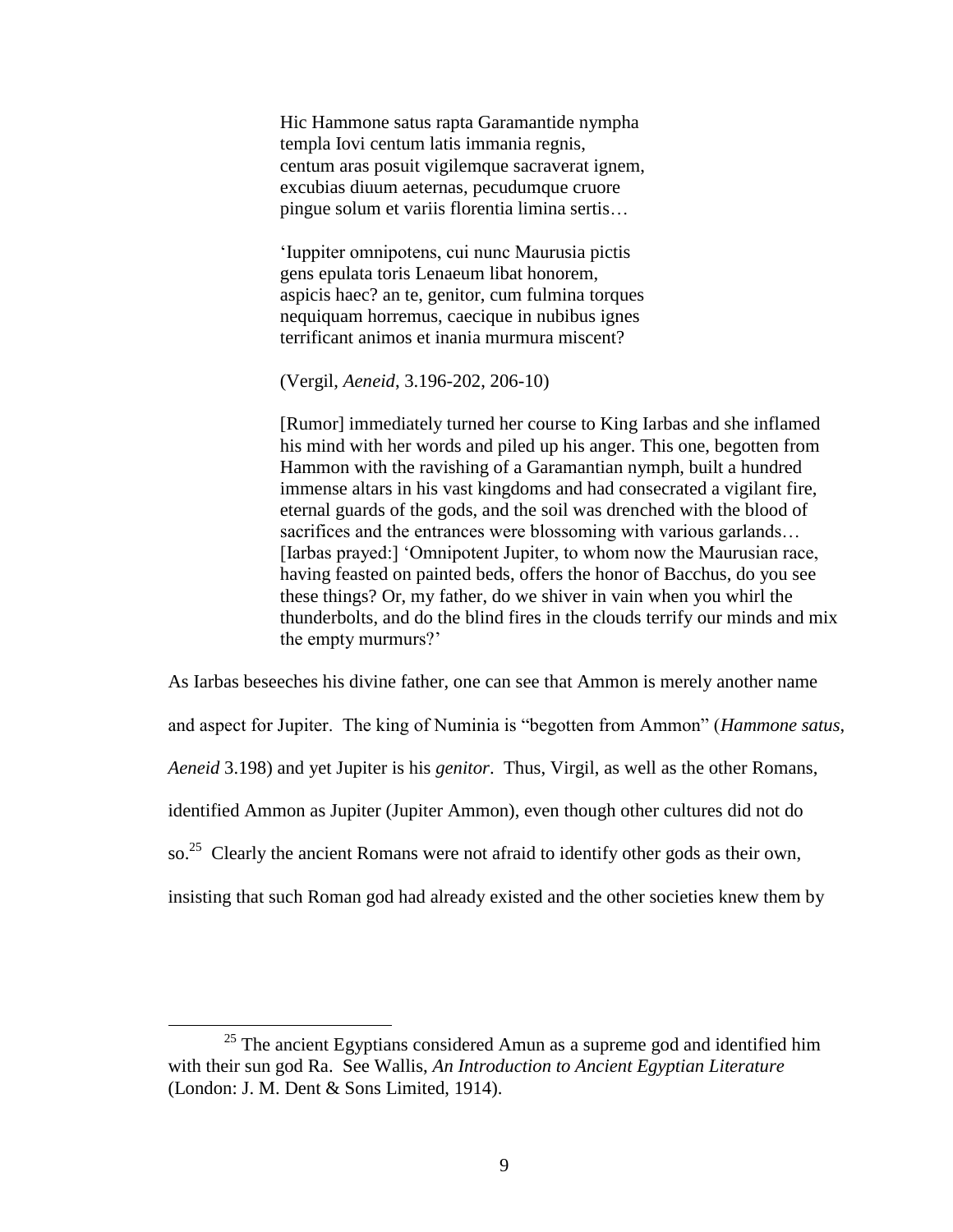different names.<sup>26</sup> They did not do this with Asklepius. They knew that Asklepius was originally a Hellenistic god and, although they did bestow the Roman name of Aesculapius after his importation to Rome, they never insisted that there was a Roman equivalent to begin with. The importation of Asklepius, therefore, is truly a monumental and unique event in Roman history in terms of both medicine and religion.

The pestilence that gripped Rome in the third century B.C. must have been dire for the importation to occur, as there was a general resistance amongst the Romans to Greek medicine.<sup>27</sup> The Roman Senate and its people had to overcome their suspicion of foreign gods. But the importation of Asklepius proved to be effective for the Roman people – the plague subsided quickly thereafter. Thus the cult of Asklepius (who was Romanized and was henceforth called Aesculapius) became popular throughout the Roman Empire due to its success in banishing the plague. When the Roman people finally accepted and exalted Aesculapius, their resistance to Greek medicine and physicians lessened.

<sup>&</sup>lt;sup>26</sup> While such polymorphism of deities may seem strange to those whose thoughts were influenced by religions founded upon the concept of orthodoxy, e.g. Judaism and Christianity, it was not uncommon in the ancient Roman world. King 2003: 294-295 notes that while "the Christian Trinity is carefully defined and limited by Christian theology," the Romans assumed "the idea that the number of aspects a deity possessed was unknown and possibly quite large" and that "any deity could potentially be a manifestation of a number of other deities."

<sup>27</sup> *Natural Historia*, 29, 1 (8), 17-18. See chapter three for more details.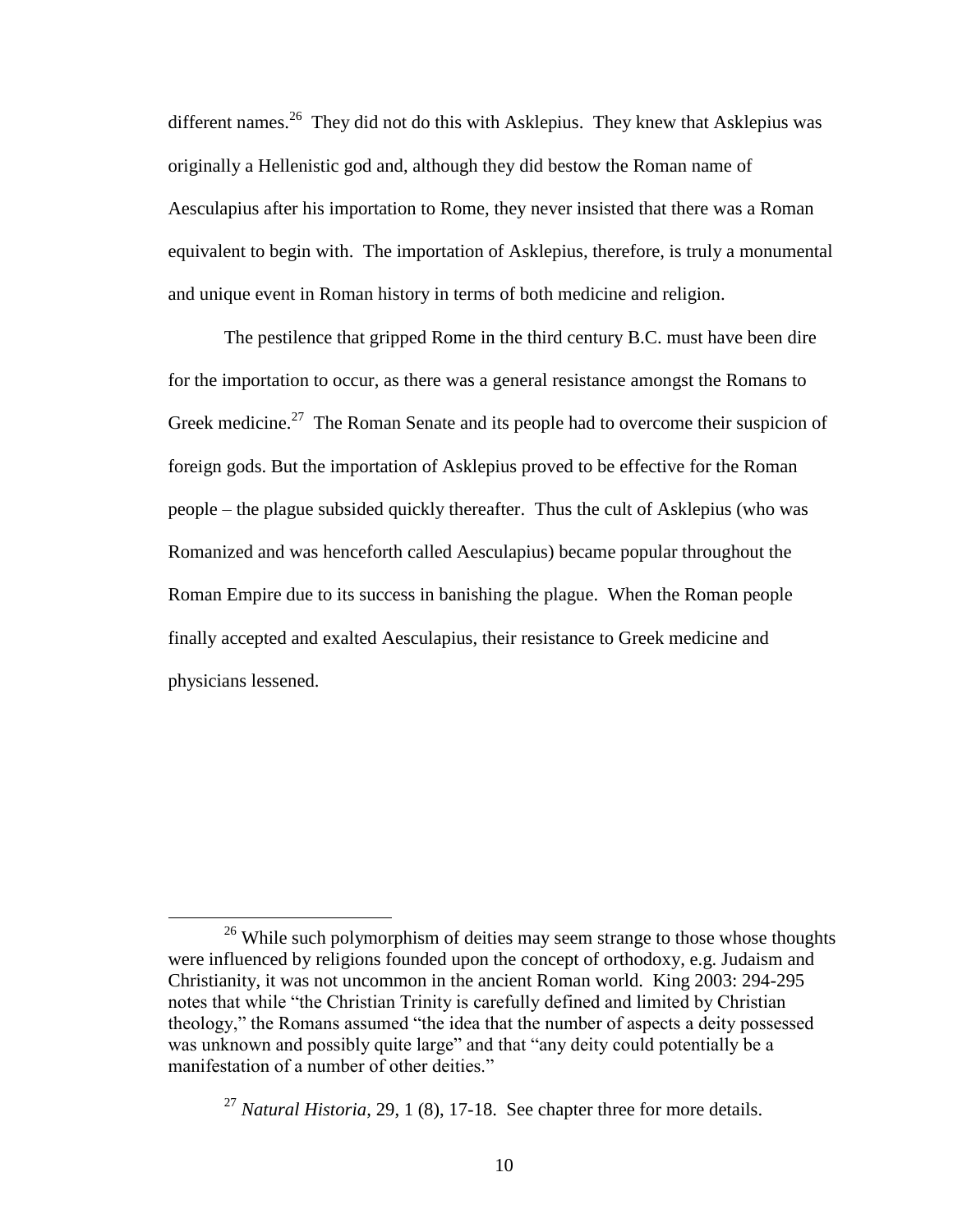#### CHAPTER TWO

#### Epigraphy of Aesculapius' Importation

There exist two schools of thought on the implications of the importations of foreign deities into the Roman society. One school argues that such importations and evocations of foreign gods were done with much skepticism and negativity,<sup>1</sup> while the other opposes such an assertion and argues that such adoptions of foreign gods and their cults were regarded as good and complementary to the Roman state.<sup>2</sup> Although the attitude of the Roman society towards the importation of Aesculapius and his cult is somewhat debatable, the Greek god of medicine certainly was not the only foreign deity evoked and adopted by the Roman society, indicating that such importations, albeit perhaps strange and alien, were not wholly detested and opposed by the Romans.<sup>3</sup> Much evidence from ancient literature demonstrates that the invocations of foreign gods were not uncommon:

> Peregrina sacra appellantur, quae aut evocatis dis in oppugnandis urbibus Romam sunt conanta aut quae ob quasdam religiones per pacem sunt

 $\overline{a}$ 

<sup>3</sup> Another well noted importation of a foreign deity is that of the goddess of the Etruscan town of Veii as Juno Regina in 392 B.C. after Camillus and the Romans conquered the establishment.

 $<sup>1</sup>$  Cf. chapter 3.</sup>

<sup>&</sup>lt;sup>2</sup> Eric M. Orlin 2002:1 asserts that "early studies of Roman religion [mistakenly] depicted the importation of alien cults in strongly negative terms, believing that these newcomers… polluted and debased an originally pure Roman religion… [but] recent studies have freed themselves from thinking of religion only in modern terms and begun analyzing Roman religion on its own terms, the adoption of new, even foreign, cults has come to be seen as a sign of health and vigor, a religious complement to the territorial expansion of the Roman state."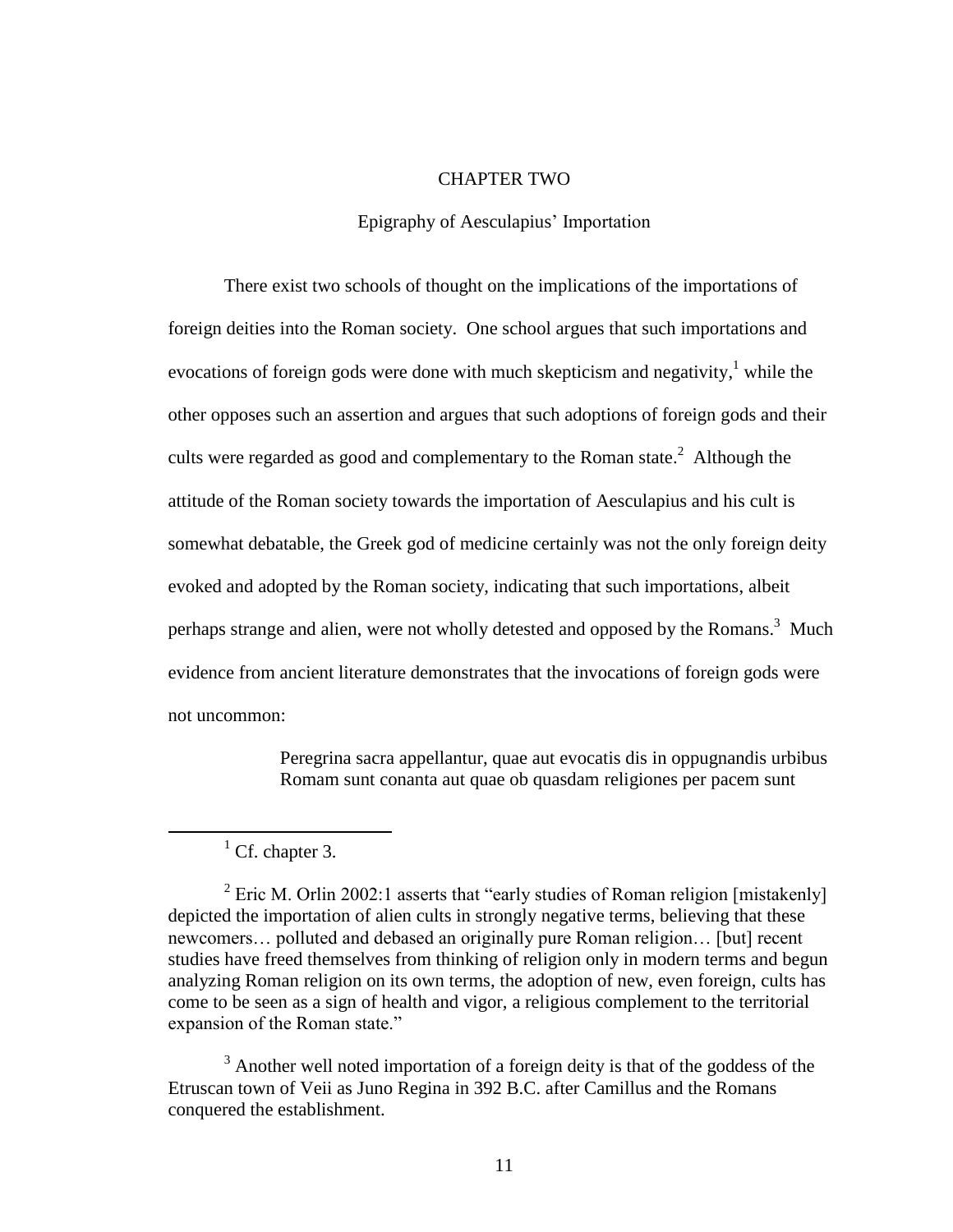petita, ut ex Phrygia Matris Magnae, ex Graecia Cereris, Epidauro Aesculapi: quae coluntur eorum more, a quibus sunt accepta. (Festus*, De Verborum Significatu*, 237 M)

Foreign are called those rites which, with the gods of besieged cities having been evoked, were brought to Rome, or those which were sent for in peace-time on account of a certain religious awe, such as from Phrygia those of the Magna Mater, from Greece those of Ceres, from Epidaurus those of Aesculapius: these [rites] are performed according to the customs of those from whom they were accepted. 4

Aesculapius, however, was among the first foreign deities admitted into Rome, and, as Edelstein notes, "[Aesculapius' importation] set a pattern for the attitude of Roman citizens and officials of later centuries" regarding such admissions of foreign deities.<sup>5</sup> The works of Roman historians, authors, and poets assert that the importation of Aesculapius and his cult significantly affected the course of the Roman history, and the god himself intrigued the Romans; such literary testimonies regarding the adoption reveal much about its implication and importance, and thus they merit a careful perusal and analysis.

Various ancient sources testify that Rome, having been afflicted with outbreaks of the plague, consulted the Sybilline books and accordingly summoned Aesculapius into the city in order to dispel the pestilence. In particular, Valerius Maximus offers numerous details:

> Sed ut ceterorum quoque deorum propensum huic urbi numen exequamur, triennio continuo vexata pestilentia civitas nostra, cum finem tanti et tam diutini mali neque divina misericordia neque humano auxilio inponi videret, cura sacerdotum inspectis Sibyllinis libris animadvertit non aliter

<sup>&</sup>lt;sup>4</sup> Translated by Edelstein.

<sup>&</sup>lt;sup>5</sup> Worship of Aesculapius was favored and prevalent throughout the Roman Empire. As Edelstein asserts, the Roman emperors and soldiers "took [Aesculapius] to all the regions that came under Roman domination, to the farthest corners of the empire, to the ends of the inhabited world."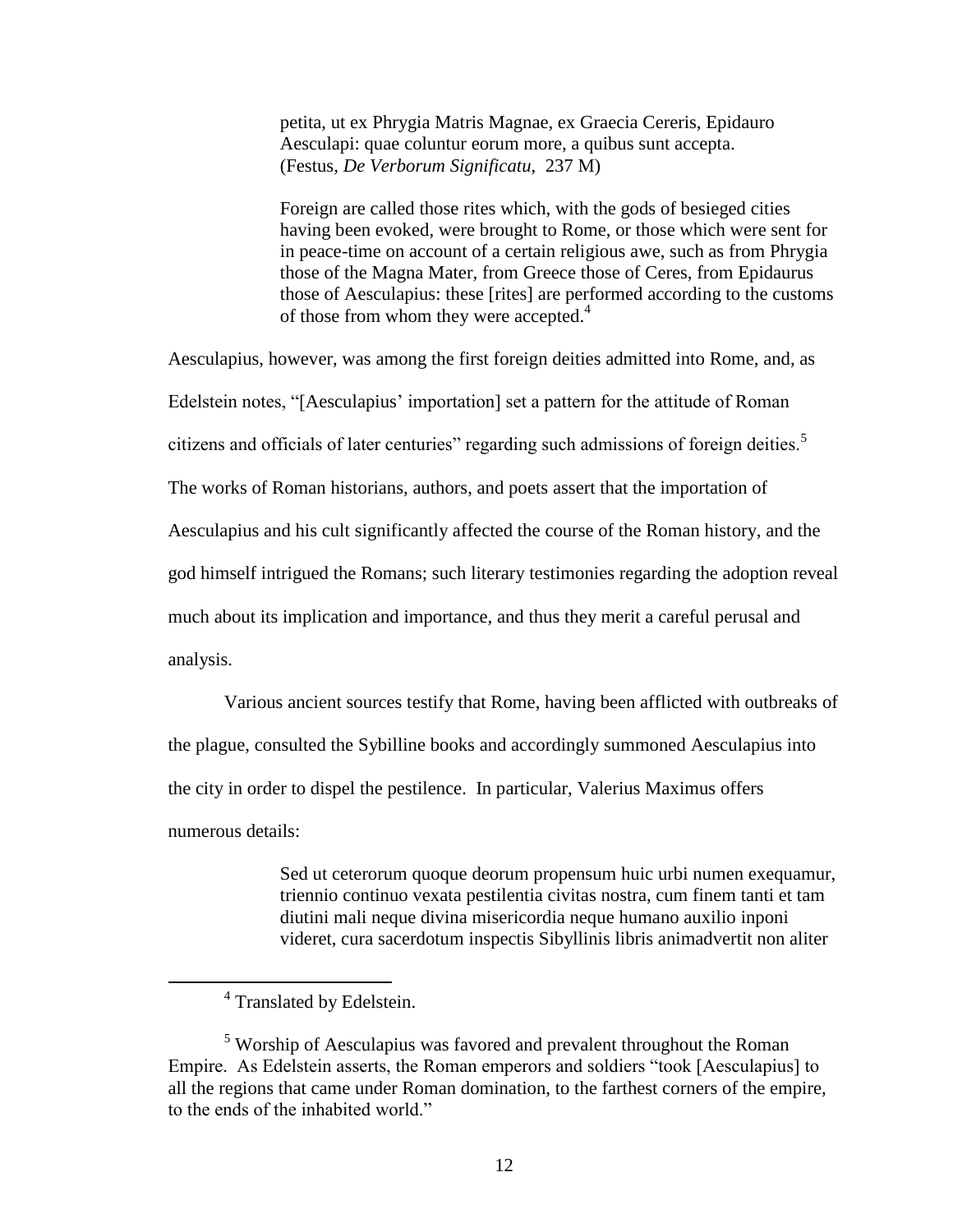pristinam recuperari salubritatem posse quam si ab Epidauro Aesculapius esset accersitus… e vestigioque Epidauri Romanorum legatos in templum Aesculapii… perductos ut quidquid inde salubre patriae laturos se existimassent pro suo iure sumerent benignissime invitaverunt. Quorum tam promptam indulgentiam numen ipsius dei subsecutum verba mortalium caelesti obsequio cumprobavit: si quidem is anguis, quem Epidauri raro, sed numquam sine magno ipsorum bono visum in modum Aesculapii venerati fuerunt, per urbis celeberrimas partes mitibus oculis et leni tractu labi coepit, triduoque inter religiosam omnium admirationem conspectus haud dubiam prae se adpetitae clarioris sedis alacritatem ferens, ad triremem Romanam perrexit, paventibusque inusitato spectaculo nautis eo conscendit, ubi Q. Ogulni legati tabernaculum erat, inque multiplicem orbem per summam quietem est convolutus… atque in ripam Tiberis egressis legatis in insulam, ubi templum dicatum est, tranavit, adventuque suo tempestatem, cui remedio quaesitus erat, dispulit. (Valerius Maximus, *Facta et Dicta Memorabilia*, 1.8.2.)

But let me also describe the favorable will of the other gods towards this city [i.e., Rome], when, with our city vexed with pestilence for three continuous years, it seemed impossible to place an end to such a lasting evil either by means of divine mercy or human assistance, by their efforts the priests, when the Sibylline books had been consulted, observed that the former salubrity could not be restored unless Aesculapius were summoned from Epidaurus… And immediately the Epidaurians most kindly invited the ambassadors of the Romans into the temple of Aesculapius so that they might take and carry whatever they might deem wholesome for their country. This prompt indulgence of the citizens was instantly followed by the divine will of the god himself who confirmed the words of the mortals with heavenly complaisance: if indeed the serpent, who was seen rarely, though never with small benefit, and was worshipped by the Epidaurians as an epiphany of Aesculapius, began to glide through the most conspicuous parts of the town, with mild eyes and soft movements, and on the third day, under the pious admiration of all the people, he was seen exhibiting definite eagerness to reach a more renowned abode and turned toward the Roman trireme. While the crew was trembling in view of the unusual spectacle, he entered the boat at the very spot where the ambassador Q. Ogulnius had his tent, and there curled himself up most quietly in a circle of many folds… And when the ambassadors had disembarked at the bank of the Tiber, he swam across to the island where a temple has been dedicated; and through his arrival he dispelled the plague for the cure of which he had been summoned.<sup>6</sup>

<sup>&</sup>lt;sup>6</sup> Translated by Edelstein.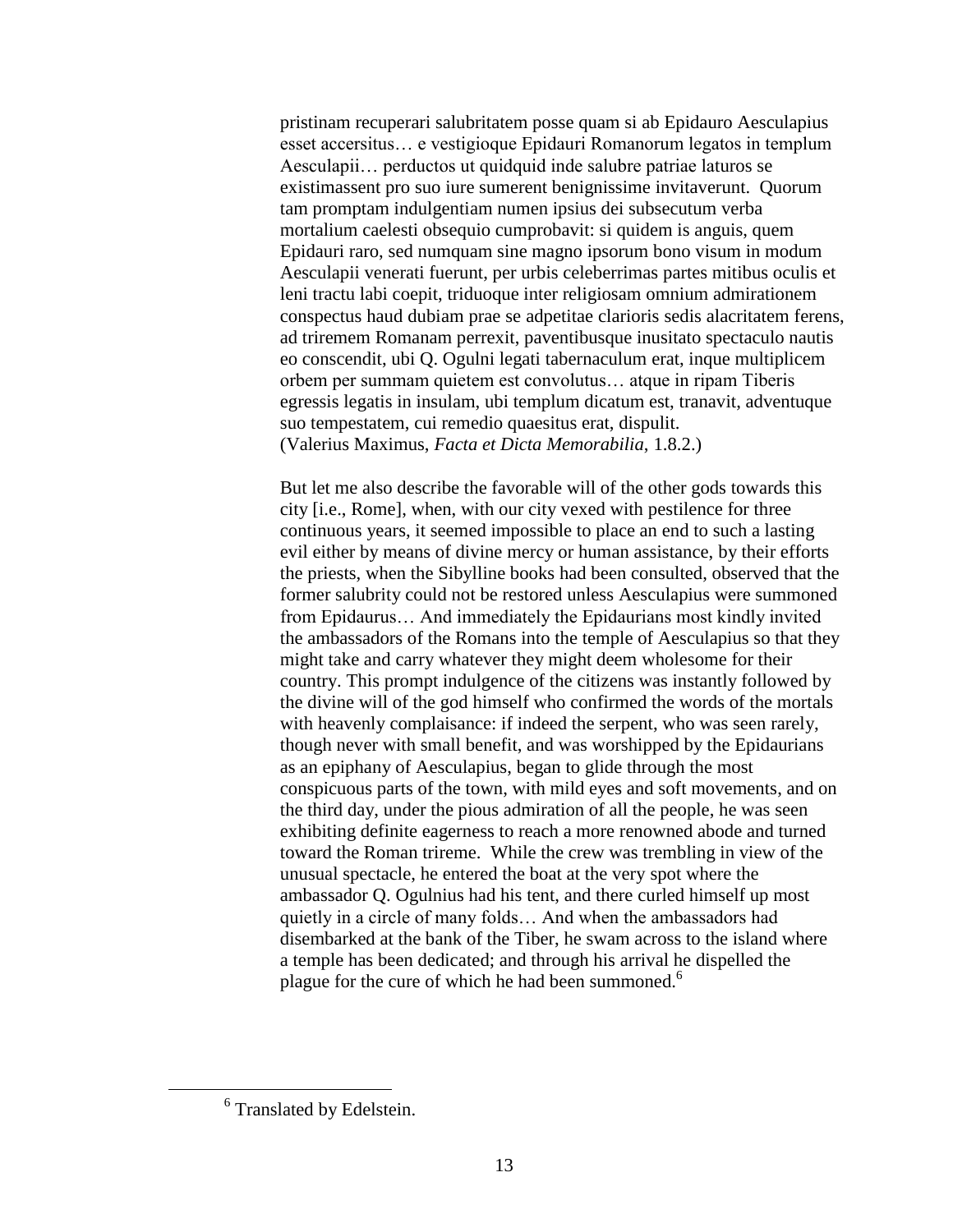Valerius" testimony regarding the importation of Aesculapius echoes many historical and poetic elements found in other testimonies – namely that, due to many outbreaks of the plague in Rome, the Romans sent an envoy for Aesculapius in Epidaurus, who came with them willingly and banished the plague from their city. Livy"s much more truncated testimony regarding the importation of Aesculapius from Epidaurus matches closely that of Valerius Maximus:

> Cum pestilentia civitas laboraret, missi legati, ut Aesculapi signum Romam ab Epidauro transferrent, anguem, qui se in navem eorum contulerat, in quo ipsum numen esse constabat, deportaverunt; eoque in insulam Tiberis egresso eodem loco aedis Aesculapio constituta est. (Livy, *Periocha*, 11)

When the [Roman] state was suffering with a pestilence, ambassadors [who were] deployed in order to transfer the image of Aesculapius to Rome from Epidaurus, brought a snake, which had brought itself into their ship, by which it was agreed that the god himself was present; and on the [serpent's] going [ashore] on the island of the Tiber, on the same place a temple was established to Aesculapius.

Livy"s succinct testimony lacks many other details present in that of Valerius. The Roman historian fails to mention any religious activities associated with the plague or the importation itself and displays some skepticism of the presence of Aesculapius within the serpent – instead of asserting that the snake was the god, Livy merely points out that "it is agreed" (*constabat*) amongst the populace that the snake was an embodiment of the healing deity. Livy nevertheless stresses the most important point – Aesculapius left Epidaurus behind and came to aid the Romans in their time of need.<sup>7</sup>

<sup>&</sup>lt;sup>7</sup> Wickkiser 2009: 57-58 notes that "Livy... has a penchant for medical metaphor that may have carried over into his discussion of Aesculapius" and that "it is possible that he conflated an actual plague with political and military threats to Rome that more immediately motivated the importation from Epidauros, especially given that Rome was beginning its military contact with Greece."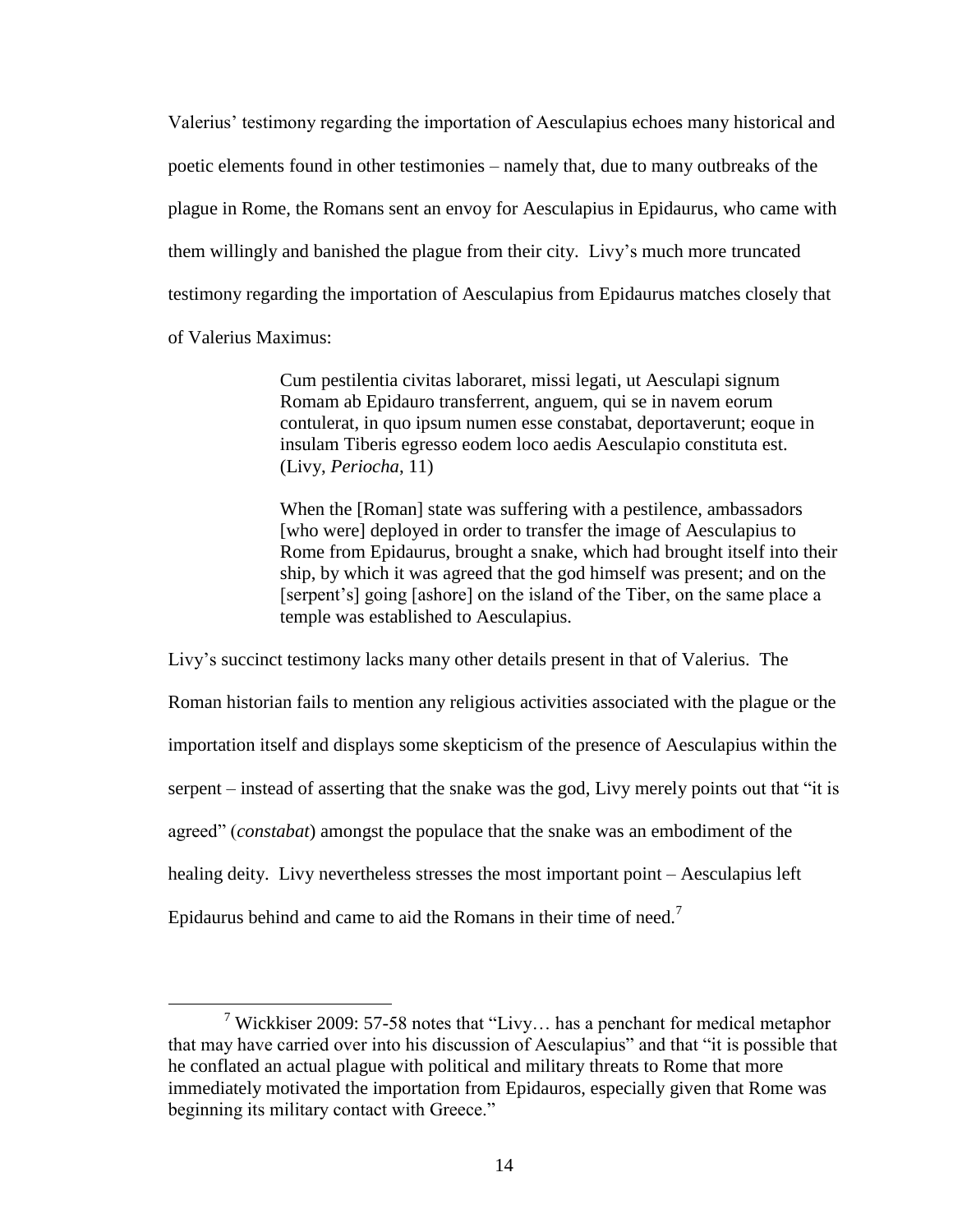Ovid's poetic narrative regarding the cause and the effect of Aesculapius' arrival into Rome also offers substantial, albeit dramatic, insight regarding the attitude of the Romans concerning the importation of the foreign healing god:

|     | Pandite nunc, Musae, praesentia numina vatum,       |
|-----|-----------------------------------------------------|
|     | (scitis enim, nec vos fallit spatiosa vetustas),    |
|     | unde Coroniden circumflua Thybridis alti            |
| 625 | insula Romuleae sacris adiecerit urbis.             |
|     | Dira lues quondam Latias vitiaverat auras,          |
|     | pallidaque exsangui squalebant corpora morbo.       |
|     | Funeribus fessi postquam mortalia cernunt           |
|     | temptamenta nihil, nihil artes posse medentum,      |
| 630 | auxilium caeleste petunt mediamque tenentis         |
|     | orbis humum Delphos adeunt, oracula Phoebi,         |
|     | utque salutifera miseris succurrere rebus           |
|     | sorte velit tantaeque urbis mala finiat, orant:     |
|     | et locus et laurus et, quas habet ipse pharetras,   |
| 635 | intremuere simul, cortinaque reddidit imo           |
|     | hanc adyto vocem pavefactaque pectora movit:        |
|     | "quod petis hinc, proopiore loco, Romane, petisses, |
|     | et pete nunc propriore loco: nec Apolline vobis,    |
|     | qui minuat luctus, opus est, sed Apolline nato.     |
| 640 | Ite bonis avibus prolemque accersite nostram."      |
|     | Iussa dei prudens postquam accepere senatus,        |
|     | quam colat, explorant, iuvenis Phoebeius urbem,     |
|     | quique petant ventis Epidauria litora, mittunt      |
|     | (Ovid, Metamorphoses, 15.622-43)                    |
|     |                                                     |

Reveal now, O Muses, ever-helpful divinities of bards, (for you know, nor does the far-stretching time fail you) whence did the island bathed by the deep Tiber bring Coronis" son and set him midst the deities of Rome.

Once a deadly pestilence had corrupted Latium"s air, and men"s bodies lay wasting and pale with a ghastly disease. When, weary with caring for the dead, men saw that their human efforts were nothing, that the healers' arts were of no avail, they sought the aid of heaven, and, coming to Delphi, situate in the earth"s central spot, the oracle of Phoebus, they begged that the god would vouchsafe with his health-bringing lots to succor them in their wretchedness and end the woes of their great city: Then did the shrine and the laurel-tree and the quiver which the god himself bears quake together, and the tripod from the innermost shrine returned these words and stirred their terrified hearts: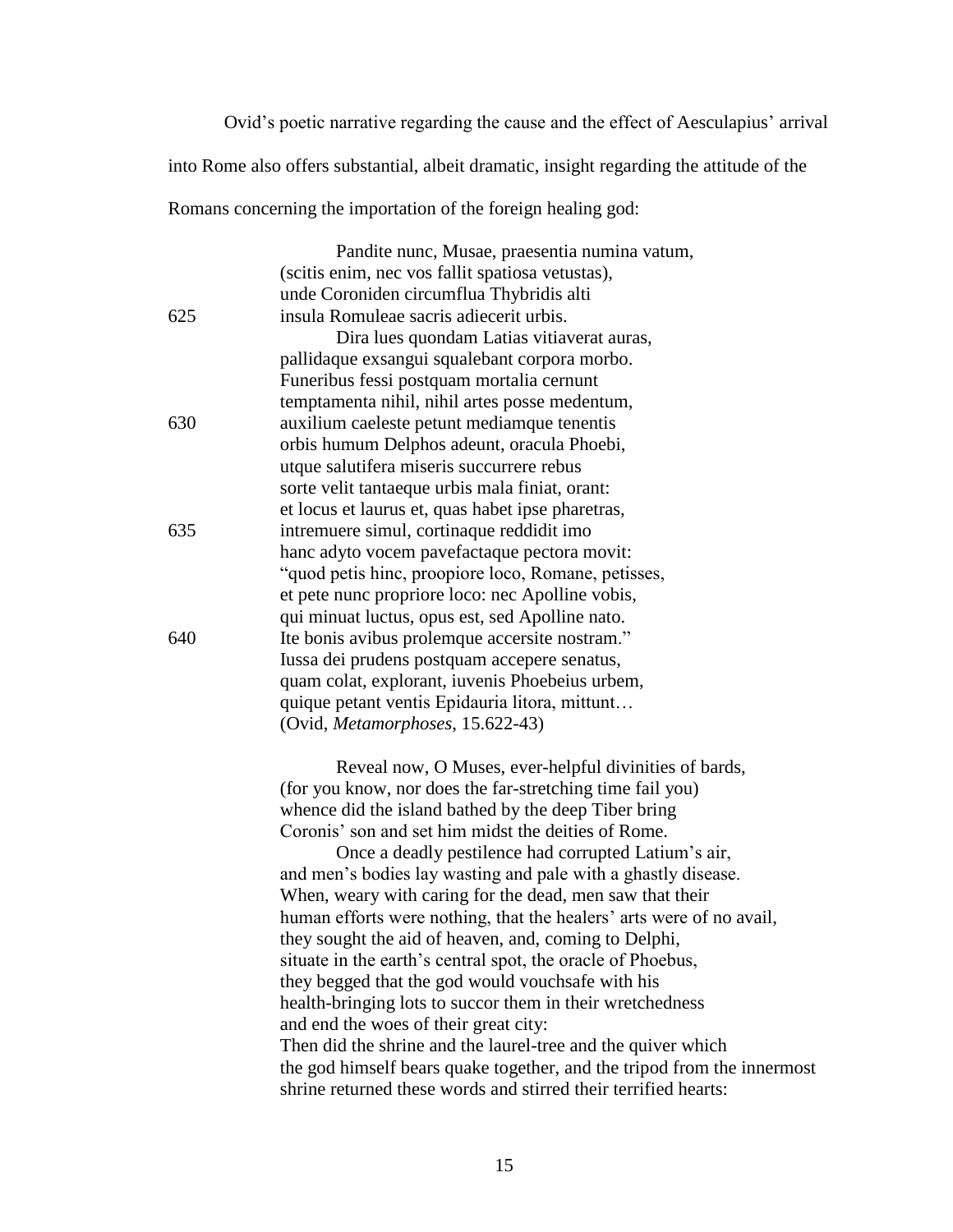"What you seek from here, you should have sought, O Roman, from a nearer place: Nor have you any need of Apollo to abate your troubles, but of Apollo"s son. Go with kindly auspices and call on my son." When the senate, rich in wisdom, heard the commands of the god, they sought in what city the son of Phoebus dwelt, and sent an embassy by ship to seek out the coast of Epidaurus…<sup>8</sup>

While Ovid"s poetic testimony shares many of its historical elements and details with those of Livy and Valerius, there are subtle, albeit important, differences. Ovid explicitly claims that although Rome was afflicted with outbreaks of the plague that was neither cured nor mitigated by human efforts, Phoebus himself came to the aid of the Romans in their time of need by offering his divine guidance towards the solution – his son, Aesculapius, the healing god. As Ovid goes on to depict the importation of Aesculapius from Epidaurus, the divine favors bestowed on the Romans become more lucid:

|     | Dissidet et variat sententia, parsque negandum     |
|-----|----------------------------------------------------|
|     | non putat auxilium, multi retinere suamque         |
| 650 | non emittere opem nec numina tradere suadent;      |
|     | dum dubitant, seram pepulere crepuscula lucem;     |
|     | umbraque telluris tenebras induxerat orbi,         |
|     | cum deus in somnis opifer consistere visus         |
|     | ante tuum, Romane, torum, sed qualis in aede       |
| 655 | esse solet, baculumque tenens agreste sinistra     |
|     | caesariem longae dextra deducere barbae            |
|     | et placido tales emittere pectore voces:           |
|     | "Pone metus! Veniam simulacraque nostra relinquam. |
|     | Hunc modo serpentem, baculum qui nexibus ambit,    |
| 660 | perspice et usque nota visu, ut cognoscere possis! |
|     | Vertar in hunc: sed maior ero tantusque videbor,   |
|     | in quantum debent caelestia corpora verti."        |
|     | vix bene desierant, cum cristis aureus altis       |
| 670 | in serpente deus praenuntia sibila misit           |
|     | adventuque suo signumque arasque foresque          |
|     | marmoreumque solum fastigiaque aurea movit         |
|     | pectoribusque tenus media sublimis in aede         |
|     | constitit atque oculos circumtulit igne micantes:  |
| 675 | territa turba pavet, cognovit numina castos        |

<sup>&</sup>lt;sup>8</sup> Translated by Edelstein.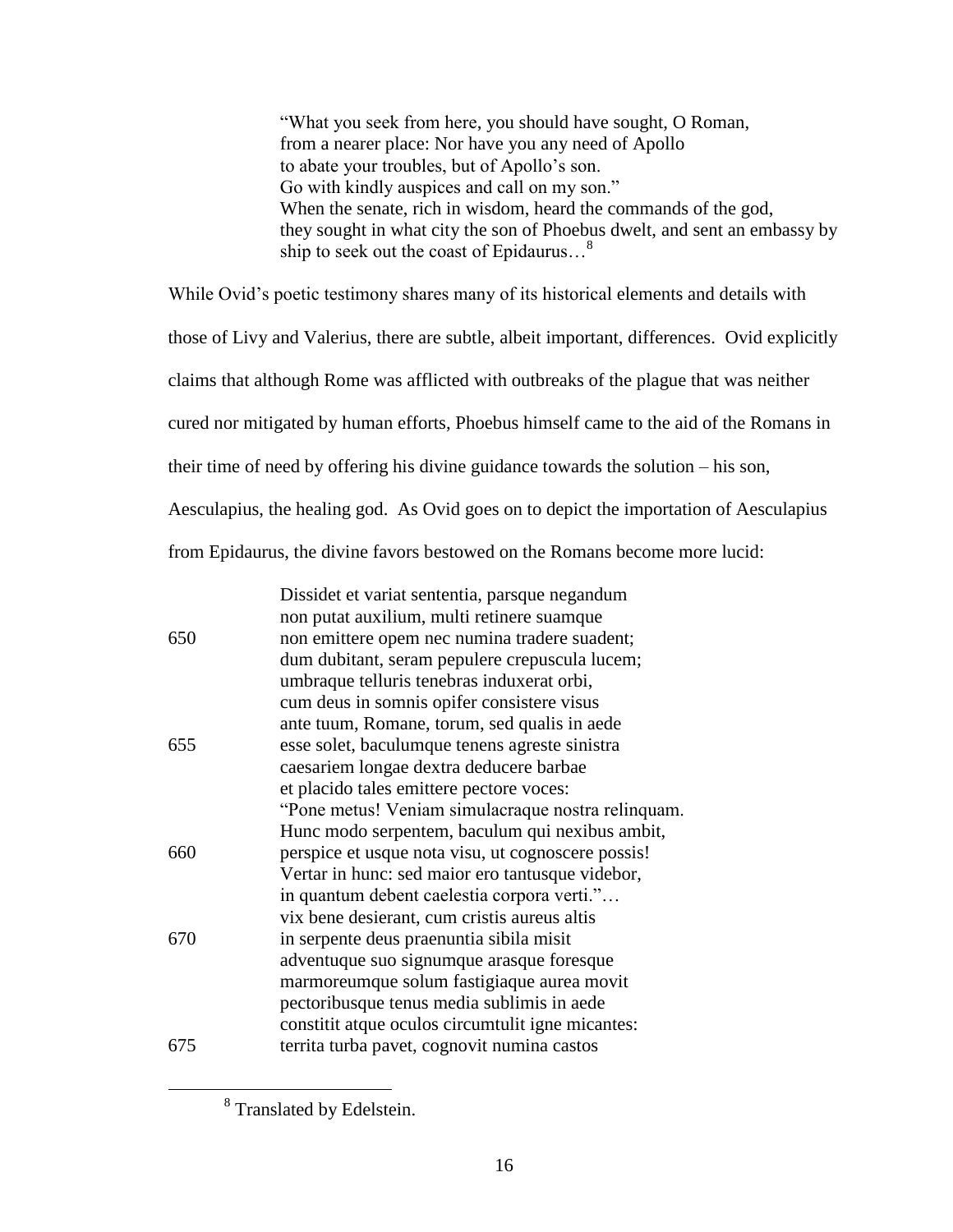evinctus vitta crines albente sacerdos; "en deus est, deus est! Animis linguisque favete, quisquis adest!" dixit "sis, o pulcherrime, visus utiliter popolosque iuves tua sacra colentes!"… Adnuit his motisque deus rata pignora cristis et repetita dedit vibrata sibila lingua; 685 tum gradibus nitidis delabitur oraque retro flectit et antiquas abiturus respicit aras adsuetasque domos habitataque templa salutat… Restitit hic agmenque suum turbaeque sequentis officium placido visus dimittere vultu corpus in Ausonia posuit rate… (Ovid, *Metamorphoses*, 15.648-62, 669-79, 683-7, 691-3)

> The will [of the Grecian elders] differed and was various; some thought that aid should not be refused, [while] many advised to keep their god and not let go the source of their own wealth nor trade their deity; While they sat in doubt, the dusk of evening dispelled the lingering day, and the darkness spread its shadows over the world. Then did the health-giving god seem in your dreams to stand before your couch, O Roman, just as he is wont to be in his own temple, and holding his rustic staff in his left hand and stroking his flowing beard with his right hand and with calm utterance to speak these words: "Fear not! I shall come and leave my shrine. Only look upon this serpent, which twines about my staff, and fix it on your sight so that you may know it! I shall change into this: but I shall be larger and shall seem as great as celestial bodies should be when they change."… Scarcely had they ceased to speak when the golden god in the form of the serpent with high crest, uttered hissing warnings in his presence, and at his coming the statue, altars, doors, the marble pavement and gilded roof, all rocked, and, raised breast-high in the temple"s midst, he stood and gazed about with eyes flashing fire; The terrified multitude quaked with fear, but the priest, with his sacred locks bound with a white fillet, recognized the divinity and said: "It is the god, it is the god! Think holy thoughts and stand in reverent silence, whoever is here! O thou most beautiful be this vision of thee expedient for us and bless thou this people who worship at thy shrine!"...

> The god nodded graciously to them and, moving his crest, assured them of his favor and with darting tongue gave forth repeated hisses; then he glided down the polished steps and with backward gaze looked fixedly upon the ancient altars which he was about to leave and saluted his well-known home and the shrine where he had dwelt… Here he halted and, seeming with kindly expression to dismiss his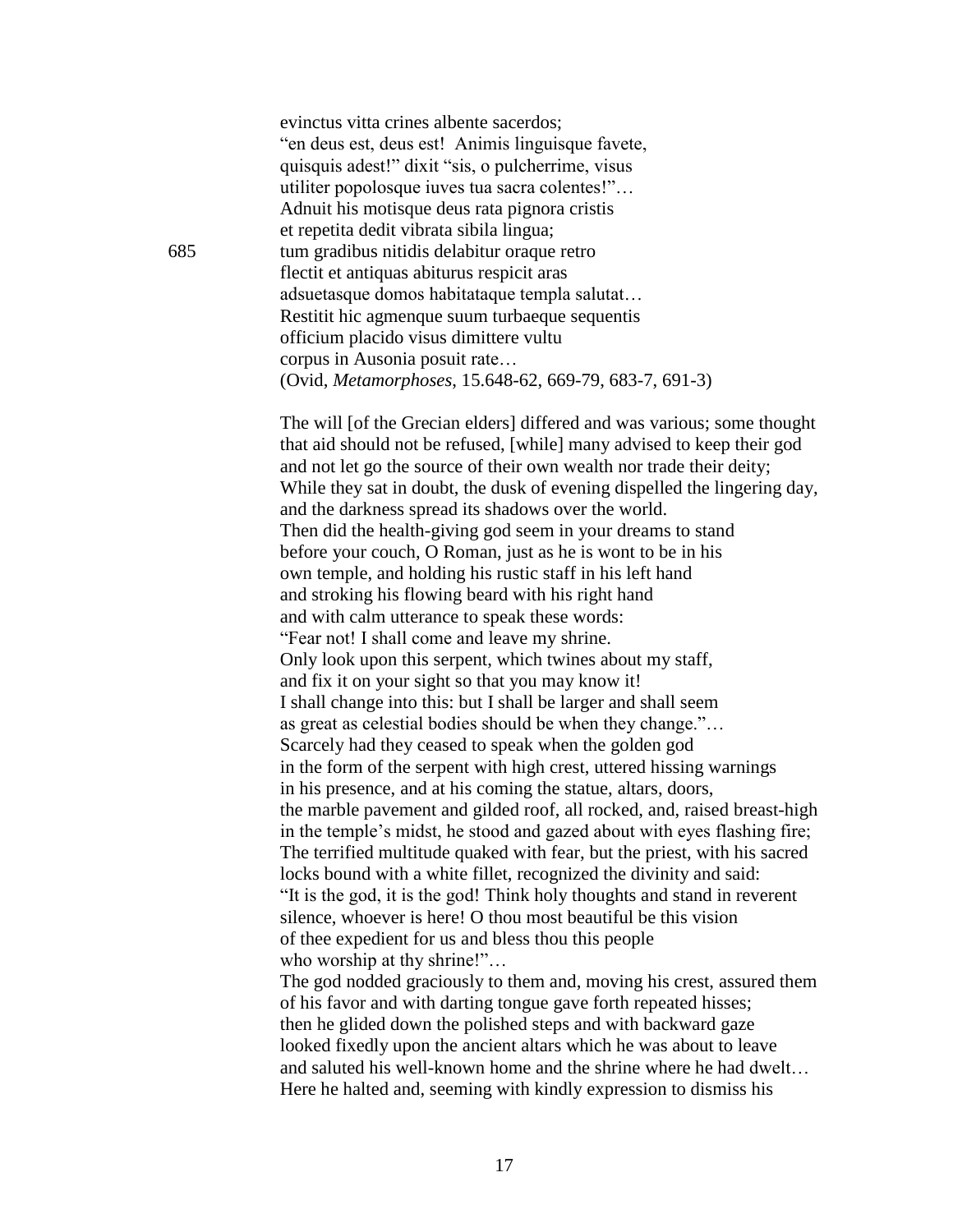throng of pious followers, he took his place within the Ausonian ship...<sup>9</sup>

In Ovid"s testimony, there is a grave tension between the Romans, who seek to import Aesculapius into Rome, and the Epidaurians, who do not wish to surrender the healing god to the Romans. Such tension is absent in the testimonies of Valerius Maximus and of Livy – the Roman historian mentions nothing about the Epidaurians and Valerius asserts that Epidaurians most kindly offered the Romans to take whatever they deemed necessary. Ovid does not hesitate to portray Rome and the Roman people to be the favorite in Aesculapius' eyes, and he continues to depict them as such as his testimony goes on:

| 695 | Aeneadae gaudent caesoque in litore tauro         |
|-----|---------------------------------------------------|
|     | torta coronatae solvunt retinacula navis          |
|     | Huc omnis populi passim matrumque patrumque       |
| 730 | obvia turba ruit, quaeque ignes, Troica, servant, |
|     | Vesta, tuos, laetoque deum clamore salutant       |
|     | Iamque caput rerum, Romanam intraverat urbem:     |
|     | erigitur serpens summoque acclinia malo           |
|     | colla movet sedesque sibi circumspicit aptas.     |
|     | Scinditur in geminas partes circumfluus amnis     |
| 740 | (Insula nomen habet) laterumque a parte duorum    |
|     | porrigit aequales media tellure lacertos:         |
|     | huc se de Latia pinu Phoebeius anguis             |
|     | contulit et finem specie caeleste resumpta        |
|     | luctibus inposuit venitque salutifer urbi.        |
|     | (Ovid, Metamorphoses, 15. 695-6, 729-744)         |

The Romans rejoiced and, after sacrificing a bull upon a beach, they wreathed their ship with flowers and cast loose from the shore… Hither [i.e., Tiber's mouth] the whole mass of the populace came to meet him from everywhere, matrons and fathers and the maids who tend thy fires, O Trojan Vesta, and they saluted the god with a joyful cry… And now the ship had entered Rome, the capital of the world; The serpent raised himself aloft and, resting his head upon the mast"s top, moved it from side to side, viewing the places fit for his abode. The river, flowing around, separates at this point into two parts and on each side it stretches out two equal arms with the land between (it is named the Island):

<sup>&</sup>lt;sup>9</sup> Translated by Edelstein.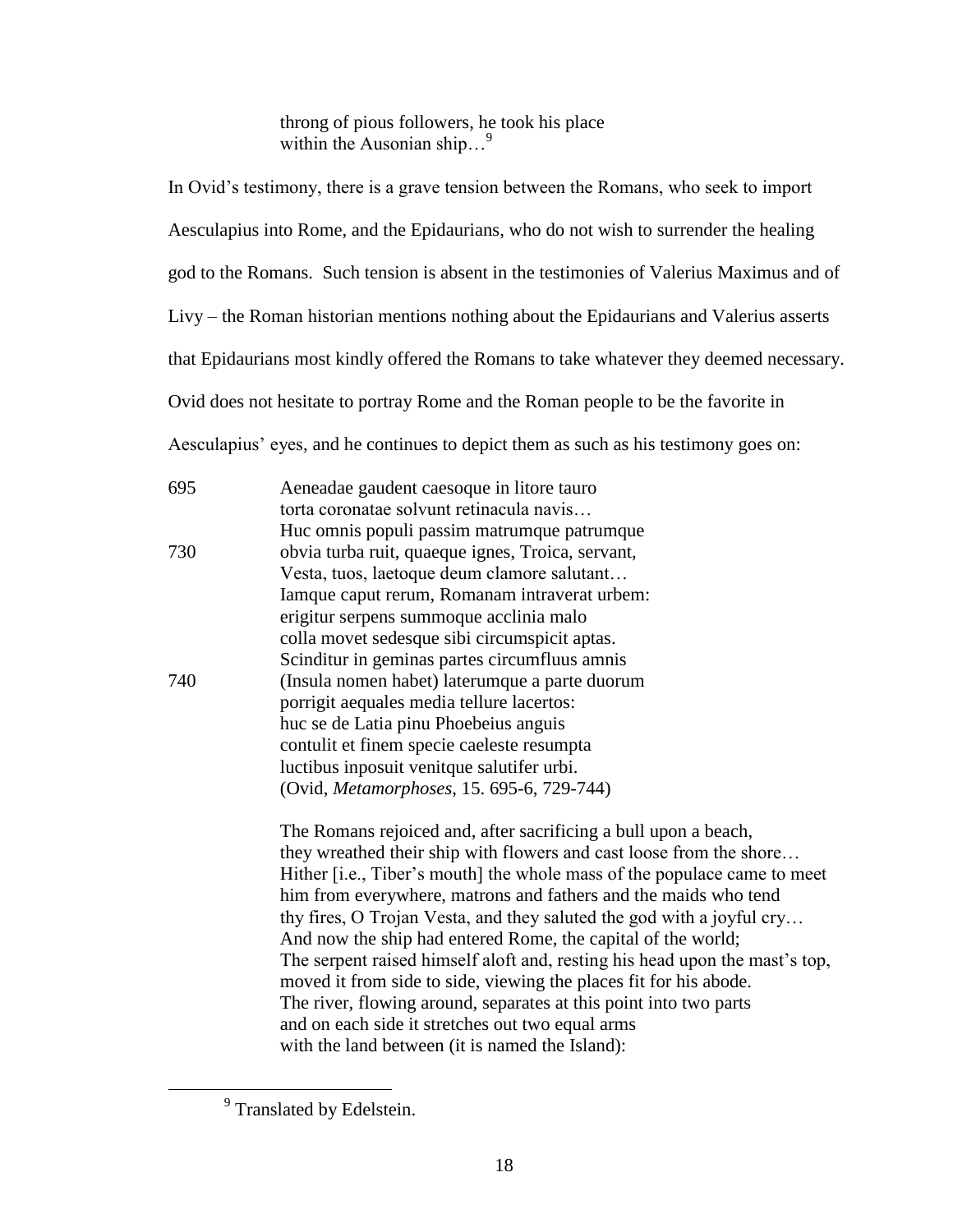On this spot the serpent-son of Phoebus disembarked from the Latian ship and, resuming his heavenly form, put an end to the people"s woes and came to them as health-bringer to their city.<sup>10</sup>

These narratives regarding the importation and subsequent Romanization of Aesculapius share certain elements: there were outbreaks of the plague in Rome (*pestilentia civitas laboraret*, *Periocha* 11); Sibylline oracle was consulted revealing that help of Aesculapius from Epidaurus was needed (*cura sacerdotum inspectis Sibyllinis libris animadvertit non aliter pristinam recuperari salubritatem posse quam si ab Epidauro Aesculapius esset accersitus*, *Facta et Dicta Memorabilia*, 1.8.2.); the Grecian god of medicine himself, assuming the form of a serpent, came willingly to the Romans to be imported into Rome and settled on the island of Tiber to disperse the pestilence. (*Restitit hic agmenque suum turbaeque sequentis / officium placido visus dimittere vultu / corpus in Ausonia posuit rate…*, *Metamorphoses* 15.691-3).

Nonetheless, as mentioned before, some notable differences occur amongst these various testimonies. Valerius Maximus recounts that, after having been consulted by the Romans regarding their dire situation, "the Epidaurians most kindly [invite] the ambassadors of the Romans into the temple of Aesculapius so that they [could] take and carry whatever they might deem wholesome for their country" (*Epidauri Romanorum legatos in templum Aesculapii… perductos ut quidquid inde salubre patriae laturos se existimassent pro suo iure sumerent benignissime invitaverunt, Facta et Dicta Memorabilia*, 1.8.2.). In the poetic narrative of Ovid, however, the Epidaurians and their Grecian elders are not so quick to offer aid nor their god to the Romans – "many elders [advise] to keep their god and not relinquish the source of their own wealth nor trade their

<sup>&</sup>lt;sup>10</sup> Translated by Edelstein.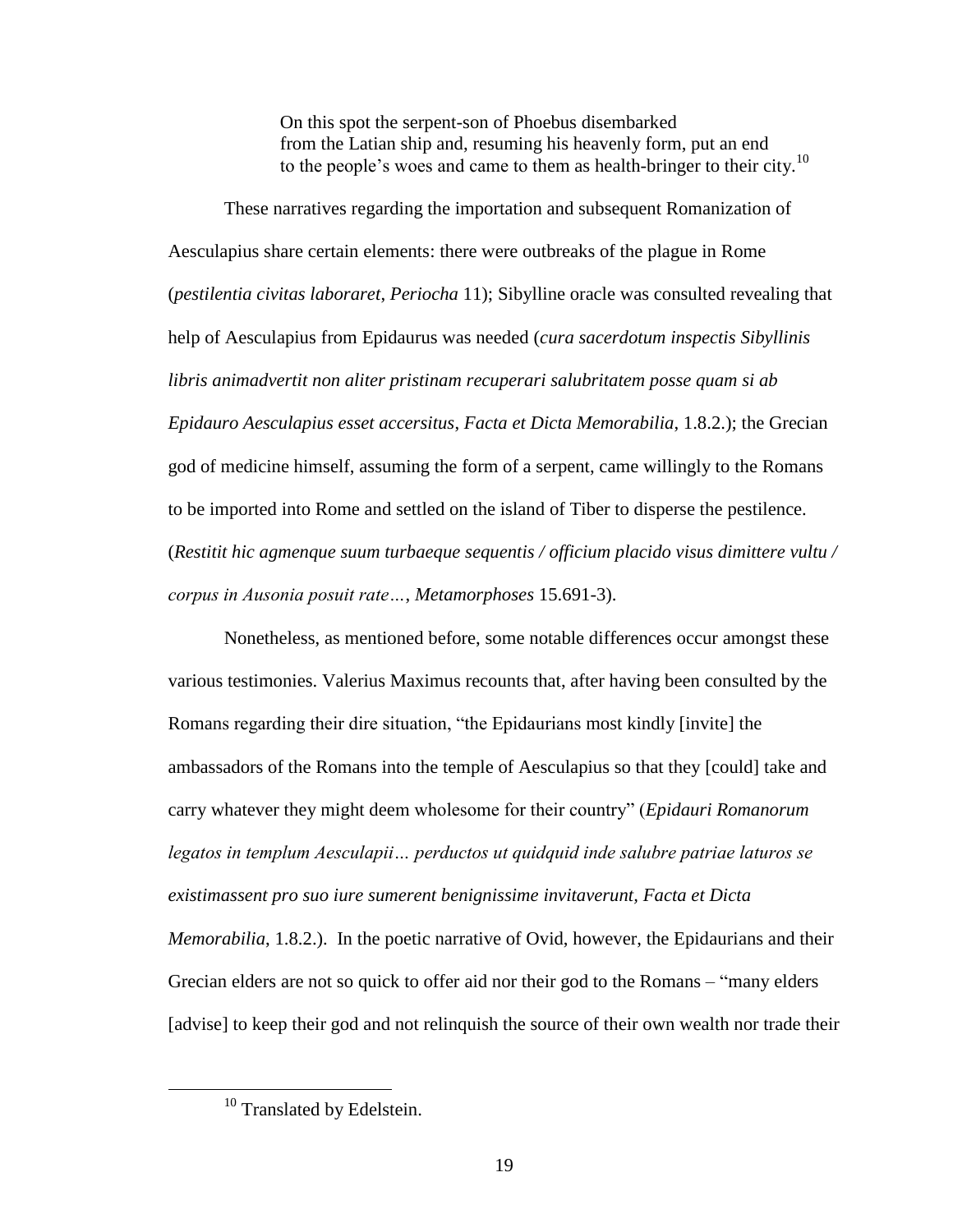deity" (*multi retinere suamque / non emittere opem nec numina tradere suadent*, *Metamorphoses* 15.649-50). Indeed, Aesculapius himself abandons his home in Epidaurus (*tum gradibus nitidis delabitur oraque retro / flectit et antiquas abiturus respicit aras / adsuetasque domos habitataque templa salutat*, *Metamorphoses* 15.685-7), and willingly "[takes] his place on the Ausonian ship" to Rome (*corpus in Ausonia posuit rate*, *Metamorphoses* 15.693).

In the *Metamorphoses*, certain important implications arise within the Grecian elders" refusal to offer their god to the Romans. From the Ovidian narrative, Epidaurians regard Aesculapius as their source of wealth and, thus, are not willing to hand over their precious deity. Such a notion is quite understandable because losing the god of medicine and consequently their wholesomeness (arguably one of the highest goods) would prove detrimental to their society. Aesculapius certainly was an important god, directly responsible for one's good health and swift recovery from diseases, and indirectly responsible for everything affected by one"s well-being, such as accumulation of wealth. Such an important god, in most of the historical narratives regarding Roman history, comes most willingly to Rome, as Ovid puts it, "the capital of the world" (*caput rerum*, *Metamorphoses* 15.737), in the form of a snake.<sup>11</sup> Through this assertion, Ovid offers an important, albeit subtle, notion – that Rome and the Roman people are favored over other races and nations by Aesculapius, one of the most important deities.

 $11$  Edelstein 1945: 228 notes that "the serpent was taken as sign of the rejuvenation which Asklepius brought about; for the animal restores itself by shedding its skin" and that "the serpent was understood as a symbol of sharp-sightedness which the physician needs, or of vigilance and guardianship which are also his duties, or of the healing power as such, for the snake was used as a remedy." He also asserts that "the belief was current that the reptile, being itself mild and friendly, indicated the mildness of the god of medicine."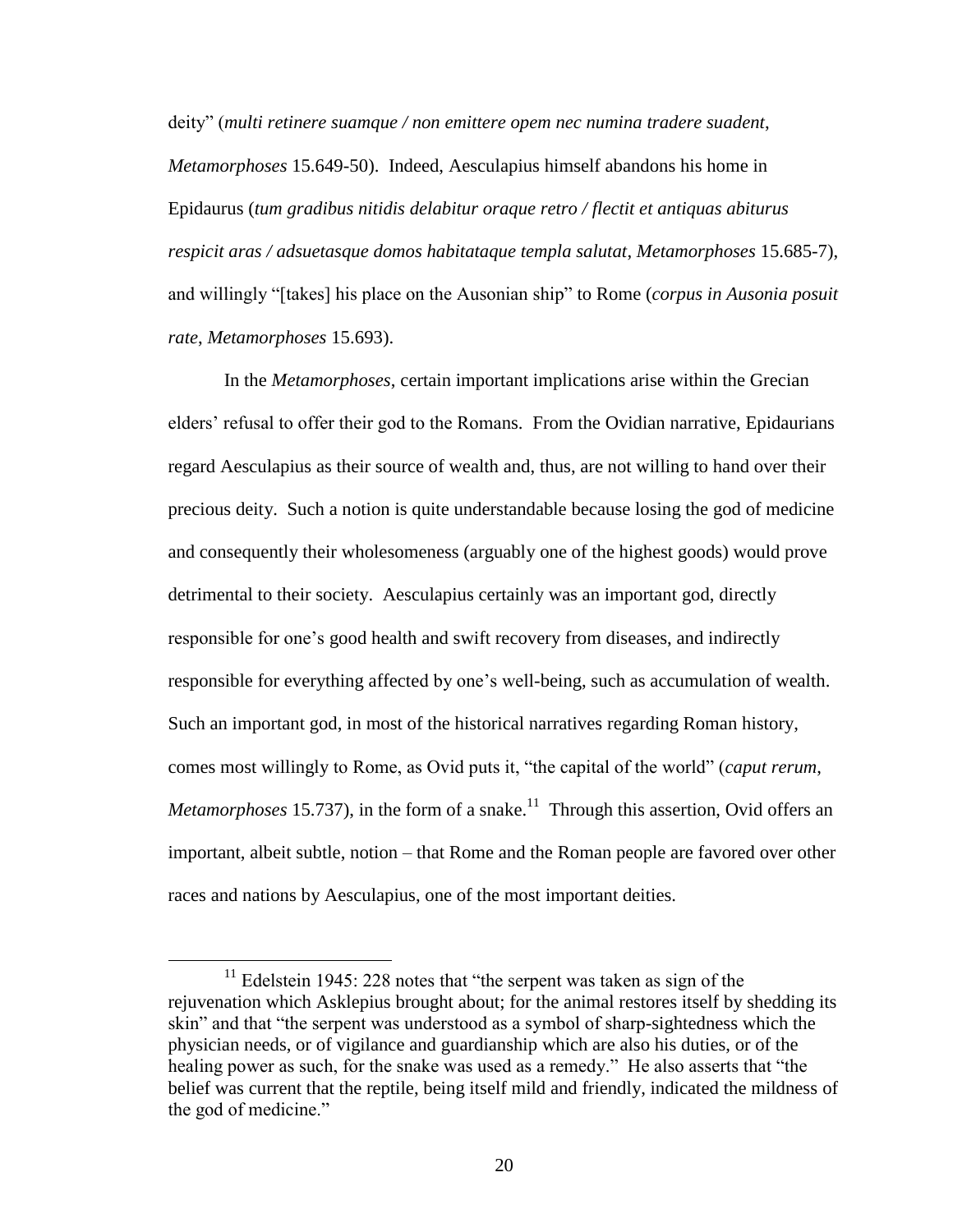Ovid is not alone in making so implicit an assertion. Writing many years after

Ovid, Claudian offers a few more poetic details:

Huc depulsurus morbos Epidaurius hospes reptavit placido tractu,, vectumque per undas insula Paeonium texit Tiberina draconem. (Claudianus, *De Consulatu Stilichonis*, 3.171-3)

Hither (i.e., to Rome) the Epidaurian friend slithered in gentle motion to expel the disease, and Tiber"s isle sheltered the Paeonian serpent who had been carried across the waves.

The image of Aesculapius being portrayed as a serpent can also be found in *Anthologia* 

*Latina*:

Quod natum Phoebus docuit, quod Chiron Achillem, quod didicere olim Podalirius atque Machaon a genitore suo, qui quondam versus in anguem templa Palatinae subiit sublimia Romae… (*Anthologia Latina*, 1.2.719e.1-7)

What Phoebus taught his son, what Chiron [taught] Achilles, what Podalirius and Machaon learned long time ago from their father [i.e., Aesculapius], who once having been changed into a serpent entered the lofty time of Rome on the Palatine…

These narratives reveal the gentle, sacred serpent, either an embodiment of Aesculapius

or a sign of his good will, as it comes to aid the Romans of its own accord.

A less poetic, but no less inspired, source regarding Aesculapius" special

benevolence towards Rome and the Romans occurs in Arnobius" description of the *Libri* 

*Fatales*:

… ex libris fatalibus vatumque responsis invitari ad urbem deus Aesculapius iussus est, ut ab luis contagio morbisque pestilentibus tutam eam incolumemque praestaret, et venit non aspernatus… colubrarum in formam conversus…

(Arnobius, *Adversus Nationes*, 7.44-8)

… from the books of fate and the responses of the seers, the god Aesculapius was ordered to be invited to the city [i.e., Rome], so that he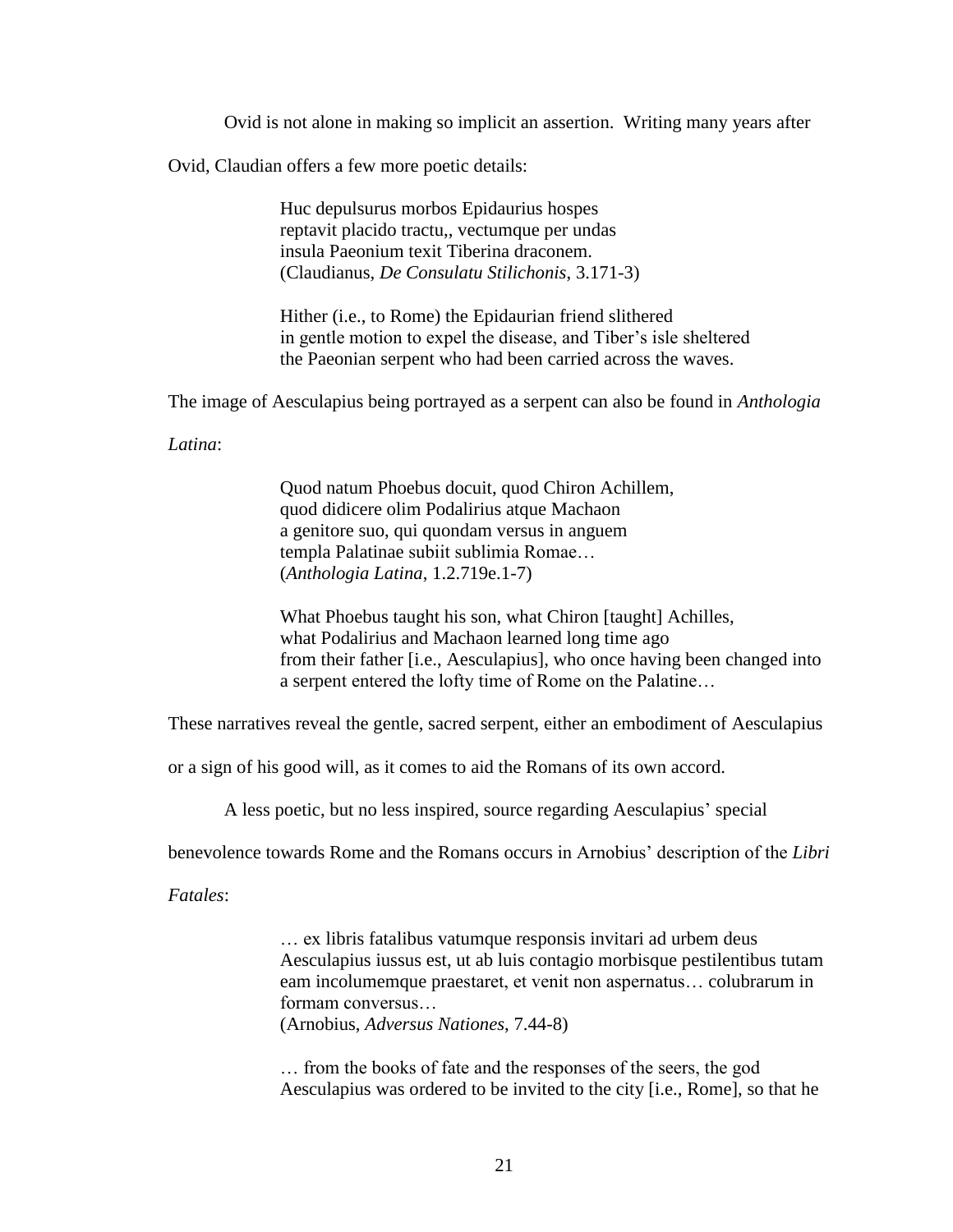might cause it to be safe and guarded from the contagion of the plague and pestilential diseases, and he not having spurned [his invitation to Rome] came… having been changed into the form of serpents…

Thus these Roman narratives assert and continue to emphasize the notion that Aesculapius, in the form of a serpent that twines about his healing staff, entered Rome to secure the city from pestilential diseases and established a new residence for himself at the isle of Tiber. These assertions provide an effective means for the Romans to reinforce further the idea regarding the divine nature of Roman society"s origin and destiny – not only do the Romans receive divine instructions from the Delphic oracle and the Sibylline books in their dire times of need as to dispel their suffering, but also from the god of medicine, gentle and benevolent, the deity of one of the highest goods, relinquishing his Epidaurian residence in order to aid the Romans and to found a new home in Rome. Clearly from these narratives the Romans and the city of Rome seem to be particularly beloved by the deities, both native and foreign.

Whether the importation of the Grecian god of medicine truly banished the outbreaks of the plague from Rome is dubitable. Many Roman historians, poets, and writers claim that Aesculapius "put an end to the people's woes and came to them as health-bringer to their city" (*finem… / luctibus inposuit venitque salutifer urbi*, *Metamorphoses* 15.743-4), yet narratives offered by the opponents of Aesculapius, his cult, and paganism in general depict Aesculapius in a different fashion:

> Cum enim deus adcitus in hoc esse dicatur, ut omnino omnes causas quibus pestilentia conflabatur averteret, sequebatur ut civitas intacta esse deberet flatuque a noxio inmunis semper innocuaque praestari. Atquin videmus, ut superius dictum est, saepenumero his morbis cursus eam vitae habuisse funestos nec dispendiis levibus esse populi fractas debilitatasque virtutes. Ubi ergo Aesculapius fuit, ubi ille promissus oraculis venerabilibus? (Arnobius, *Adversus Nationes*, 7.44-8)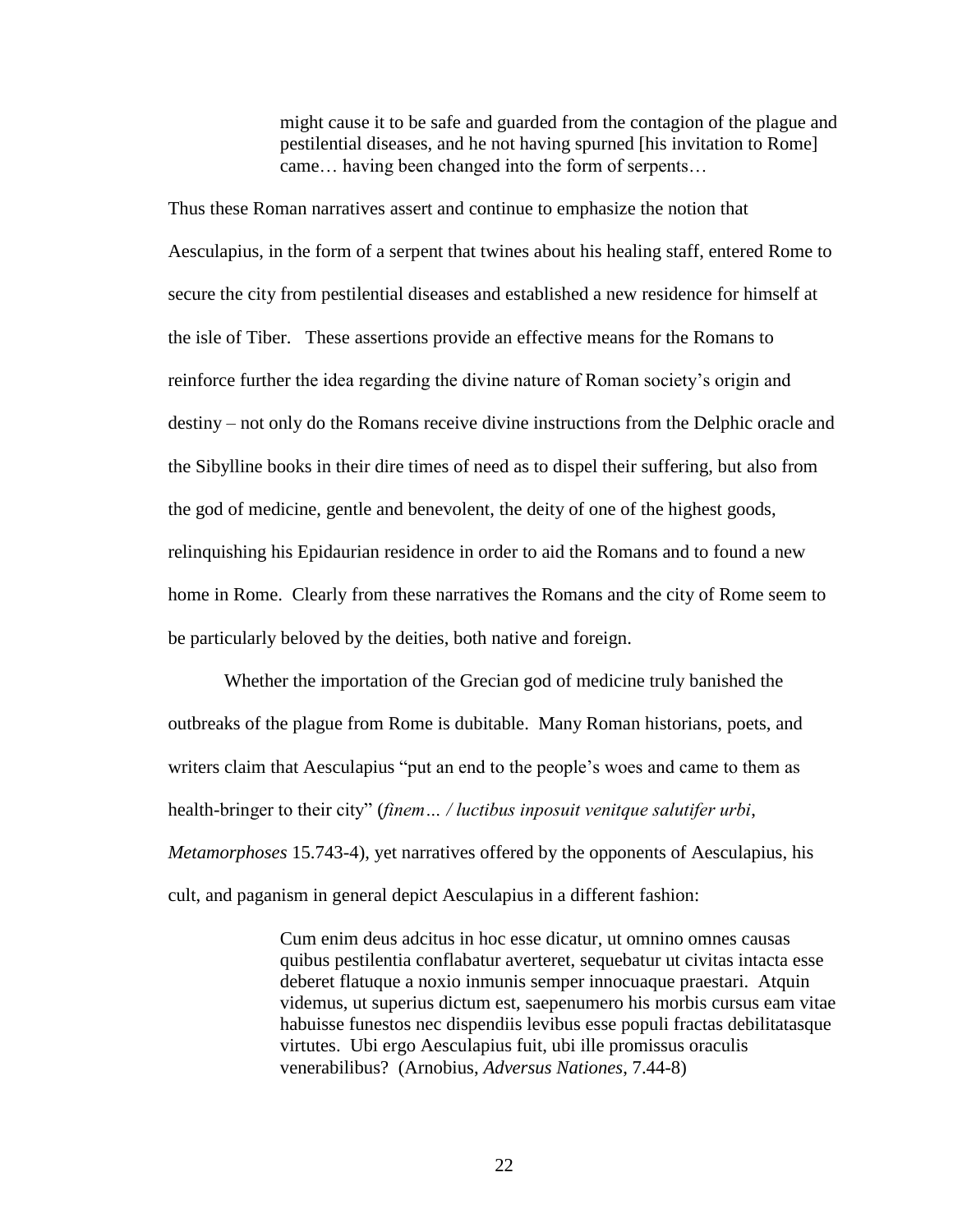For because the god is said to have been summoned for this, so that he might wholly ward off all the causes by which the pestilence was inflamed, it followed that the state ought to be safe, and to be maintained always unburdened and innocuous from noxious breath. And yet we see, as it has been said before, that very often it has had seasons made mournful by these diseases and that the strengths of its people has been fractured and maimed by no slight losses. Where, then, was Aesculapius, where was that [god] promised by venerable oracles?

As the passage shows, Arnobius in his testimony argues against the Romans" assertion

about the efficaciousness of Aesculapius' healing power and notes that Rome had still

suffered various diseases even after the importation. Like Arnobius, Augustine, too,

considers the cult of Aesculapius in Rome and argues against the authenticity of

Aesculapius' healing:

Illa itidem ingens pestilentia, quamdiu saeviit, quam multos peremit! Quae cum in annum alium multo gravius tenderetur frustra praesente Aesculapio, aditum est ad libros Sibyllinos… tunc ergo dictm est eam esse causam pestilentiae, quod plurimas aedes sacras multi occupatas privatim tenerent: sic interim a magno imperitiae vel desidiae crimine Aesculapius liberatus est. (Augustine, *De Civitate Dei*, 3.17)

And that other great pestilence, which raged so long and carried off so many! When in its second year it only grew worse, while Aesculapius was present in vain, recourse was had to the Sibylline books… In this instance, the cause of the plague was said to be that so many temples had been used as private residences. And thus Aesculapius for the present escaped the charge of either want of skill or ignominious negligence.<sup>12</sup>

These narratives, however, are offered by Christian apologists during paganism"s rapid decline, and, thus, it is difficult to state whether many Romans also viewed Aesculapius with such unfriendly and hostile attitude. Many people, ancient and modern scholars alike, have pondered over the location of Aesculapius" temple in order to glean more insight regarding the attitude of the Romans towards the healing god. Writing near the beginning of the second century A.D., Plutarch raises a particular question about location.

<sup>&</sup>lt;sup>12</sup> Translated by Edelstein.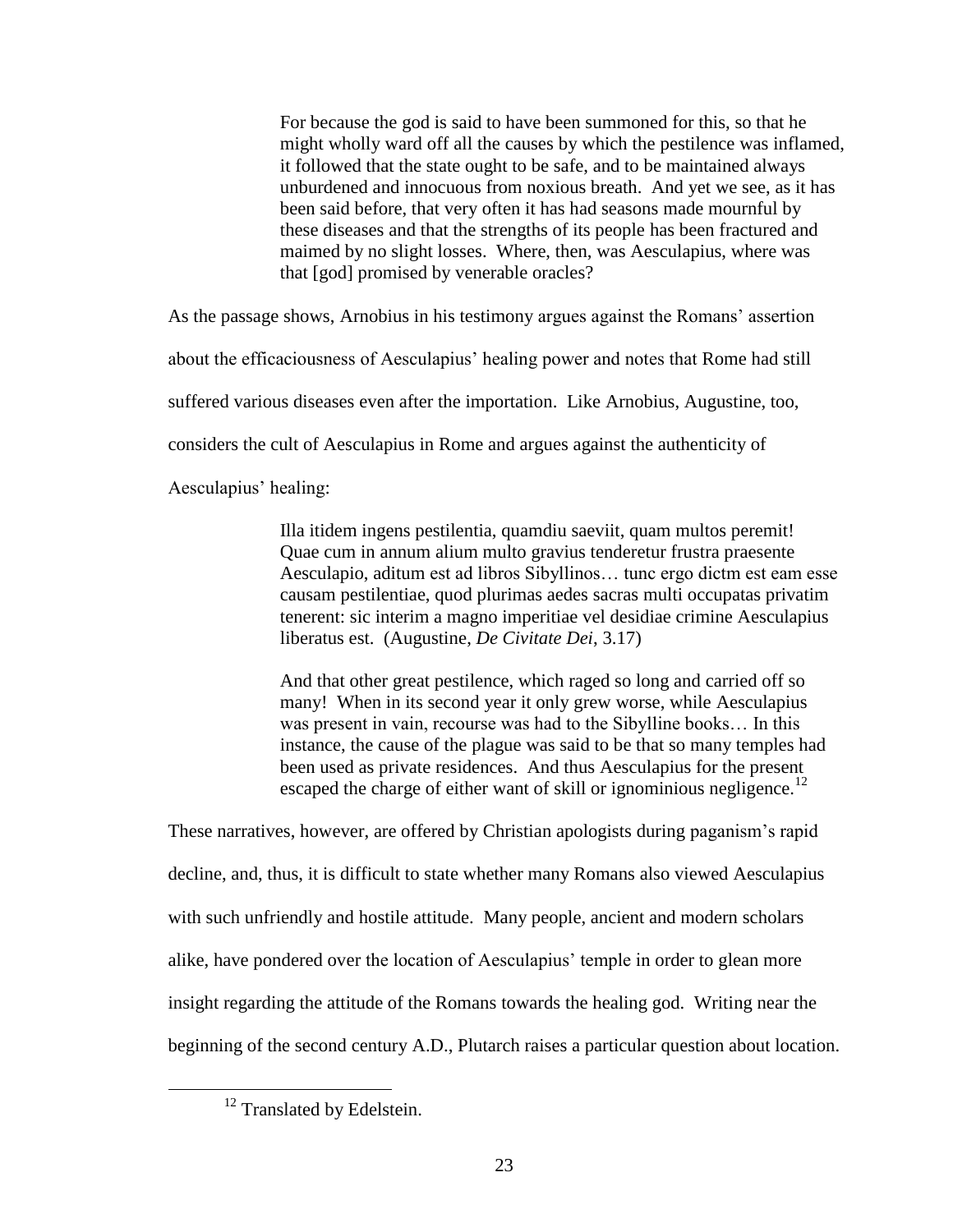'διά τί τοῦ Ἀ σκληπιοῦ τ[ὸ](http://www.perseus.tufts.edu/hopper/morph?l=to%5C&la=greek&can=to%5C2&prior=*%29asklhpiou=) ἱ ερὸ ν ἔ ξω τ[ῆ](http://www.perseus.tufts.edu/hopper/morph?l=th%3Ds&la=greek&can=th%3Ds0&prior=e%29/cw) ς πόλεώς ἐ στι;' πότερον ὅ τι τά ς ἕ ξω διατριβά ς ὑ γιεινοτέρας ἐ νόμιζον εἶ ναι τ[ῶ](http://www.perseus.tufts.edu/hopper/morph?l=tw%3Dn&la=greek&can=tw%3Dn0&prior=ei%29=nai)ν [ἐ](http://www.perseus.tufts.edu/hopper/morph?l=e%29n&la=greek&can=e%29n0&prior=tw=n) ν ἄ στει; καὶ γ[ὰ](http://www.perseus.tufts.edu/hopper/morph?l=ga%5Cr&la=greek&can=ga%5Cr0&prior=kai%5C) ρ Ἐλληνες [ἐ](http://www.perseus.tufts.edu/hopper/morph?l=e%29n&la=greek&can=e%29n1&prior=*%28/ellhnes) ν τόποις καὶ κα[θα](http://www.perseus.tufts.edu/hopper/morph?l=kai%5C&la=greek&can=kai%5C2&prior=kaqaroi=s)ροῖ ς καὶ ὑ ψηλοῖς ἐ πιεικῶς ί δρυμένα τ[ὰ](http://www.perseus.tufts.edu/hopper/morph?l=ta%5C&la=greek&can=ta%5C0&prior=i%28drume/na) Ἀ σκληπιεῖ α ἔ χουσιν. [ἢ](http://www.perseus.tufts.edu/hopper/morph?l=h%29%5C&la=greek&can=h%29%5C0&prior=e%29/xousin) ὅ τι τ[ὸ](http://www.perseus.tufts.edu/hopper/morph?l=to%5Cn&la=greek&can=to%5Cn0&prior=o%28/ti) ν θεὸ ν [ἐ](http://www.perseus.tufts.edu/hopper/morph?l=e%29c&la=greek&can=e%29c0&prior=qeo%5Cn) ξ Ἐ πιδαύρου μετάπεμπτον ἥ κειν νομίζουσιν, Ἐπι[δ](http://www.perseus.tufts.edu/hopper/morph?l=d%27&la=greek&can=d%270&prior=*%29epidauri/ois)αυρίοις δ' ο[ὐ](http://www.perseus.tufts.edu/hopper/morph?l=ou%29&la=greek&can=ou%290&prior=d%27) κατά πόλιν ἀ λλά πόρρω τ[ὸ](http://www.perseus.tufts.edu/hopper/morph?l=to%5C&la=greek&can=to%5C0&prior=po/rrw) Ἀ σκληπιεῖ όν ἐ στιν; [ἢ](http://www.perseus.tufts.edu/hopper/morph?l=h%29%5C&la=greek&can=h%29%5C1&prior=e%29stin) ὅ τι τοῦ δράκοντος ἐ κ τ[ῆ](http://www.perseus.tufts.edu/hopper/morph?l=th%3Ds&la=greek&can=th%3Ds0&prior=e%29k) ς τριήρους κατά τ[ὴ](http://www.perseus.tufts.edu/hopper/morph?l=th%5Cn&la=greek&can=th%5Cn1&prior=w%29/%7Conto) ν νῆ σον ἀ ποβάντος καὶ ἀ φανισθέντος α[ὐ](http://www.perseus.tufts.edu/hopper/morph?l=au%29to%5Cn&la=greek&can=au%29to%5Cn0&prior=a%29fanisqe/ntos) τὸ ν ὤοντο τὴ ν ι δρυσιν ὑ φηγεῖ σθαι τ[ὸ](http://www.perseus.tufts.edu/hopper/morph?l=to%5Cn&la=greek&can=to%5Cn1&prior=u%28fhgei=sqai) ν θεόν; (Plutarchus, *Aetia Romana*, 94, 286 D.)

"Why is the shrine of [Aesculapius] outside the city?" Is it because they considered it more healthful to spend their time outside the city than within its walls? In fact the Greeks, quite reasonably, have their shrines of Aesculapius situated in places, which are both clean and high. Or is it because they believe that the god came at their summons from Epidaurus, and the Epidaurians have their shrine of Aesculapius not in the city, but at some distance? Or is it because the serpent came out from the trireme into the island [of Tiber], and there disappeared, and thus [the Romans] thought that the god himself was indicating to them the site for building?<sup>13</sup>

Although it may be inferred that the temple of Aesculapius was founded not within the

city itself but on the isle of Tiber because the Romans distrusted the foreign deity, such

inference is not likely true. Many historical narratives give other reasons for the location

of the temple, with one being that "the temple for Aesculapius was built on the island [of

Tiber] because the sick [were] aided by physicians particularly with water" (*in insula* 

*Aesculapio facta aedes fuit, quod aegroti a medicis aqua maxime sustententur*, *De* 

*Verborum Significatu*, 110 M), while another suggested that the sacred serpent

disappeared on the isle of Tiber, signifying the god's will for his temple to be built there.

For the Romans, the importation of Aesculapius did not merely represent a boon to their health and well-being. Aesculapius was an extraordinary deity, benevolent and

<sup>&</sup>lt;sup>13</sup> Translated by Edelstein.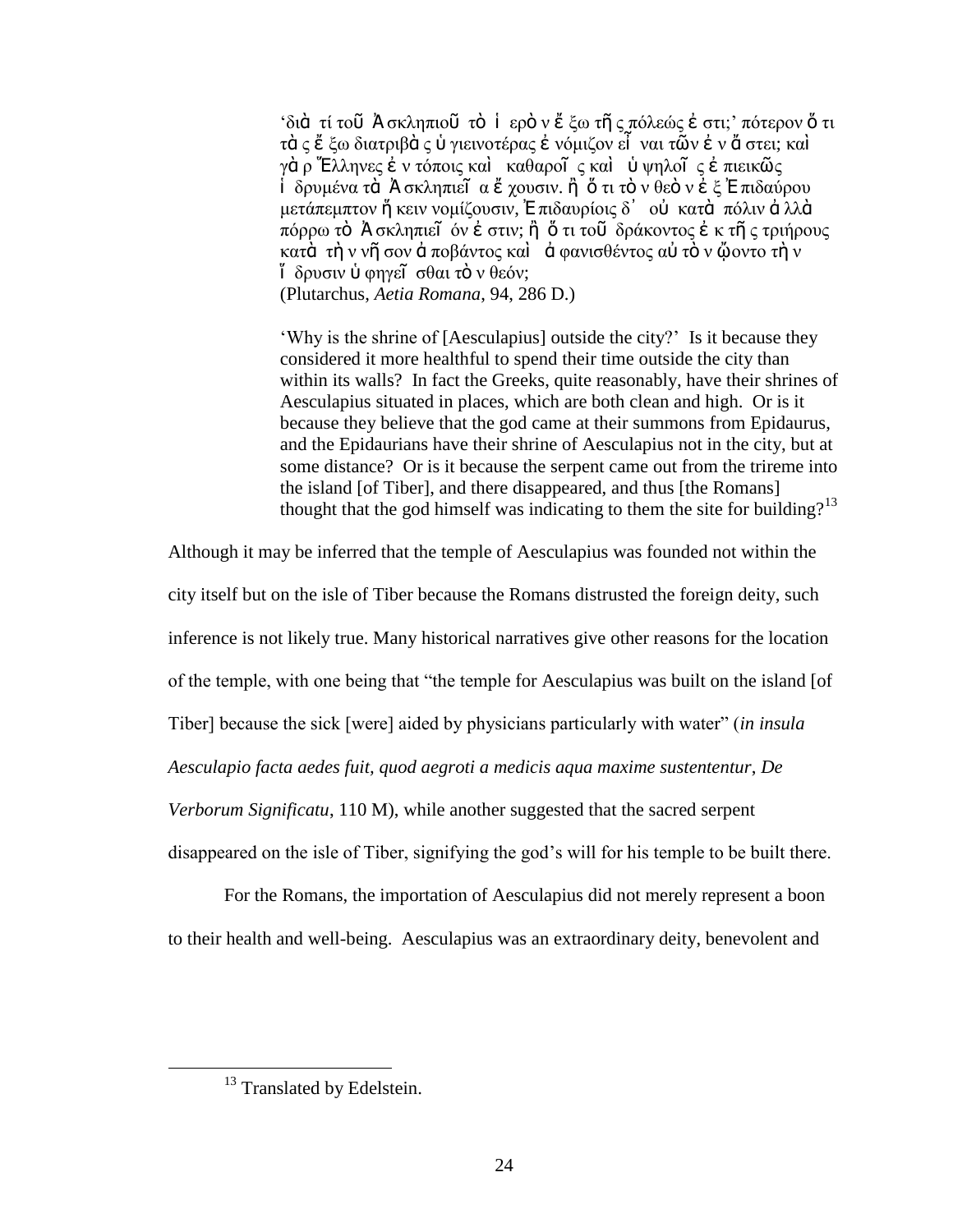gentle to mankind.<sup>14</sup> The god's acceptance of his invitation to reside in Rome and, thus, to become a deity for the Roman society denoted and reinforced the concept of the divine favor and authority towards the Roman people as well as Rome being the "capital of the world" (*caput rerum*).

<sup>&</sup>lt;sup>14</sup> The healing god was believed to be impartial to socioeconomic status of his worshippers and followers. Allbutt 1909: 1603 asserts that "not only his soldiery, but also Marcus Aurelius himself, not only the plebs, but also the aristocracy… sought the shrine of the Tiber island."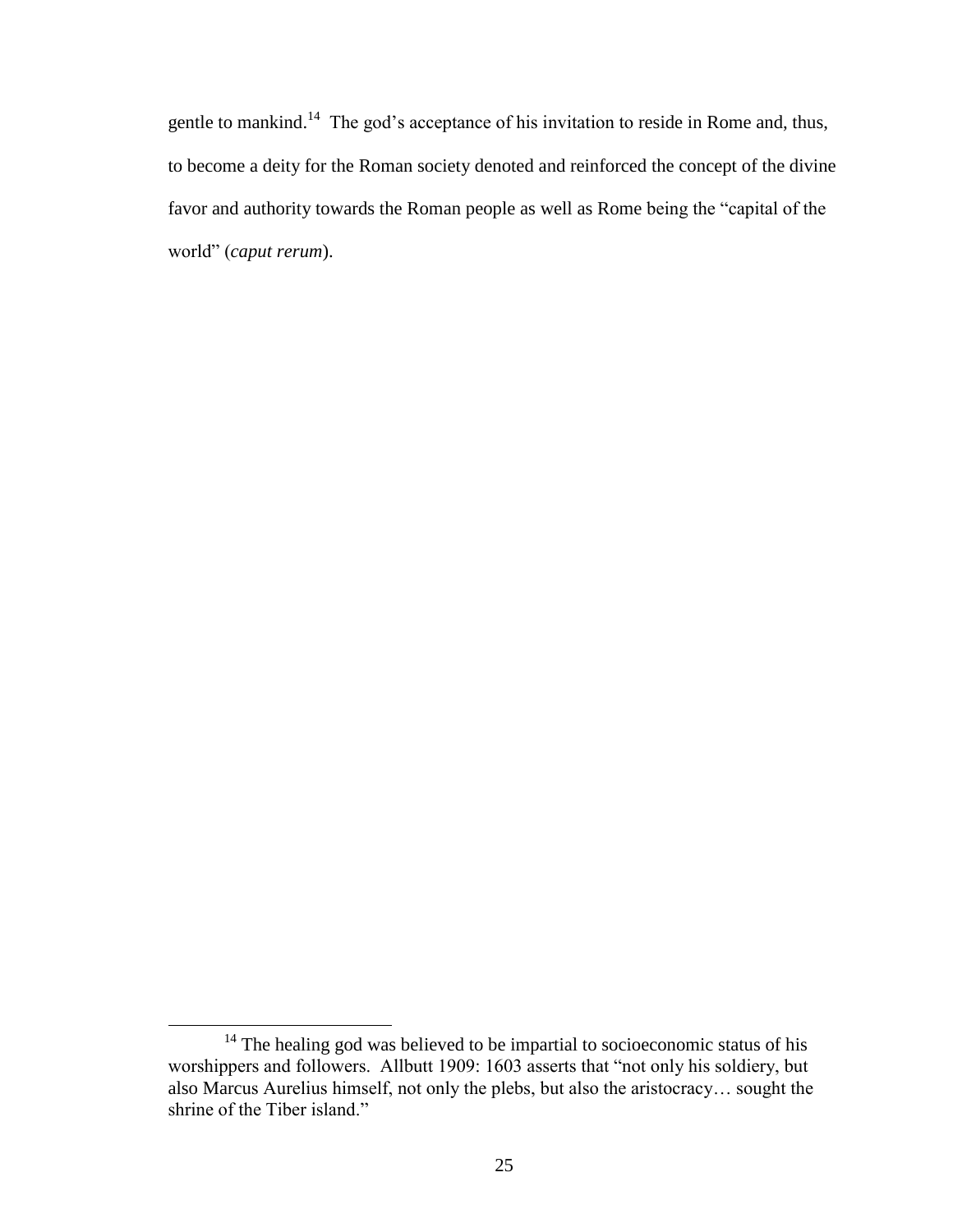#### CHAPTER THREE

The Cult of Aesculapius and the Worship of the Healing God

As Aesculapius was imported from Epidaurus to Rome, so was his cult.<sup>1</sup> One ought to note that in ancient Roman society "the deity [demanded] continuous worship from his devotees" and that "in antiquity a religion without rites, without sacrifices, processions, festivals, was inconceivable.<sup>22</sup> Aesculapius and his cult were no exception.<sup>3</sup> As mentioned in the previous chapter, many poetic and historical narratives of Roman authors assert that the serpent from Epidaurus, either claimed to be Aesculapius himself or a sign of the god"s good will towards Rome and its people, landed on the Tiber Island upon its arrival in Rome; thus, a temple to the healing god was consecrated upon the isle. There are, however, multiple variations for the reason that the temple of Aesculapius was built on the island as opposed to any other part of the city. Examinations and analyses of

<sup>&</sup>lt;sup>1</sup> Once Aesculapius had gained a foothold in the Roman world, he was worshipped by many and his cult facilitated that worship. Renberg 2007: 88 notes that even after his importation, Aesculapius "retained his role as healer [and] aided his devotees in other capacities as well, becoming a popular recipient of private cult because of his tendency to take a direct interest in his worshipers" lives," which caused "[Aesculapius"] cult in Rome [to evolve] over time: initially worshipped as a god whose presence was essential to the state, during the republican period [Aesculapius] quickly came to be worshipped privately as well, and in the imperial period he primarily belong to the spheres of private religion and military religion, though his importance in public affairs continued to be manifest in his role of protector of the emperors' well-being."

 $2$  Edelstein, 181.

 $3$  As Edelstein asserts, "if men did not perform the sacred ceremonies, the gods did not fulfill their task either, nor were they expected to do so" and, thus, a deity was almost never without his cult; in other words, the god"s cult embodied and represented the divine being himself.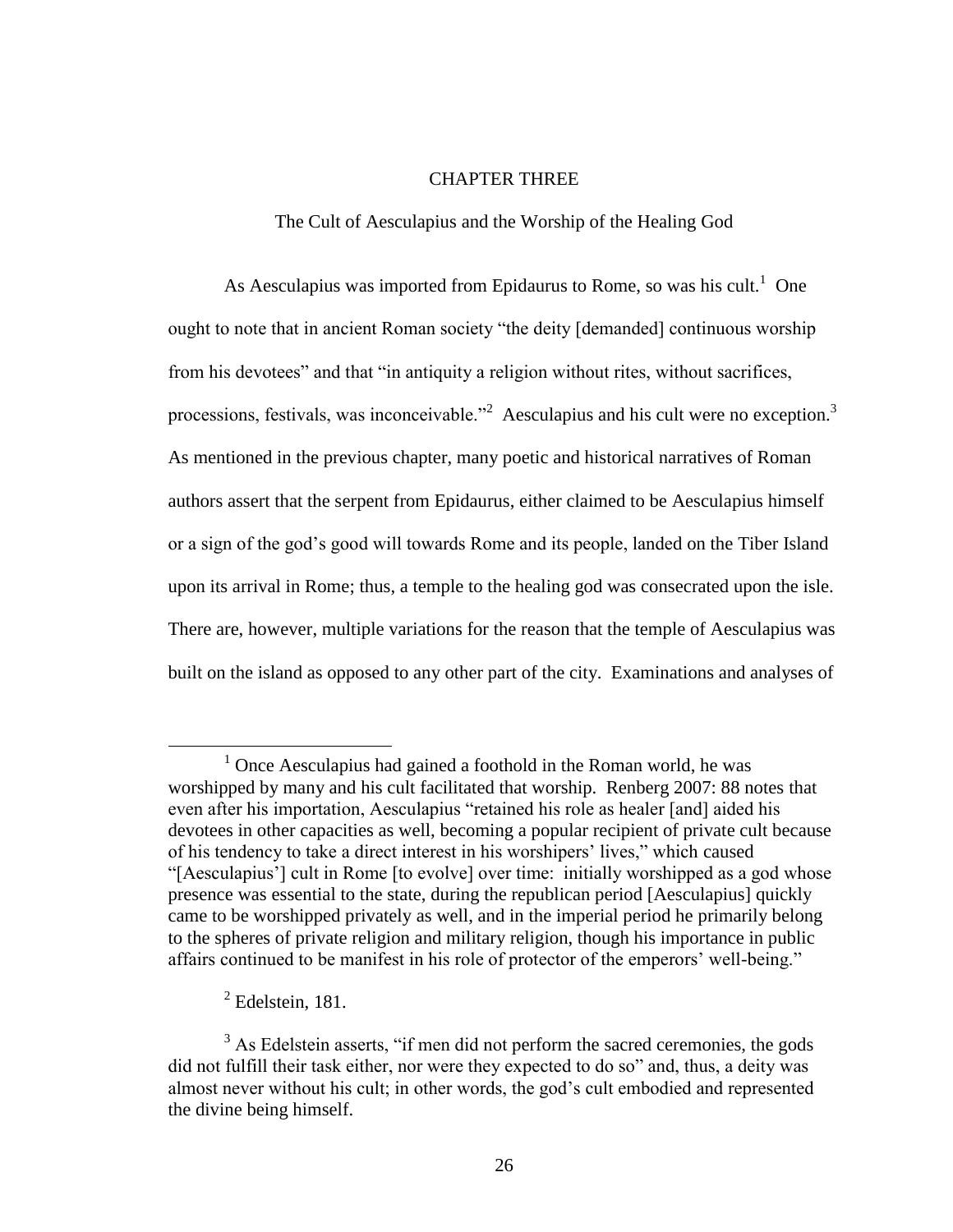these variations allow the reader to comprehend not only the impact of the healing cult"s

presence in Rome but also its implications.

Ovid, for example, asserts that the island was chosen by the healing god himself and implies that such explanation as to why the temple was built on the Tiber Island is canonical:

> sacravere patres hac duo templa die. accepit Phoebo nymphaque Coronide natum insula, dividua quam premit amnis aqua. Iuppiter in parte est; cepit locus unus utrumque iunctaque sunt magno templa nepotis avo. (Ovid, *Fasti*, 1.290-4)

On this day [sc., January  $1<sup>st</sup>$ , 291 B.C.] they dedicated two temples. The island, upon which the [Tiber] river presses with its divided water, received the god begotten from Phoebus and the nymph Coronis. Jupiter is in that part [as well]; one place took them both and the temple of the grandson is joined to [the temple] of his powerful grandsire.

Ovid"s poetic narrative depicts a scene that evokes benign, familial emotion. Here is the god of medicine and healing, a "child of Phoebus and the nymph Coronis," (*Phoebo nymphaque Coronide natum*) sharing his holy grounds with Jupiter, his "powerful grandsire" (*magno… avo*). Rome, it seems, is blessed beyond measures to house such powerful family of deities protecting its citizens from calamities and pestilences. It is possible that Ovid means to portray the temples and gods in such a familial scene so as to reinforce implicitly the idea that Rome and its people are a significant part of this divine lineage, originating not only from Aeneas but also Romulus, Remus, and other deified Roman leaders as well. Another plausible explanation, however, is that Ovid, cognizant of the dichotomy of Hellenistic medicine and Roman medicine, depicts Aesculapius, a god of Hellenistic medicine, in the familial setting where Roman medicine was often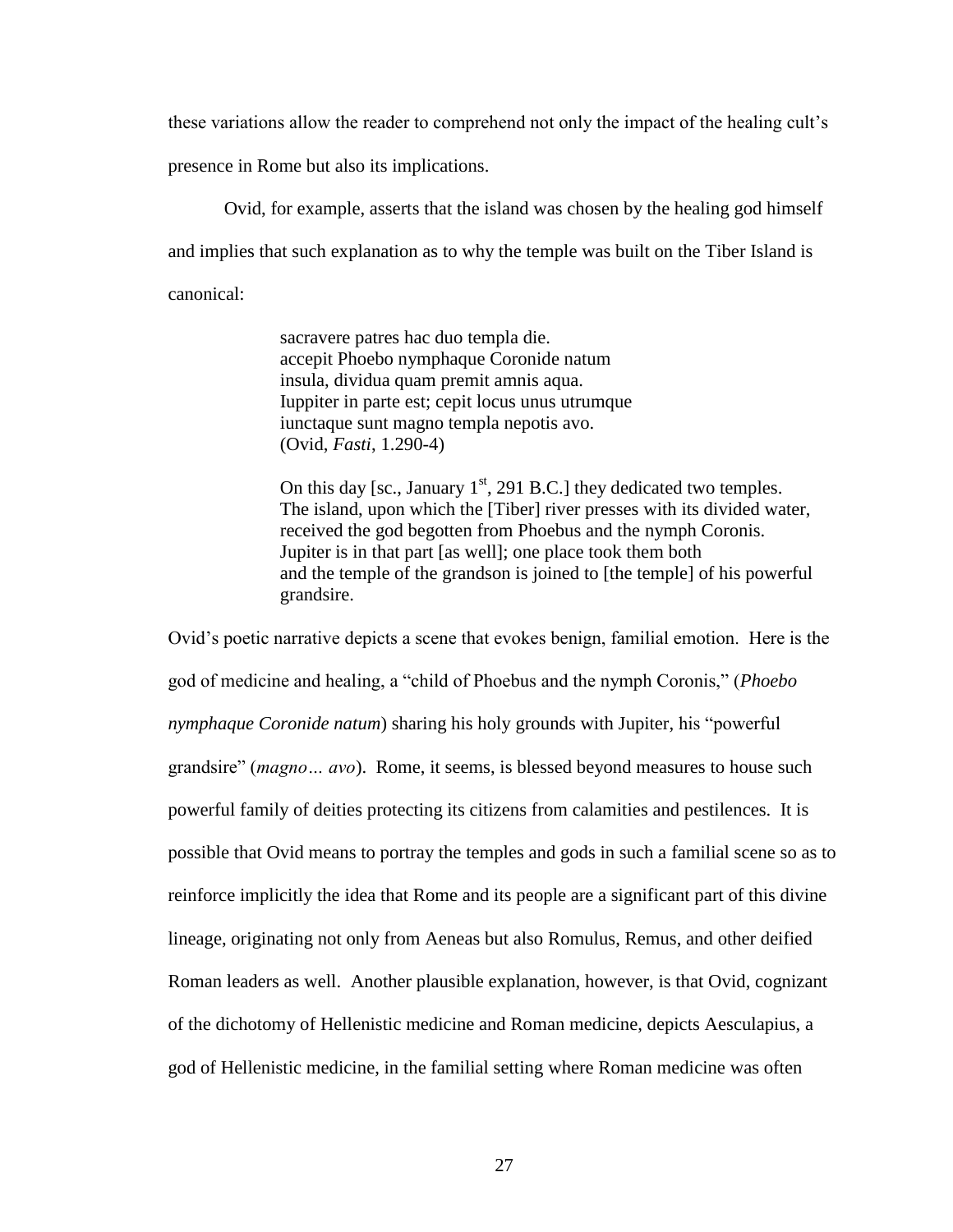practiced. As King points out, "Roman medicine was performed within the family, based on the authority of *paterfamilias*, the male household head," while "Greek medicine was presented as something done by outsiders for a fee," an act that was abhorred by the Roman populace.<sup>4</sup> Thus, in the Ovidian narrative we have Aesculapius, despite being of Hellenistic origin, providing healing to the Roman people in the presence of Jupiter, the *paterfamilias* of all the gods and the Roman people – the Hellenistic god of medicine placed in the setting of Roman medicine.

By no means is Ovid"s explanation most authoritative; there are numerous ancient authors who propose their own interpretation of the founding of Aesculapius" temple on the Tiber Island. Festus, for example, offers an explanation, utilitarian and not religious:

> In insula Aesculapio facta aedes fuit, quod aegroti a medicis aqua maxime sustententur. (Festus, *De Verborum Significatu*, 110 M)

The temple for Aesculapius was built on the [Tiber] island, because the sick are supported by physicians especially through water.

Although the presence of water around the island would certainly have been useful, it was not the only place wherein water could have been procured sufficiently in order to aid the sick. Certain geographical features of the island would also have imposed difficulties, rendering such utilitarian explanation somewhat doubtable.<sup>5</sup>

<sup>4</sup> King, 32.

<sup>&</sup>lt;sup>5</sup> Kerenyi 1959: 16 points out that "the terrain [of the island] was so low lying that special measures were frequently required to prevent it from becoming a morass" and that "[the island"s] geographical situation makes it clear that the choice was determined by religious rather than hygienic considerations."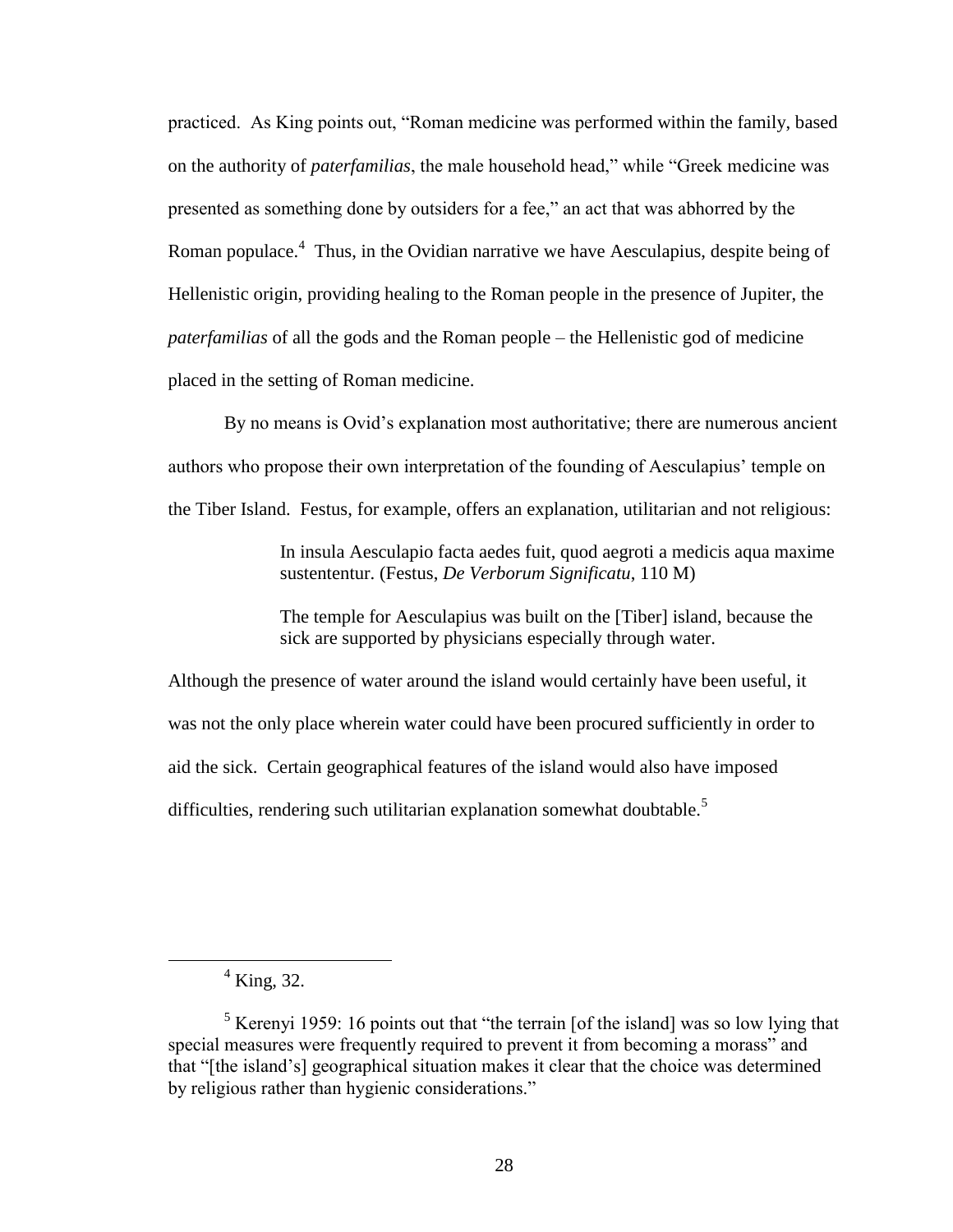Pliny the Elder, however, asserts that the reason why the temple of Aesculapius was founded on the Tiber Island was in fact due to the Romans" distrust of physicians and the practice of medicine as an art:

> non rem antiqui damnabant, sed artem, maxime vero quaestum esse manipretio vitae recusabant. ideo templum Aesculapii, etiam cum reciperetur is deus, extra urbem fecisse iterumque in insula traduntur et,<sup>6</sup> cum Graecos Italia pellerent, diu etiam post Catonem, excepisse medicos. (Pliny, *Natural Historia*, 29.1(8),16.)

The ancients were not condemning [healing] itself, but the art [of medicine], and indeed they rejected especially that there be monetary gain with price of life. On that account, they are said to have made the temple of Aesculapius, even when he was received as a god, outside the city and afterwards on the [Tiber] island, and, when they banished the Greeks from Italy, even long after the time of Cato, [they are said] to have [not] exempted the physicians.

According to Pliny, the Romans did not deny that Aesculapius was a god (*cum* 

*reciperetur is deus*), but had distrusted Aesculapius because the physicians in the Roman

world did not practice medicine as an art of healing. Rather, they converted it as an art of

business and profits (*maxime vero quaestum esse manipretio vitae recusabant*). Also, it

seems that much distrust of the Romans towards physicians and the practice of medicine

either arose from or was inflamed by the existence of fraudulent doctors and the laws that

protected medical professionals virtually from all liability even when the patient was

harmed or killed directly by the physician's incompetence:

 $\overline{a}$ 

Itaque, Hercules, in hac artium sola evenit, ut cuicumque medicum se professo statim credatur, cum sit periculum in nullo mendacio maius… nulla praeterea lex, quae puniat inscitiam capitalem, nullum exemplum vindictae. discunt periculis nostris et experimenta per mortes agunt, medicoque tantum hominem occidisse inpunitas summa est. quin immo transit convitium et intemperantia culpatur, ultroque qui periere arguuntur. (Pliny, *Natural Historia*, 29,1(8),17-8)

<sup>&</sup>lt;sup>6</sup> Sillig suggests in his commentary that 'et' ought to be read as 'nec.'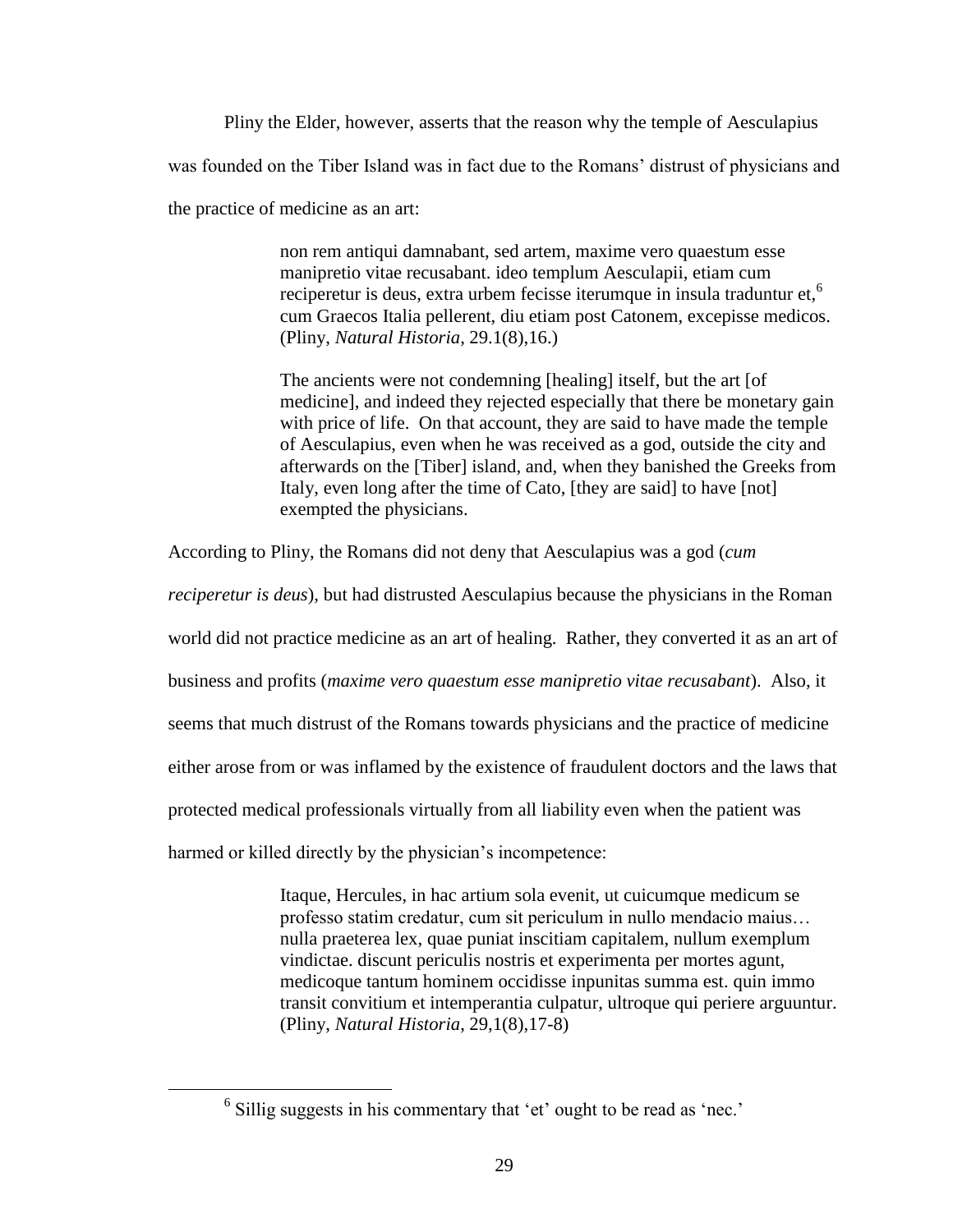And so, it happens in only this of the arts [i.e., the art of medicine], by Hercules, that whoever that has professed himself to be a doctor is believed [as such] immediately, when there is no greater danger in any other falsehood… Moreover, [there is] no law that punishes [the physician"s] deadly inexperience, no example of [such] legal justice. [The physicians] learn through our perils and they perform experiments through our deaths, and only for a physician is there the highest freedom from the punishment of having killed a man. Nay, indeed, on the contrary the reproach passes [to the sick] and he is blamed with intemperance, and moreover they who have perished are accused.

As shown in the passage above, unlike his poetic counterparts who offer reasons of religious and divine nature regarding the location of the temple of Aesculapius, Pliny offers a secular reason. Apparently the Romans were highly distrustful of physicians and their art of medicine due to their attempt to turn healing into profit, their fraudulence and ignorance which deprives the patient of his life, and the laws that exempted physicians from punishment for the deaths of their patients, losses viewed as murders by the Roman citizenry. If such hostile views towards physicians were widely embraced by the Roman populace, the Romans would have been also quite skeptical of this physician-god. Such skepticism towards Aesculapius and the physicians, who were mostly Greek or at least schooled in Hellenistic medicine, could also have been derived from the dichotomy between the Romans" view of medical practice and that of the Greeks as mentioned before.<sup>7</sup> Although "Hellenistic medicine, practiced among the Romans by physicians schooled in the concepts of Hippocrates, Praxagoras, and their successors, never lost its predilection for the general and spoke with the authority of philosophy," the Romans, on

 $7$  The Greeks, unlike the Romans, had a much different view of the medical profession. Jaeger 1944: 3 notes that "Plato speaks of doctors and medicine in such high terms that, even if the early medical literature was entirely lost, we should need no further evidence to infer that, during the late fifth and the fourth centuries before Christ, the social and intellectual prestige of the Greek medical profession was very high indeed."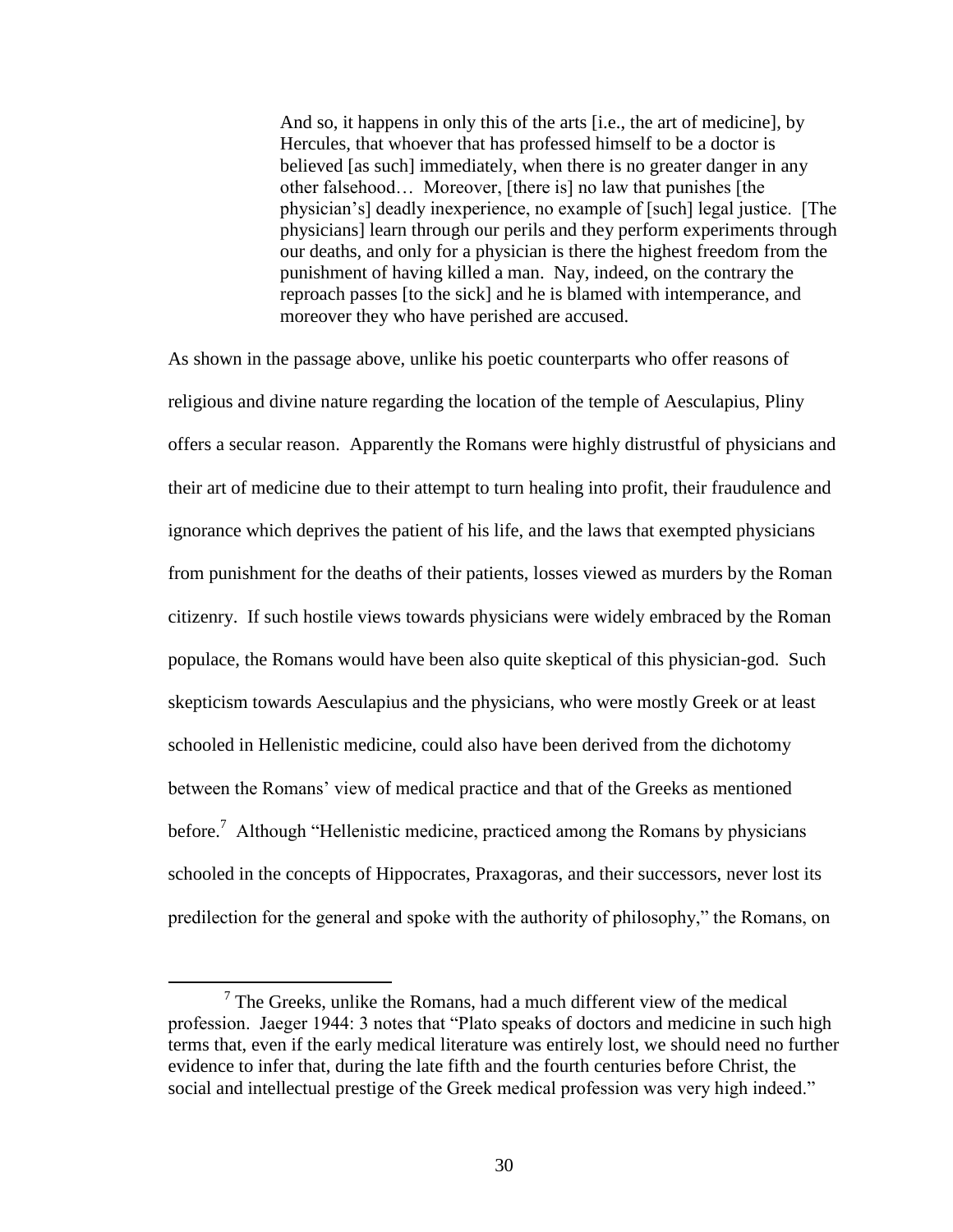the other hand, "remained skeptical, and valued their own tradition of medicine well expressed in Cato, Celsus and Varro."<sup>8</sup> King reinforces this assertion by stating that "from the third century BC onwards it is clear that there were strong Greek influences on Roman medicine, but these were often found alongside a patriotic desire to present the earlier Roman medicine as something more simple, cheap and effective than Greek medicine."<sup>9</sup>

Aesculapius and his healing cult, however, displayed no such malevolent characteristics associated with fraudulent physicians. The god was concerned with morality of his patients, offered aid and healing without charge, and cured his patient regardless of the patient's faith or the lack thereof.<sup>10</sup> Aesculapius and his priestly physicians demanded no costly fees from the patient, only that he offer supplication and prayers to the god, make sacrifices accordingly,  $^{11}$  and "pays his respect to Aesculapius

 $\overline{a}$ 

<sup>10</sup> Edelstein 1998: 113 asserts that "the deified physician gave help freely and without envy" and that only "those who were themselves not virtuous he would not heal." Besides the good moral upstanding from his patients, Asklepius "did not expect anything, no reward, not even belief in his power; he cured his patient, whether he was a devotee or a disbeliever." Although there may have been very subtle differences between Asklepius and his Romanized self, Aesculapius, the healing god would have retained much of his core attributes, a chief of them being his benevolent compassion towards his patients, which the Greeks and the Romans believed to be an absolute requirement for one to become a physician. Even Edelstein uses Asklepius interchangeably with Aesculapius in his translation of the Latin testimonies.

 $11$  Nilsson 1940: 74 mentions that "the sacrifice is a meal common to the god and his worshippers, linking them together in a close unity." And, as Edelstein 1998: 189 notes, while certainly "all animals which the ancients were wont to give to their deities could also be offered to Aesculapius," the sacrifice itself and the communion it represented between the god and the patient were upheld adamantly by the healing cult. To Aesculapius, the object of the sacrifice was not so important as the gesture itself.

<sup>&</sup>lt;sup>8</sup> Scarborough, 12.

 $<sup>9</sup>$  King, 32.</sup>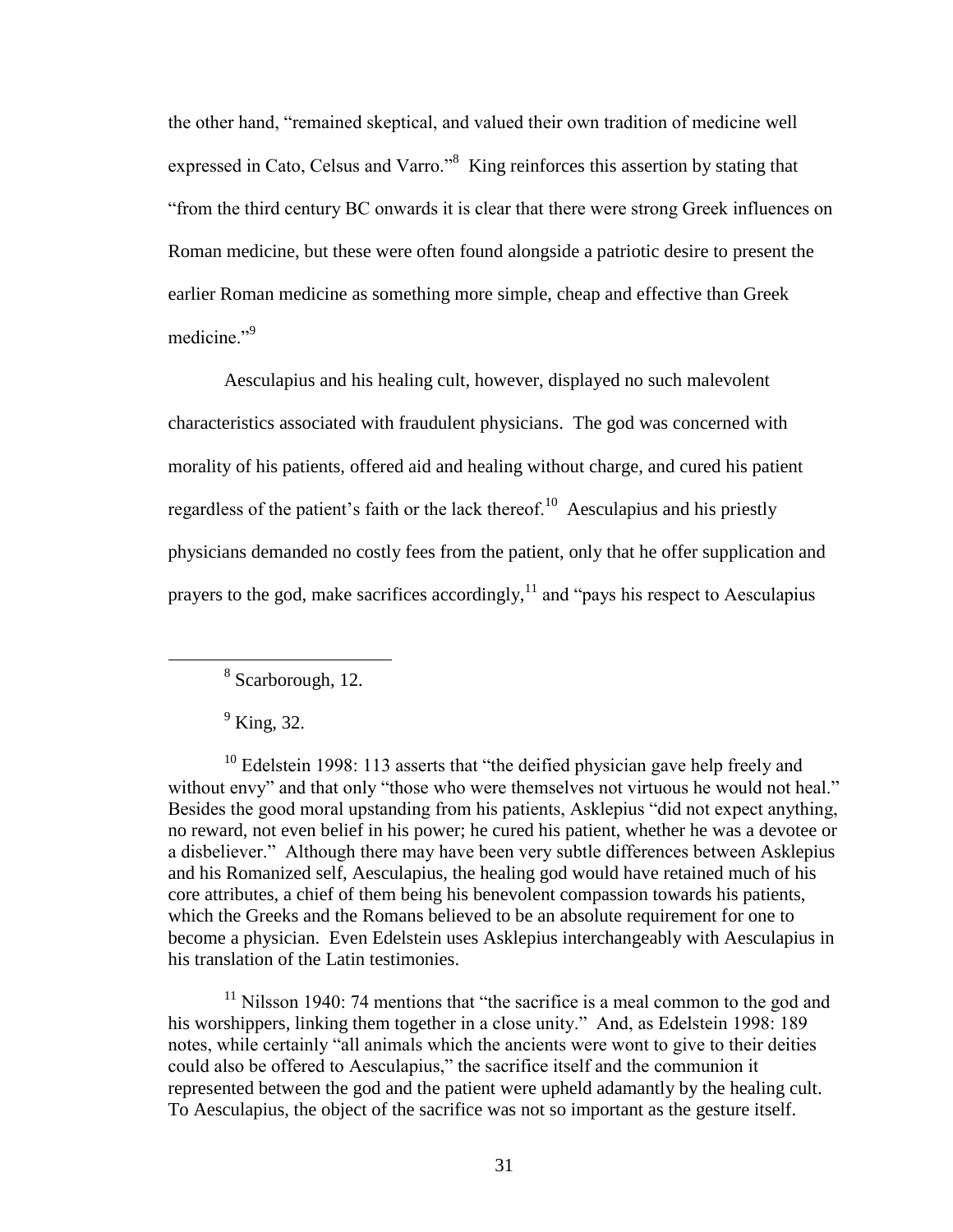with his head covered" (*operto capite Aesculapium salutat*, *Curculio*, 3.1.389-90).

Unlike the fixed, often expensive, cost of a physician"s service, Aesculapius and the healing cult delighted in sacrifices that reflected the patient's wealth, a practice that would have been met with more enthusiasm by the Romans.<sup>12</sup> The social stature of the patient was not crucial to the god either; both paupers and emperors alike prayed to Aesculapius for good health, either for themselves or for their loved ones:

> Deos igitur omnes, qui usquam gentium vim suam praesentem promptamque hominibus praebent, qui vel somniis vel mysteriis vel medicina vel oraculis usquam iuvant atque pollent, eorum deorum unumquemque mihi votis advoco, meque pro genere cuiusque voti in eo loco constituo, de quo deus ei rei praeditus facilius exaudiat.

Igitur iam primum Pergami arcem ascendo et Aesculapio supplico, uti valetudinem magistri mei bene temperet vehementerque tueatur. (Pliny, *Epistulae*, 3.9.1-2)<sup>13</sup>

I, [Marcus Aurelius] call, therefore, with my vows to hear me each one of all the gods, who anywhere in the world give their aid and show their power in dreams or mysteries, or healing or oracles; and I place myself according to the nature of each vow in that spot where the god who is invested with that power may the more readily hear.

Therefore I now first climb the citadel of Pergamum and beseech Aesculapius to bless my master"s health and mightily protect it.

In addition to these benign and benevolent attributes of Aesculapius, a just and impartial

god, the healing cult imposed no procedures harsh to neither the body nor to the mind of

the patient. The priests of Aesculapius merely bade the patient to sleep within the *abaton*,

the most sacred part of the sanctuary – a practice known as incubation. While asleep, the

patient would dream of Aesculapius and the god would give them divine signs regarding

 $12$  Edelstein 1998: 190 asserts that Aesculapius, who most happily accepted a meager sacrifice of a cock from the poor, "seems to have agreed with Hesiod"s demand that everybody should give to the gods as much as was in his power, and no more." Cp. Socrates at the end of the *Phaedo*.

<sup>&</sup>lt;sup>13</sup> Translated by Edelstein.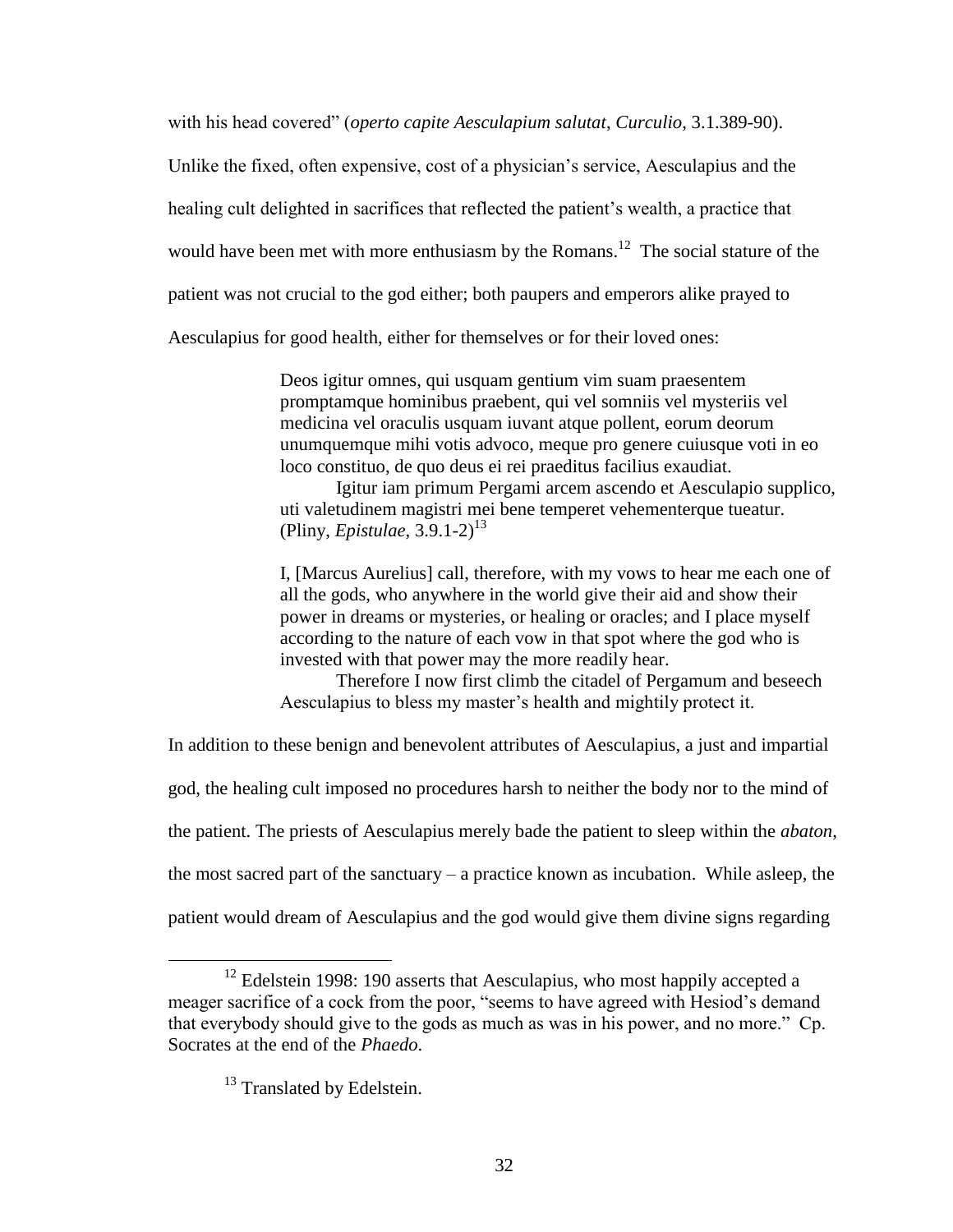their afflictions and instructions as to how to heal them. Such sanctuaries and the healing

cult also were bestowed with certain holy rights in antiquity as well, namely that

"whoever took refuge in the temple was protected by the right of asylum against any

persecution":<sup>14</sup>

Is quoque annus legationes Graecarum civitatium habuit, Samiis Iunonis, Cois Aesculapii delubro vetustum asyli ius ut firmaretur petentibus… neque dispar apud Coos antiquitas, et accedebat meritum ex loco: nam cives Romanos templo Aesculapii iuduxerant, cum iussu regis Mithridatis apud cunctas Asiae insulas et urbes trucidarentur. (Tacitus, *Annales*, IV. 14. 1-2)

This year [*i.e.,* 23 A.D.] also brought delegations from two Greek communities, the Samians and Coans, desiring the confirmation of an old right of asylum to the temples of Juno and Aesculapius, respectively… The Coans had equal antiquity on their side, and, in addition, a claim associated with the place itself: for they had sheltered Roman citizens in the temple of Aesculapius at a time [in 88 B.C.] when, by order of King Mithridates, they were being butchered in every island and town of Asia.<sup>15</sup>

Certainly many Romans appreciated Aesculapius and the healing cult in antiquity; many poetic and historical narratives speak of Aesculapius the healing cult's success in banishing pestilence from Rome and aiding the sick. Despite such stories, however, the healing efficacy of the cult remains uncertain and debatable. Many Christian apologists such as Augustine and Lactantius wrote prolifically in order to disprove the restorative acts of the healing cult and tarnish the reputation of Aesculapius, as it will be shown in the next chapter. Even some Romans, including Cicero himself, remained skeptical of

the healing cult:

 $\overline{a}$ 

Qui igitur convenit aegros a coniectore somniorum potius quam a medico petere medicinam? An Aesculapius an Serapis potest nobis praescribere per somnium curationem valetudinis, Neptunus gubernantibus non potest?

 $14$  Edelstein, 192.

<sup>&</sup>lt;sup>15</sup> Translated by Edelstein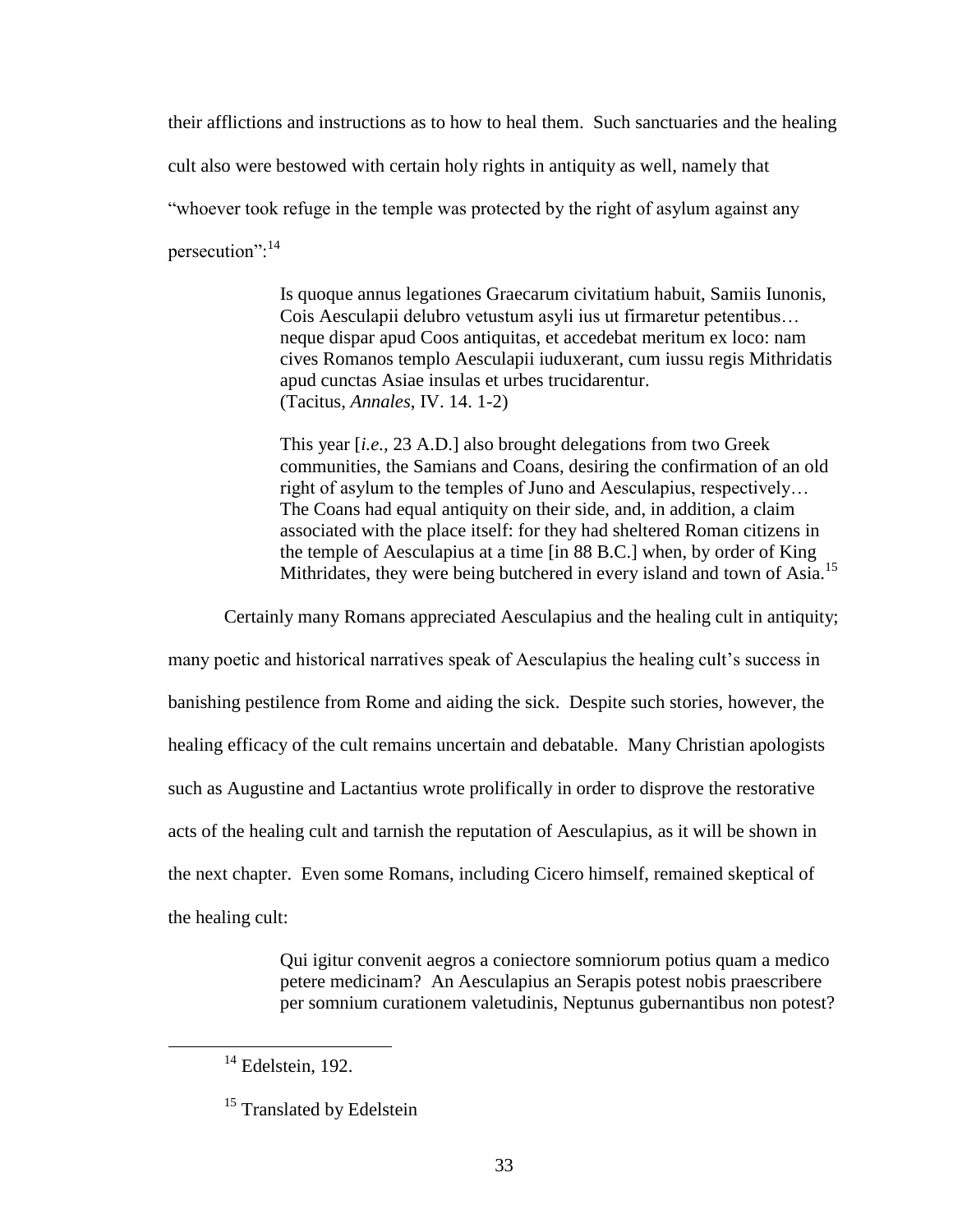Et si sine medico medicinam dabit Minerva, Musae scribendi legendi ceterarum artium scientiam somniantibus non dabunt? At si curatio daretur valetudinis, haec quoque quae dixi darentur; quae quoniam non dantur, medicina non datur. (Cicero, *De Divinatione*, II. 59. 123)

What would be the sense in the sick seeking treatment from an interpreter of dreams rather than from a physician? Or do you think that Aesculapius or Serapis can prescribe a cure for our illness through a dream, but that Neptune cannot aid pilots through the same means? Or if Minerva will give treatment in a dream without the aid of a physician, will not the Muses impart a knowledge of writing, reading, and the other arts to dreamers? But if remedies of illness were so given, the arts, too, which I just have mentioned would thus be given. However, since they are not so conveyed, medicine is not either.

Although the healing cult may not have been so efficacious in driving out plagues

and healing diseases as some authors claim, the cult nonetheless remains as an integral part of Roman history and culture. For the Romans, the importation of Aesculapius and his cult represented the favor of the deities towards them over other contemporary societies, especially in their time of needs. The presence of the healing cult in Rome also reflects the Romans' embrace of Hellenistic culture.<sup>16</sup> Aesculapius and his priests embodied compassion and benevolence that the Romans could not find in the physicians of their time.

 $16$  I should like to stress again that while they did embrace Aesculapius, a god who represented Hellenistic medicine, some Romans would have done so tentatively with much skepticism. Such attitude can be inferred from *Natural Historia*, XXIX, 1 (8), 17- 18, where Pliny the Elder condemns the profession of medicine and Greek doctors. Nonetheless, this acceptance was quite monumental in Roman society.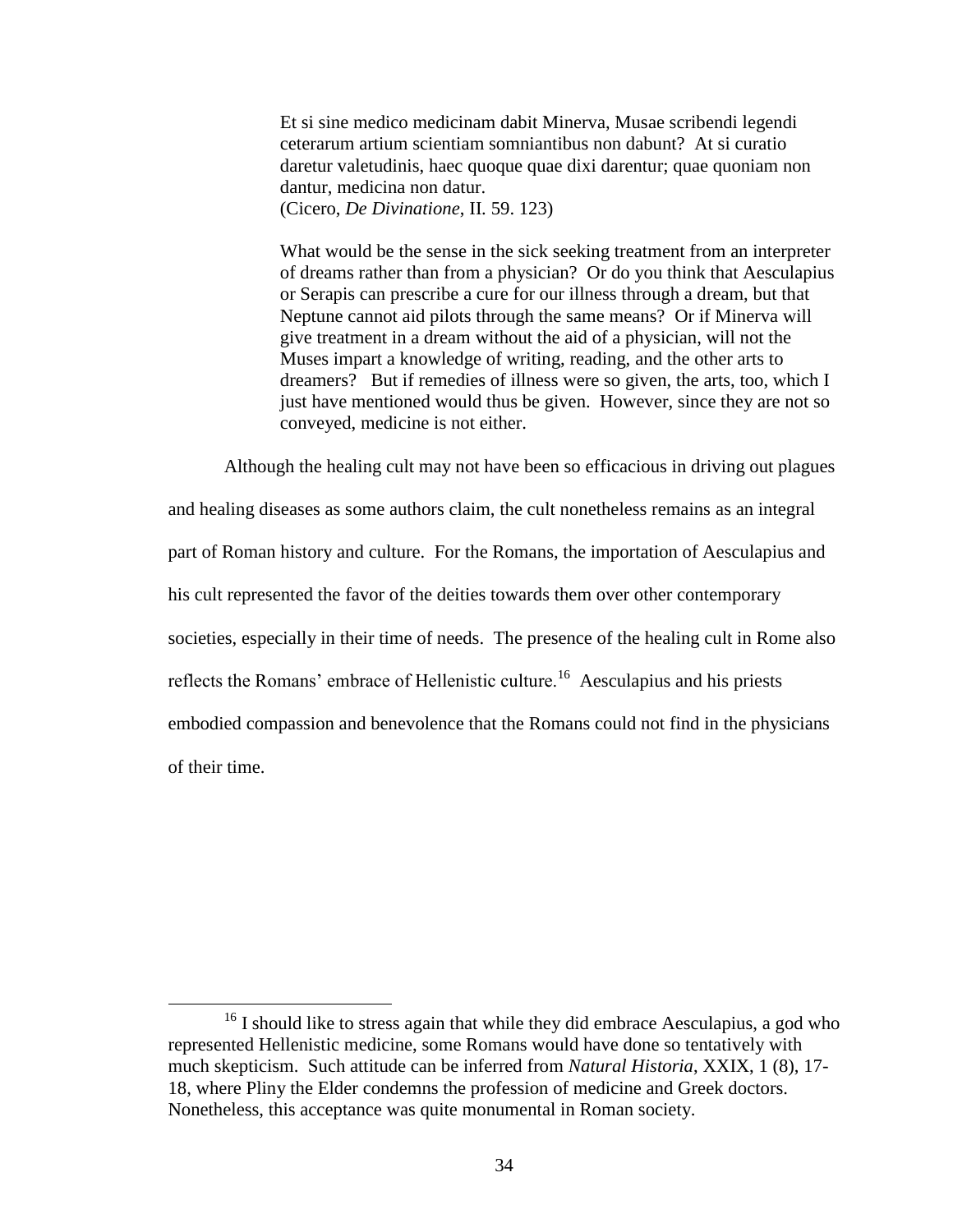### CHAPTER FOUR

The Decline of the Cult of Aesculapius: Its Struggle Against the Followers of Christianity

The cult of Aesculapius continued to rise in power and influence even into the second century when a relatively new religion began to appear publicly and make its presence well known – Christianity. During this time Christianity had evolved from a small religious group that faced much prosecution and "was anxious to live undisturbed by others into a proselytizing mass movement threatening to destroy the foundations of ancient religious life."<sup>1</sup> It would not be an understatement to claim that Christianity has played a major role in the decline of paganism, including the downfall of Aesculapius" cult, and thus to examine the history of the healing cult in the ancient Roman society merits not only the juxtaposition of Aesculapius with Christ, but also the analysis of the interactions between Aesculapius' followers and those of Christ.

The realm of paganism left much room for many, various gods, provided that the gods and their followers did not disturb the *Pax Romana* during the age of the Roman Empire. Christianity and its zealous followers, however, proved to be difficult to be absorbed into the sect of paganism, as the early Christians would neither acknowledge nor worship other gods except their own. Of course, Judaism refused to worship the other gods except its own as well, but there were subtle, albeit substantial, differences between Judaism and Christianity from the perspective of the Roman society. Judaism embraced the belief that its form of worship was the only true and acceptable form that was reserved specifically for the Jews, a holy people chosen by God, and thus the Jews

 $<sup>1</sup>$  Edelstein, 255.</sup>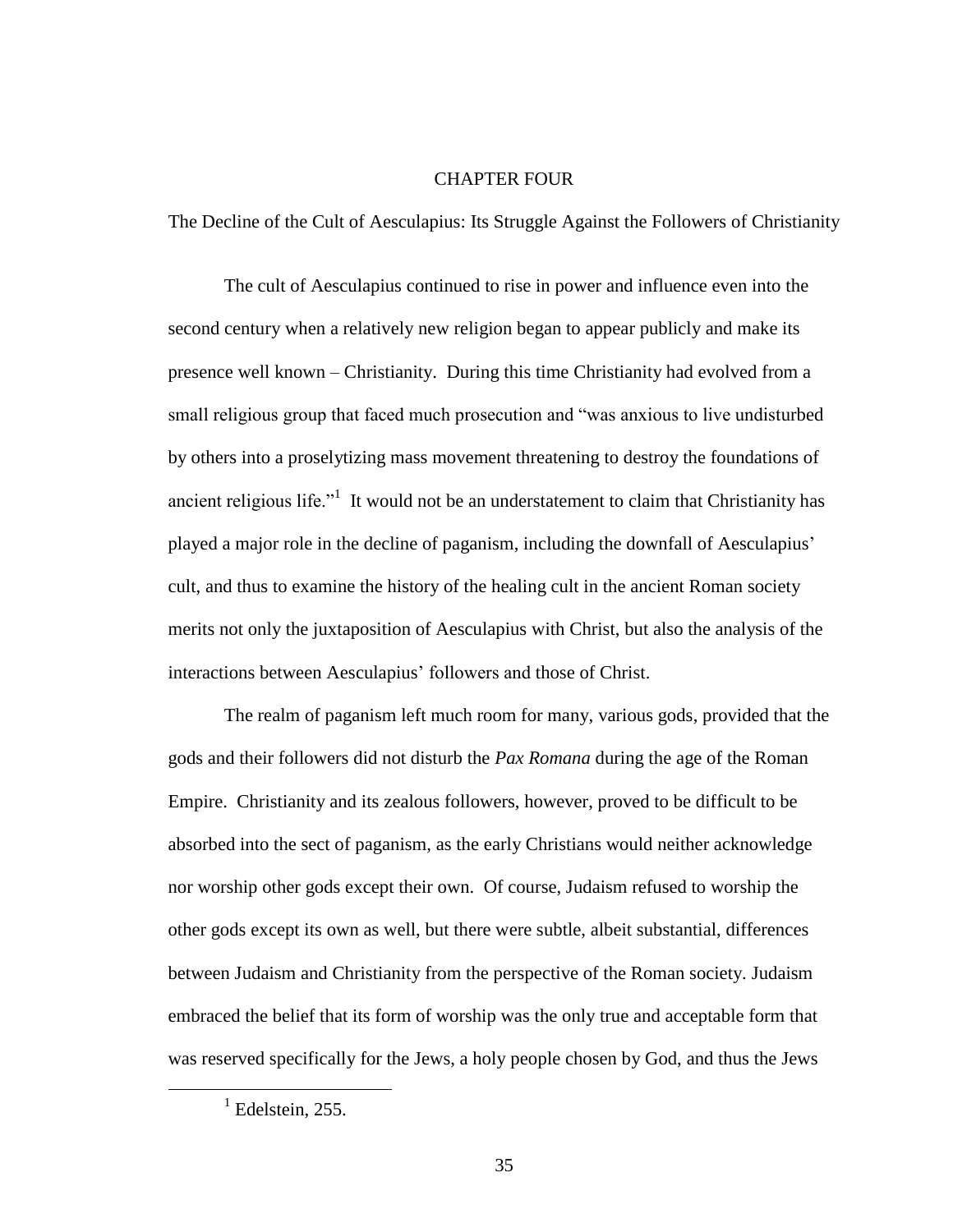made no effort to proselytize the others, including the Roman pagans. Christians, on the other hand, held a view different from that of Judaism. They believed that their way of worship and their creed offered the one and only true salvation and that it was up to them to convert and proselytize the unbelievers and the ignorant men for their own good.<sup>2</sup> Thus, to the Romans, attempting to promote religious peace and establish that their emperor was a god (thereby requiring utter obedience from the masses),  $3$  "Christianity was... an uncivilized kind of religion... threatening the placidity with which society pursued, none too energetically, its religious destiny."<sup>4</sup> The followers of Christ steadily proved themselves to be a hindrance, an annoyance, and a threat to the Romans, who "defended the faith of their fathers as a part of their social and political heritage and… dreaded new forms of religious cult as providing a transition to new kinds of superstition."<sup>5</sup> The frustration of the Roman magistrates with the obstinacy and the stubbornness of the Christians can be seen in the letter of Pliny the Younger to emperor Trajan regarding his dealing with Christians:

<sup>&</sup>lt;sup>2</sup> O'Donnell 1979: 50 asserts that "[w]here Christianity differed crucially from Judaism, from a Roman"s point of view, was in its proselytizing spirit… [for the Christians] it was [their] duty… to bring that story… a privileged narrative of the salvation history of mankind as a whole… to the unconverted world, to reproach the unbelievers with their sin and ignorance."

<sup>&</sup>lt;sup>3</sup> Shepherd 1938: 60 notes that "pagans really cared very little that their Christian neighbors believed the gods to be not gods but rather evil demons, or, at best, deified men of old… but when Christians refused even to death to bury a penny"s worth of incense or pour out a couple drops of wine for the safety of the emperor, and refrained from any participation in the ancient and venerable sacrifices of the state cults, and avoided all social responsibilities… they were regarded as not only impious but also dangerous."

<sup>4</sup> James O"Donnell, "The Demise of Paganism." *Traditio* 35, (1979): 45-88.

<sup>5</sup> Werner Jaeger, *Early Christianity and Greek Paideia* (Cambridge: Belknap Press of Harvard University Press, 1961), 71.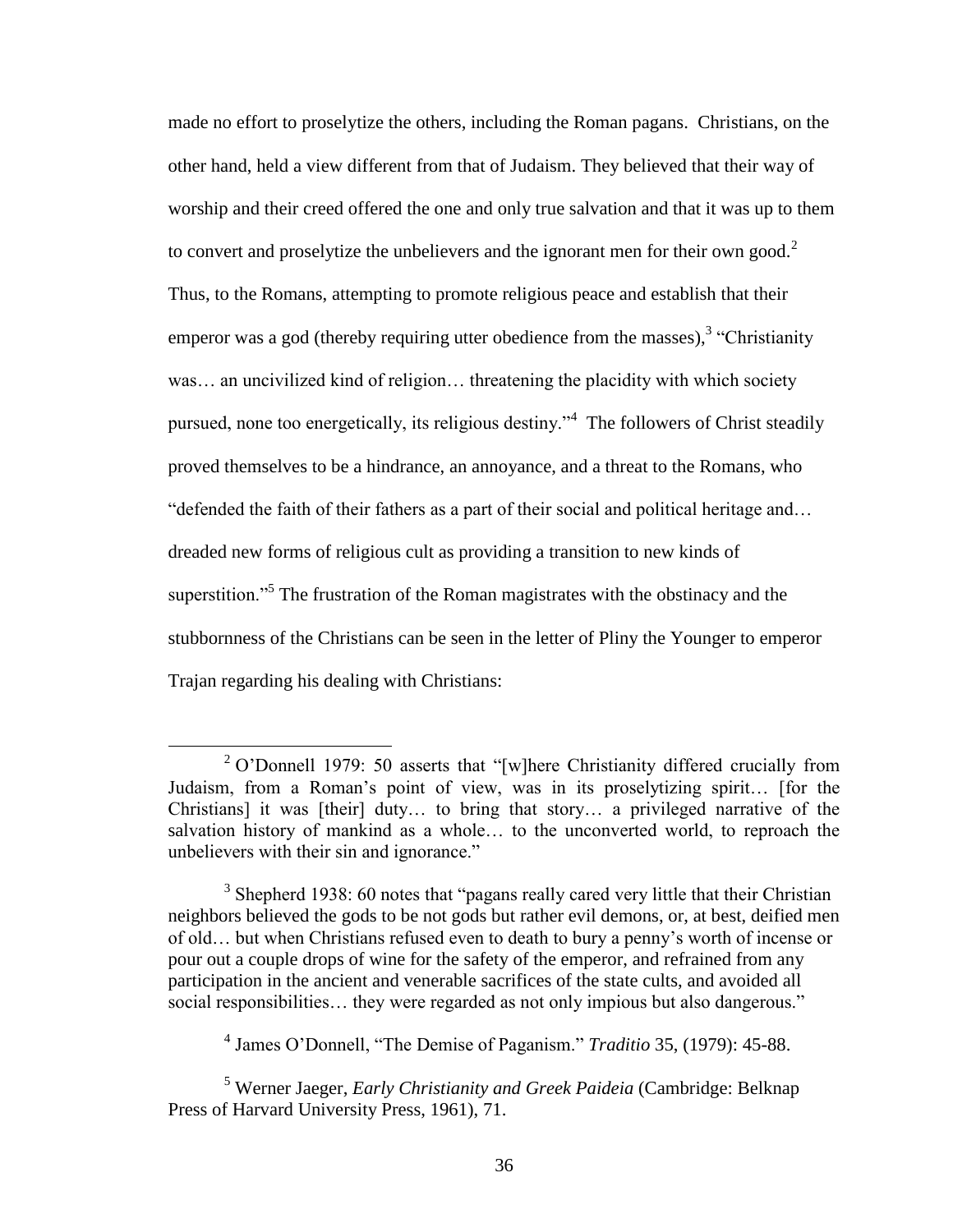Interrogavi ipsos an essent Christiani. Confitentes iterum ac tertio interrogavi supplicium minatus; perseverantes duci iussi. Neque enim dubitabam, qualecumque esset quod faterentur, pertinaciam certe et inflexibilem obstinationem debere puniri. (Pliny, *Lib*. 10.96: *C. Plinius Traiano Imperatori*)

I interrogated them as to whether they were Christians. The ones confessing (that they were Christians) I, having threatened them with torture, interrogated again and a third time: the ones persevering (the torture) I ordered them to be killed. For I did not doubt that, despite whatever it was they were confessing, their pertinacity and inflexible obstinacy ought to certainly be punished.

At first the concept of Judeo-Christian God did not make much sense to the Romans, either. Paganism and Christianity did not share much in their beliefs, starting with the fact that the former believed in polytheism while the latter in monotheism. The Christians asserted to the Romans that their God had neither beginning nor end – an eternal, infinite being – who sent his only begotten Son, Jesus the Christ, to die for the salvation of mankind and that Christ was resurrected and ascended into heaven, a holy and blessed realm where the believers go in afterlife, as opposed to the gloomy underworld the pagans" souls went after death. Roman pagans did believe in gods but even Jupiter, the king of the gods and all mankind, had a beginning as he was born from Cronus and, although his realm was vast, he was neither omnipresent nor infinite.

As Sir James George Frazer notes, it was not uncommon to learn that historical figures and persons of importance were demigods and had partaken of divinity:

> The notion of a man-god, or of a human being endowed with divine or supernatural powers, belong essentially to that earlier period of religious history in which gods and men are still viewed as beings of much the same order, and before they are divided by the impassable gulf which, to later thought, opens out between them. [T]he idea of a god incarnate in human form… has nothing very startling for early man, who sees in a man-god or a god-man only a higher degree of the same supernatural powers which he arrogates in perfect good faith to himself. (Frazer 1951: 106)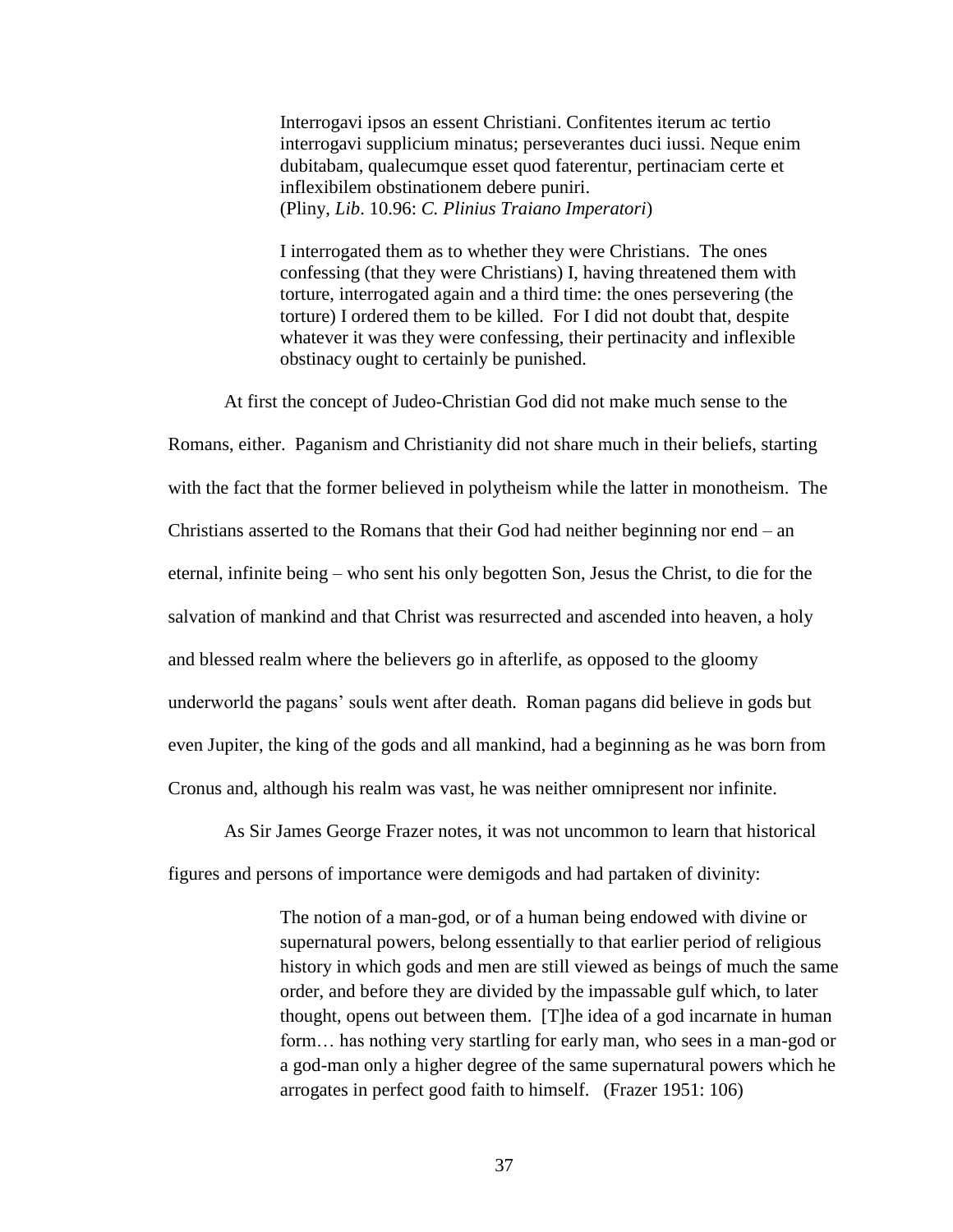But not even these demigods, the children of the gods, were exempt from death.<sup>6</sup> Christ in the end, however, was.

Although the Christians were persecuted severely, albeit sporadically, throughout the Roman Empire and the Roman magistrates and emperors were attempting to eradicate them, they eventually prevailed.<sup>7</sup> Christianity was eventually accepted as the official religion of the Roman Empire. Throughout the time of persecution and even after this adoption of religion by the empire, the Christians did not cease to combat the heresy of the pagans and their gods. Such struggle can be seen in the Christian works like *Apologia Prima Pro Christianis Ad Antoninum Pium* and *Divinae Institutiones* as various Christian authors attempt to defend the practices and beliefs of Christianity. It was not difficult for Lactantius, a Christian author and an early church father, to attack paganism when the pagan gods themselves conducted immoral behaviors:

> Quid Apollo pater eius? Nonne ob amorem, quo flagrabat, turpissime gregem pauit alienum… Homicida Mars et per gratiam caedis crimine ab Atheniensibus liberatus, ne uideretur nimis ferus et inmanis, adulterium cum Venere commisit… Fur ac nebulo Mercurius quid ad famam sui reliquit nisi memoriam fraudum suarum? … quid horum omnium pater Iuppiter, qui in sollemni precatione Optimus Maximus nominatur? Nonne

 $6$  Frazer 1951: 308 points out that "[m]an has created gods in his own likeness and being himself mortal he has naturally supposed his creatures to be in the same sad predicament, [and thus] when the Greenlanders… [who] believed that a wind could kill their most powerful god… heard of the Christian God, they kept asking if he never died, and being informed that he did not, they were much surprised, and said that he must be a very great god indeed." Frazer continues to note the mortality of other pagan gods, and asserts that "the grave of Zeus, the great god of Greece, was shown to visitors in Crete as late as about the beginning of our era."

 $7$  Some of the major persecutions of Christians include Emperor Nero's accusation of arson (65 A.D.), arrest and execution of Christians described by Pliny the Younger sent to Emperor Trajan (109 – 111 A.D.), and persecution at Lugdunum under the reign of Emperor Aurelius (177 A.D.).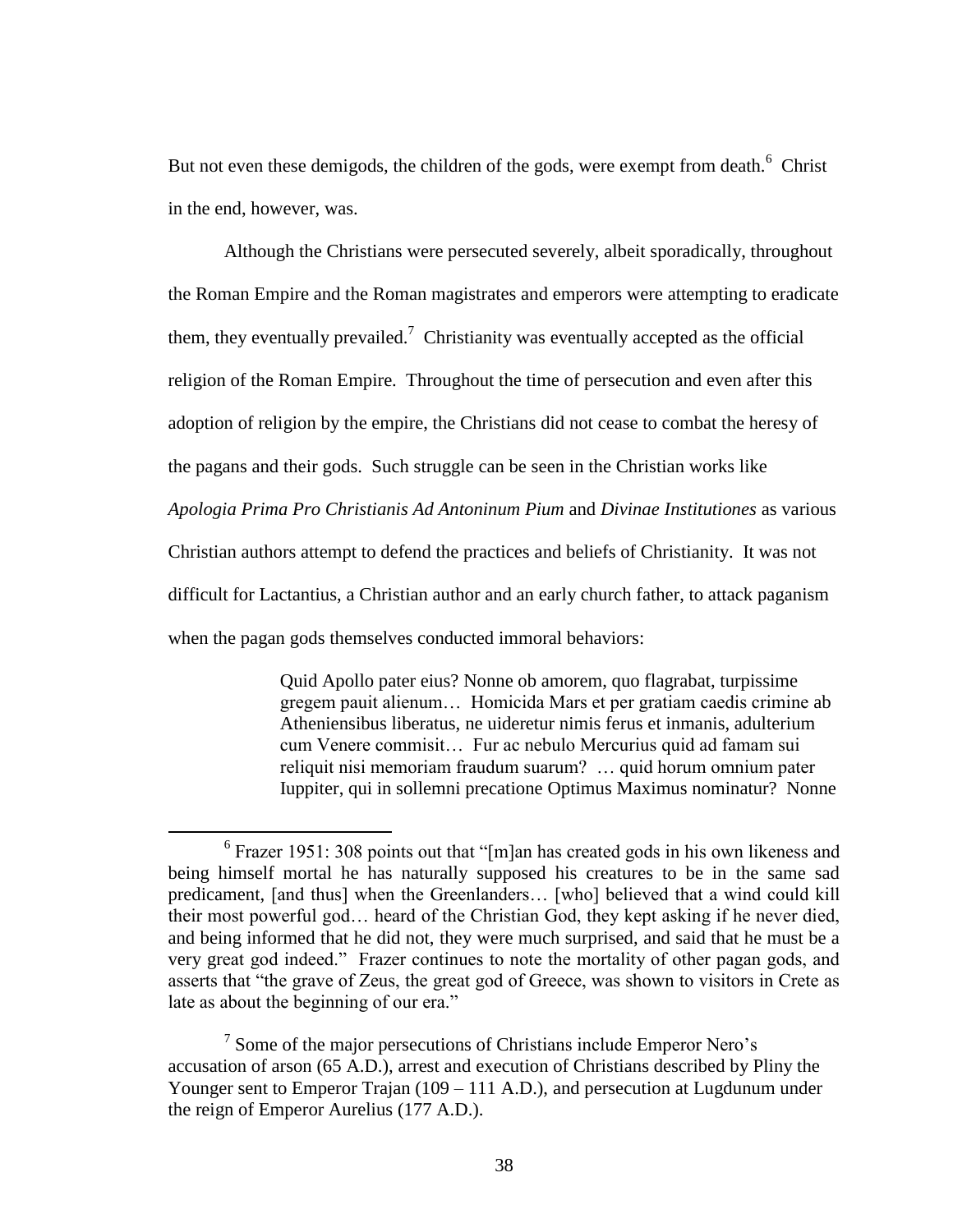a prima sua pueritia inpius ac paene parricida deprehenditur, cum patrem regno expulit ac fugauit nec expectauit mortem decrepiti senis cupiditate regnandi? … omitto uirgines quas imminuit. (Lactantius, *Divinae Institutiones*, lib. 1, cap. 10)

What about [Aesculapius'] father, Apollo? Did he not, on account of love, with which he was inflamed, most shamefully tend the flock of another… Mars, murderer and freed from the charge of murder by the Athenians through favor, lest he appear too feral and fierce, committed adultery with Venus… What did Mercury, a thief and idler, leave behind to his fame except the memory of his frauds? … What about Jupiter, the father of all these, who in the customary prayer is called *Optimus Maximus*? Is he not, from his early childhood, discerned to be impious and nearly a parricide, because he expelled his father from his kingdom and exiled him and did not wait for the death of his decrepit old [father] due to his desire of ruling [the world]? ... I [even] omit the virgins whom he violated.

Lactantius is quick to condemn the Greco-Roman gods, and he does not do this without evidence. In the Greco-Roman mythological literature, such as Ovid"s *Metamorphoses*, for example, Jupiter wantonly rapes nymphs and mortals and actively pursues his devious sexual behaviors. Indeed, there are rare moments when Jupiter seems to be fulfilling the role of divine judiciary as he punishes the wicked, yet a careful reading and an analysis of Jupiter"s seemingly benevolent behaviors reveal that, in fact, the king of the gods and mankind acts with subterfuge and is rather a tyrant operating under the disguise of a righteous avenger.<sup>8</sup>

Lactantius and other early Christian writers attempting to defend Christianity and eradicate paganism often used this point to their advantage in order to prove the superiority of their religion to that of the Greco-Roman pagans. After all, who would rather worship murderous, thievish, and immoral gods of paganism than the Christian

<sup>&</sup>lt;sup>8</sup> In contrasting the Ovidian Jupiter's act of drowning the world to save its 'better parts" (1.263) with his act of saving the world from the conflagration caused by Phaethon (2.308), Segal 2001: 81 notes that the use of nearly identical language in the rape of Io (1.599) ought to remind the reader of Jupiter"s ignoble motives behind his seemingly noble actions.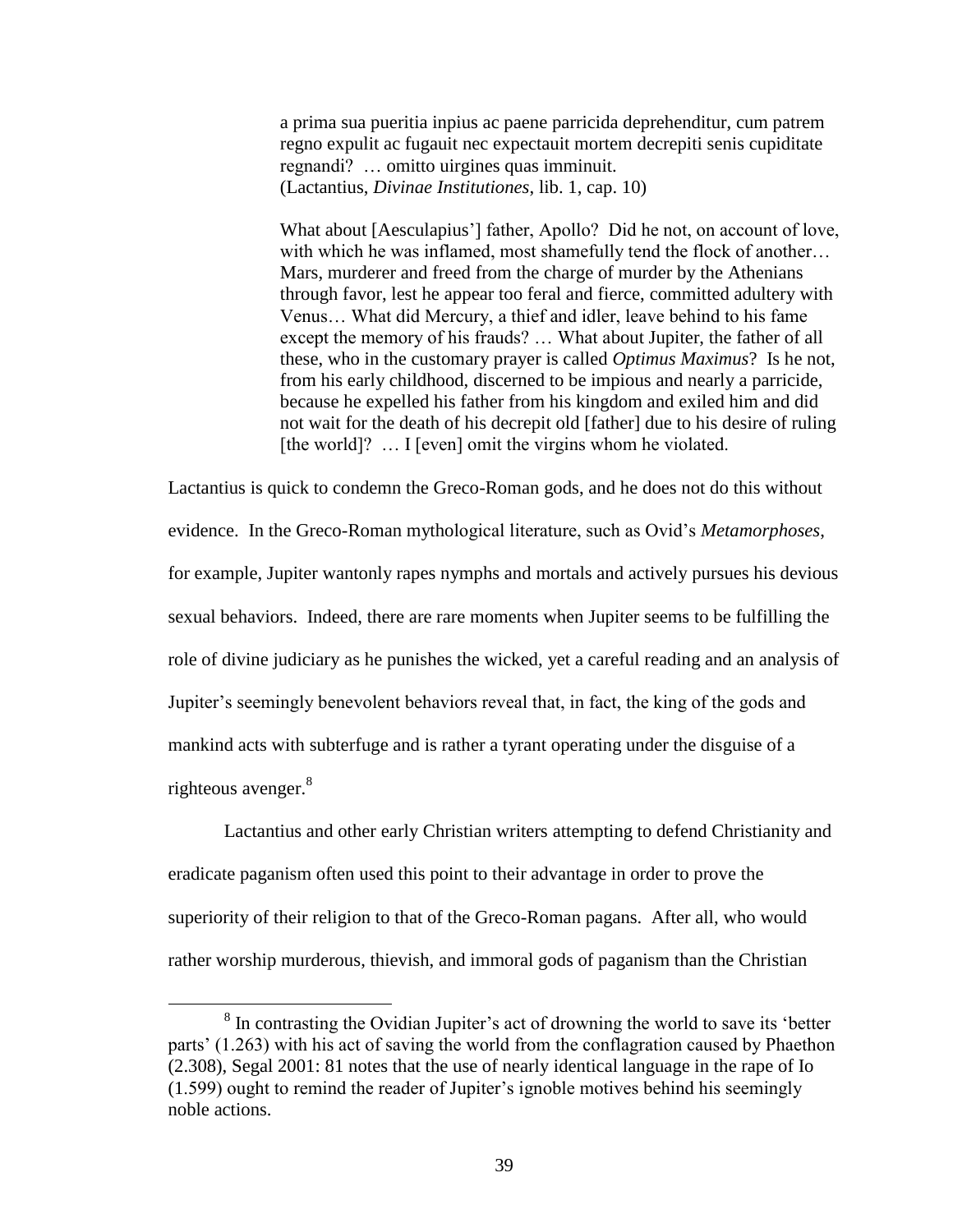God, the true *Optimus Maximus*, who genuinely cared for the well-being of all mankind? But to them one Greco-Roman god remained exemplary above the other gods, who was truly benevolent – Aesculapius.

Certainly Aesculapius shared with Christ many similar characteristics.<sup>9</sup> As Edelstein notes, "the god of medicine… cured the sick had shown charity to the poor, philanthropy toward all [and] he had been satisfied with small gifts in exchange for the greatest boon, health and freedom from disease."<sup>10</sup> Aesculapius, like Christ, was a son of god, healed the sick, raised the dead and, after his death, was deified.<sup>11</sup> Because of this similarity, early church fathers and Christian authors, such as St. Justin, had some difficulty in setting apart Christ from Aesculapius and other children of god: $12$ 

> Dum autem Verbum, quae prima est Dei progenies, sine mistione genitum dicimus, Jesum Christum Magistrum nostrum, eumdemque crucifixum et mortuum et redivivum ascendisse in caelum; nihil ab iis, qui apud vos dicuntur, Jovis filiis alienum et novum afferimus… Aesculapium, postquam fulmine etiam ob medici munus percussus est, evectum in caelum… Quod autem natum ex Virgine tenemus, commune id cum Perseo existimate. Quod claudos denique et paralyticos, et ab ipso ortu mutilos sanitati ab eo restitutos, et murtuos ad vitam revocatos dicimus, similia haec quoque dicere videbimur iis, quae ab Aesculapio facta

 $11$  Collins 2000: 90 observes that "there was a tradition that the mortal [Aesculapius] raised the dead Hippolytus," and "thus, the story of Jesus raising Jairus" daughter… also [elicits] a comparison with [Aesculapius]."

<sup>12</sup> Harnack in *The Mission and Expansion of Christianity in the First Three Centuries* (1908) points out that "[Aesculapius] belonged to the old gods who held out longest against Christianity, and therefore he is often to be met with in the course of early Christian literature."

 $\overline{a}$ <sup>9</sup> Other attested figures of Christ include Apollo, the arch-physician god, and Hercules, who was born mortal but was deified at his death.

 $10$  Edelstein, 257.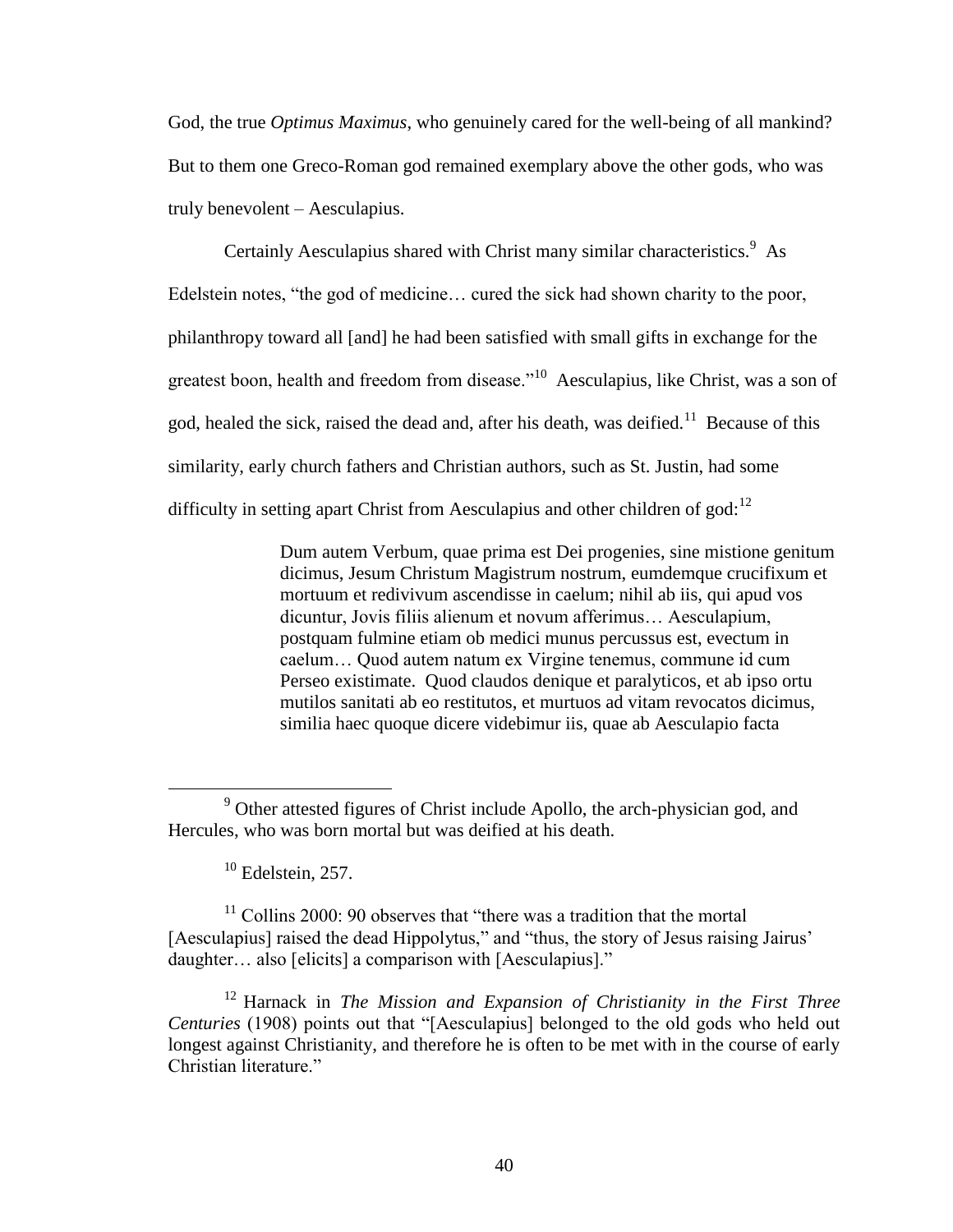narrantur. (Justin, *Apologia Prima Pro Christianis Ad Antoninum Pium*, 21-22)

While, however, we say that the Word, who is the first offspring of God, was born without mixture [i.e. physical union], as Jesus Christ our Teacher, and that he was crucified and died and he, revived, ascended into heaven; we introduce nothing foreign and new from those, who are called before you all, sons of Jove… [one being] Aesculapius, [who], after he was struck by lightning on account of his gift of medicine, ascended into heaven... [If] however we hold that [Christ] was born from a virgin, you consider that to be common with Perseus. [If] we say that the lame and the paralyzed, and the maimed from their birth were restored to health by [Christ], and that the dead were returned to life, we also seem to speak to [the pagans] about things, which are told that they [also] have been done by Aesculapius. $^{13}$ 

Perhaps the attributes of the god of medicine that the Christians found most troublesome to deal with were his morality and benevolence.<sup>14</sup> He, like Christ, "was interested in the private needs of men, in their most personal affairs".<sup>15</sup> There were arguments "whether Jesus or Aesculapius was the true Savior."<sup>16</sup> Lactantius attempts to disregard the divine nature of the healing provided by Aesculapius in *Divinae Institutiones* by imposing a question, "what other deed did Aesculapius do [that is] worthy of divine honors except that he healed Hippolytus?" (*Aesculapius… quid fecit aliud divinis honoribus dignum nisi quod sanavit Hippolytum?, Divinae Institutiones* 1.10.15), yet he still nonetheless must admit that the healing (i.e. the resurrection) of Hippolytus reveals an attribute of divinity in Aesculapius.

 $15$  Ibid.

 $\overline{a}$ 

<sup>16</sup> Harnack.

<sup>&</sup>lt;sup>13</sup> Translated by Edelstein.

<sup>&</sup>lt;sup>14</sup> Edelstein 1998: 113 notes, "the deified physician gave help freely and without envy [and] he refused assistance only on moral grounds; those who were themselves not virtuous he would not heal."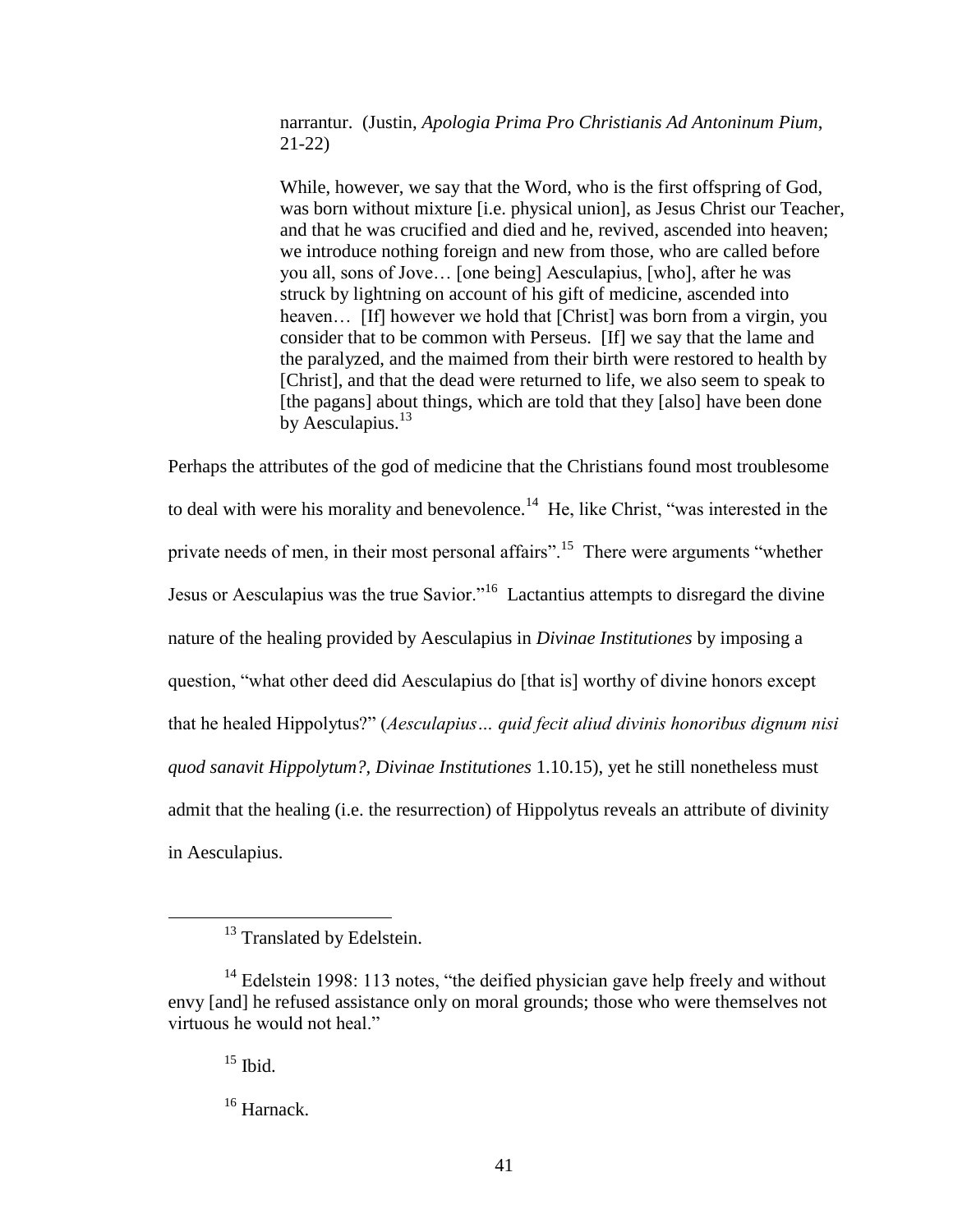Even St. Augustine in his defense of Christianity after the sack of Rome in the early fifth century mocks Aesculapius and refutes his healing powers and miracles as frivolous and fictitious: $17$ 

> Atque in tanta strage bellorum etiam pestilentia gravis exorta est mulierum. Nam priusquam maturos partus ederent, grauidae moriebantur. ubi se, credo, Aesculapius excusabat, quod archiatrum, non obstetricem profitebatur… Illa itidem ingens pestilentia, quamdiu saeuiit, quam multos peremit! quae cum in annum alium multo grauius tenderetur frustra praesente Aesculapio… Tunc ergo dictum est eam esse causam pestilentiae, quod plurimas aedes sacras multi occupatas priuatim tenerent: sic interim a magno imperitiae uel desidiae crimine Aesculapius liberatus est. (Augustine, *De Civitate Dei*, 3.17.119)

> And in such ruin of wars, a grave plague of women appeared. For before they were giving birth, the pregnant women were dying. Aesculapius was making excuse for himself, I believe, that he professed to be the archphysician, not a midwife… And that vast plague, which raged for a long time, how many men did it kill! [The plague] which when in the second year was extending more seriously with Aesculapius present in vain… Then, therefore, it was said that that was the cause of the plague, namely that many sacred temples were used as private residences; thus meanwhile Aesculapius was freed from the great crime of inexperience or idleness.

As one can see in *De Civitate Dei*, St. Augustine attempts to prove the impotence of

Aesculapius and thus disprove the existence and divine attribute of Aesculapius. But St.

Augustine was not the first person to attack Aesculapius and his cult; there had been

numerous attacks on the healing cult from other Christian authors and early church

fathers, such as St. Justin (A.D.  $100 - ca$ . 165) and Lactantius (A.D. ca.  $240 - ca$ . 320).

Yet the ancients held a profound sense of reverence for the god of medicine even unto the

 $17$  The Romans saw the sack of Rome as a divine punishment for abandoning the traditional Roman religion and its gods for Christianity.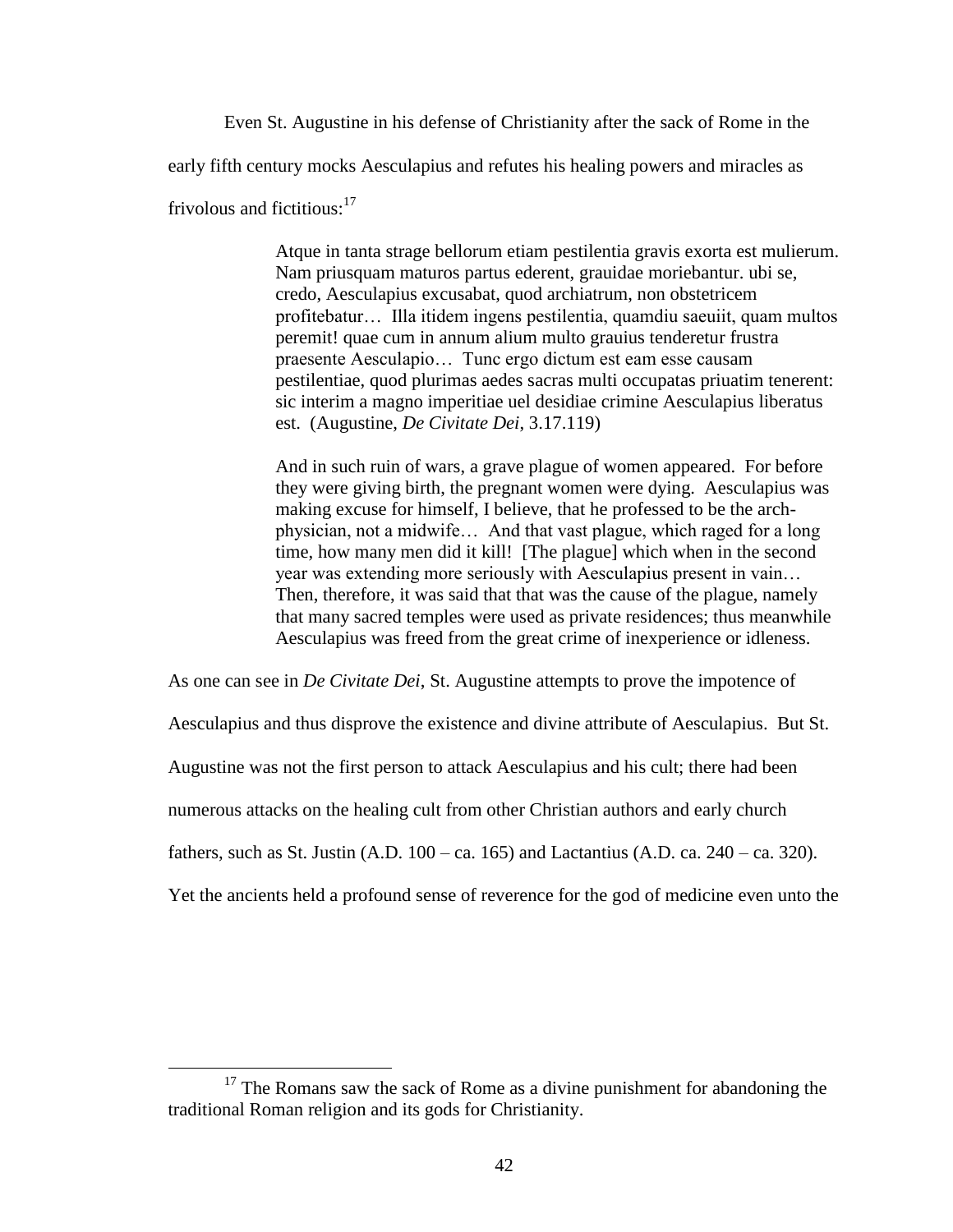fall of the Roman Empire, despite such attacks. The pious reverence for the healing cult, therefore, must have been derived from more than mere deceit.<sup>18</sup>

An interesting juxtaposition can be made between St. Justin's stance towards Aesculapius and that of St. Augustine, as it offers an insight to the transition of the relationship between Christianity and paganism in time. St. Justin"s treatment of Aesculapius, as well as other mythological demi-gods like Perseus, is rather syncretic, and, thus, seems to aim at amalgamating Christianity with paganism to some degree. St. Justin"s intention, of course, is not to combine these two religions, but rather to strike some similarities between them in order to mitigate the attacks of the pagan on Christianity and to bring about a more tolerant relationship between the two warring factions. St. Augustine's treatment of Aesculapius, on the other hand, resembles more of triumphant attacks on the Greco-Roman god of medicine and his cult; he belittles Aesculapius" supposed divinity and mocks the tales of his miracles and healing. Rather than diplomatically approaching the pagans as St. Justin did, St. Augustine attacks their gods audaciously. This distinction, as mentioned beforehand, highlights the transition of Christianity from a meager minority to a predominant power as well, a source for the gradual downfall of paganism. One can see that in St. Justin's time  $(A.D. 100 - ca. 165)$ , an active effort for a degree of syncretism between Christianity and paganism exists, while in St. Augustine's time  $(354 - 430 \text{ A.D.})$ , centuries past, the tides have turned and Christianity has become less feeble, and actively, triumphantly attacks paganism and its gods, including Aesculapius.

 $18$  Edelstein 1998: 110 rightly asks "supposing that Asclepius" healings were trickery, apt to please and convince the simpletons, can mere deceit create pious reverence, and such reverence as was paid to Asclepius for many centuries?"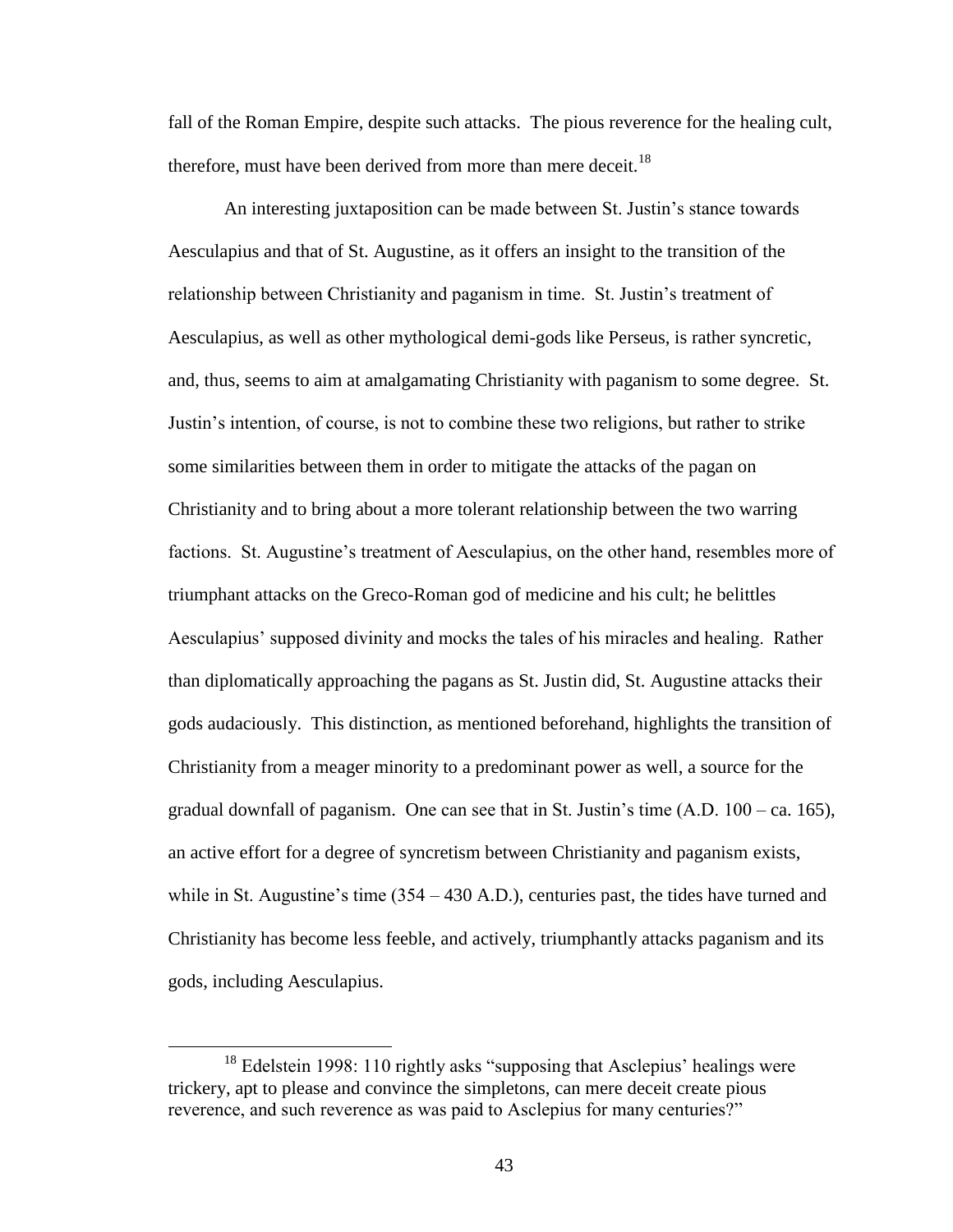Despite the fact that Aesculapius and his healing cult were revered throughout and beyond the Roman Empire and that he proved to be a substantial champion of paganism against Christianity, the god of medicine eventually relinquished power. The causes that contributed to this downfall of paganism are debatable. Perhaps, Christianity with its emphasis of love, forgiveness, and a personal, benevolent God had drawn more believers than paganism whose gods, excluding certain ones like Aesculapius, acted detestably at times and would employ subterfuge and commit rapes against humanity. The fact that Aesculapius, one of the pagan gods most noble and kind toward mankind, was worshipped by so many pagans and was one of the last pagan contenders against Christianity implies that there was such a thirst for such a benevolent deity. Christ would have quenched that thirst quite well. During the fourth century, Constantine, the first Christian Roman Emperor, destroyed the temple of the healing cult at Aegae.<sup>19</sup> The worship of the healing god eventually became esoteric, often reserved only for the learned. "The sanctuaries of the pagans," including those of Aesculapius, "became quarries for the shrines of Christ."<sup>20</sup> Certainly the temples of Aesculapius and his healing cult were among the last pagan cults to fall as they lasted into the sixth century, when the last traces of major active paganism were finally eradicated. Thus, the Greco-Roman god of medicine, benevolent to all and offering healing to the sick, was superseded.

<sup>19</sup> For the temple at Aegae, cf. J. Geffcken, *der Ausgang des griechisch-römischen Heidentums*, 1920, p. 279, n. 42. Edelstein 1998: 257 notes that "the fate of Aegae was symbolic" and foreshadowed the inevitable downfall of the healing cult and triumph of Christianity.

 $20$  Ibid.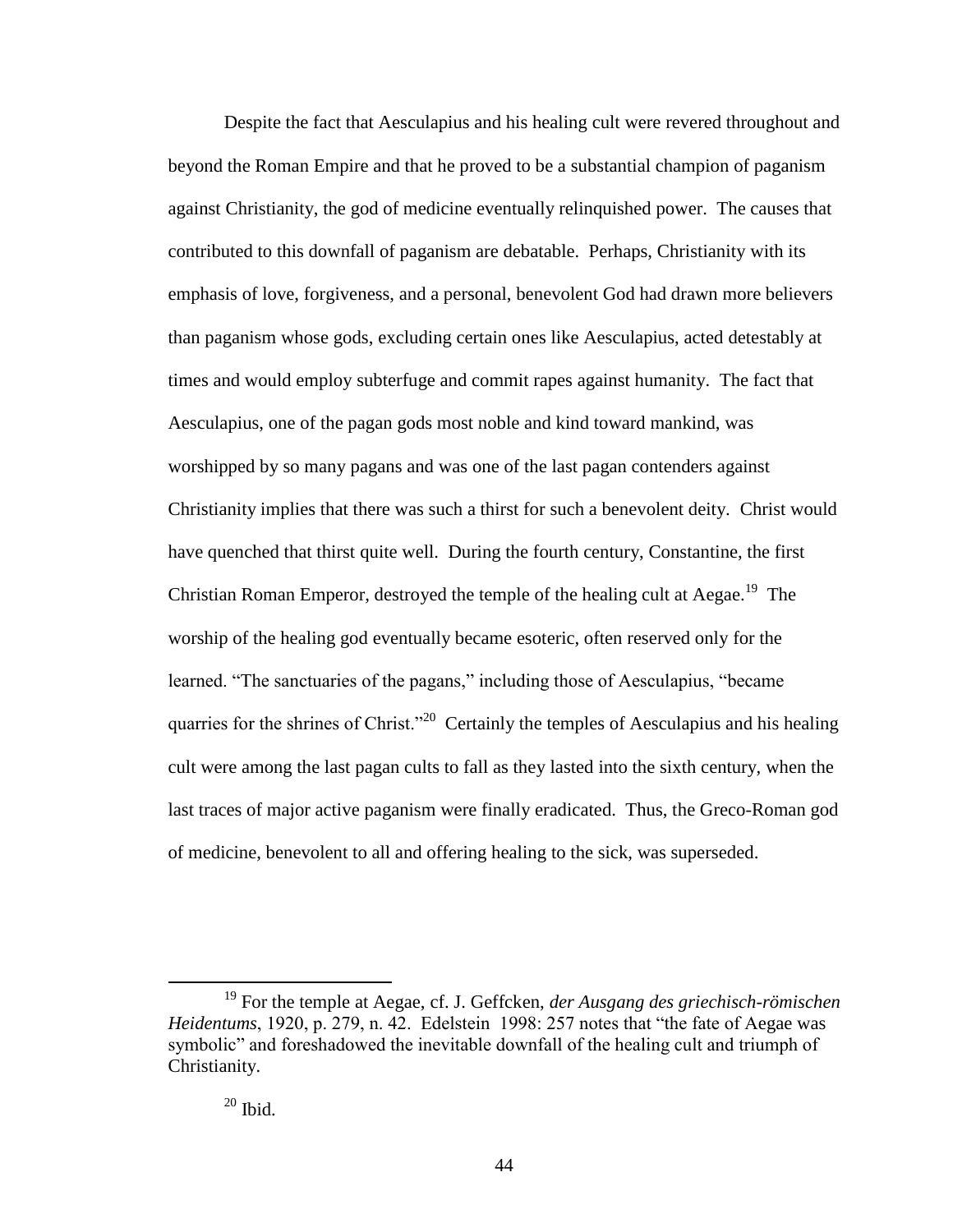#### **CONCLUSION**

Aesculapius was truly an extraordinary god. Originally depicted as a hero, he was later portrayed as a supernal physician deified after his death. Unlike most of the Greco-Roman gods, Aesculapius sincerely cared for mortal beings and benevolently cared for all mankind, indifferent to the socioeconomic status of the sick who came to receive his aid. Such compassionate characteristics of Aesculapius made him one of Christ"s greatest contenders, and combating the influence and effecting the downfall of the healing cult proved to be a difficult endeavor for the early Christians.

The importation of Aesculapius into Rome was a monumental event in ancient Rome. For many Romans, the healing god"s departure from Epidaurus and arrival at Rome signified more than a mere dismissal of the outbreaks of the plague that they were suffering. The importation – Aesculapius' willingness to come to the aid of the Romans and leave behind his former dwelling – indicated that the gods particularly favored the Romans and that Rome, indeed, was the capital of the world. Furthermore, not only did the presence of Aesculapius reinforce their authority in the world, but the Romans had also secured the well-being of their state as well as that of themselves.

The influence that Aesculapius and his healing cult had upon the Roman world was vast, and, as such, the healing god and his cult merit many more careful analyses. While wholly grasping the impact that Aesculapius and his cult had on antiquity may be a difficult, if not an impossible, endeavor, such scholarship would lead to fuller understanding about the Roman society and how the god of medicine has affected our modern world.

45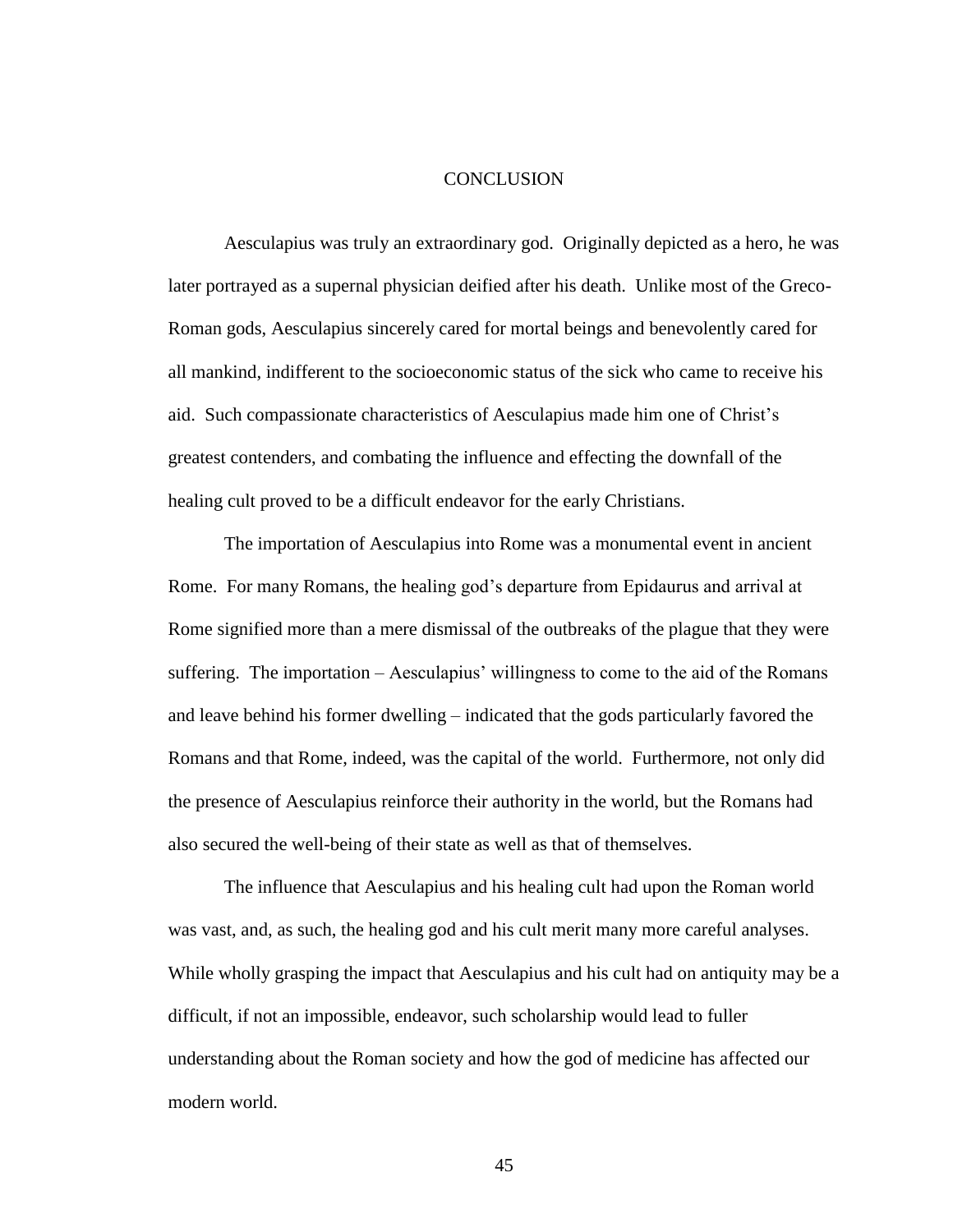#### BIBLIOGRAPHY

- Allbutt, T. Clifford, "The Fitzpatrick Lectures on Greek Medicine in Rome." *The British Medical Journal* 2, no. 2553 (1909): 1598-1606.
- Berry, Donald. "Socrates and the Gods." *Soundings: An Interdisciplinary Journal* 81, no. 1/2 (1998): 257-265.
- Collins, Adela Yarbro. "Mark and His Readers: The Son of God among Greeks and Romans." *The Harvard Theological Review* 93, no. 2 (2000): 85-100.
- Compton, Michael. "The Union of Religion and Health in Ancient Asklepieia." *Journal of Religion and Health* 37, no. 4 (1998): 301-312.
- Cruse, Audrey. *Roman Medicine*. Stroud, Gloucestershire: Tempus, 2004.
- Edelstein, Emma, and Edelstein, Ludwig. *Asclepius: Collection and Interpretation of the Testimonies*. Baltimore, MD: The Johns Hopkins University Press, 1945, 1998.
- Fabre-Serris, Jacqueline. "Constructing a Narrative of *Mira Deum*: The story of Philemon and Baucis (Ovid, Metamorphoses 8)." In *Paradox and the Marvelous*, chapter 12. Oxford/New York: Oxford University Press, 2009.
- Frazer, James George. *The Golden Bough: A Study in Magic and Religion*. New York: The Macmillan Company, 1922, 1951.
- Green, Steven. "Collapsing Authority and "Arachnean" Gods in Ovid"s Baucis and Philemon (Met. 8.611-724)." *Ramus* 32, (2003): 39-56.
- Harnack, Adolf. *The Mission and Expansion of Christianity*. London: Williams & Norgate. 1908, 1961.
- Jaeger, Werner. *Early Christianity and Greek Paideia*. Cambridge: Belknap Press of Harvard University Press, 1961.

\_\_\_\_\_. *Paideia: The Ideals of Greek Culture*. New York: Oxford University Press, 1944.

- Kerenyi, C. *Asklepios: Archetypal Image of the Physician's Existence*. New York: Pantheon Books Inc., 1959.
- King, Charles. "The Organization of Roman Religious Beliefs." *Classical Antiquity* 22, no. 2 (2003): 275-312.